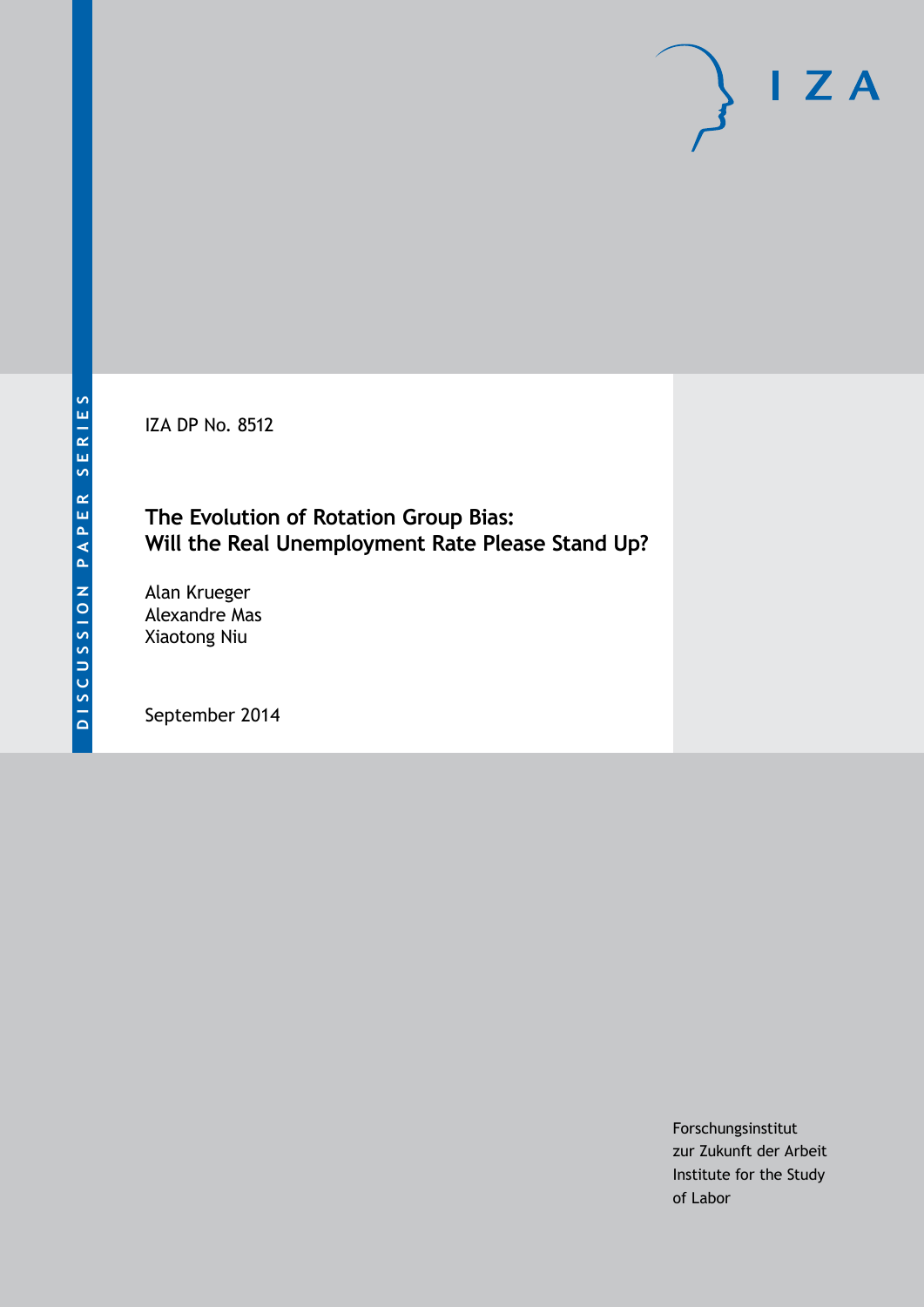# **The Evolution of Rotation Group Bias: Will the Real Unemployment Rate Please Stand Up?**

# **Alan Krueger**

*Princeton University and IZA*

# **Alexandre Mas**

*Princeton University and IZA*

# **Xiaotong Niu**

*Congressional Budget Office*

# Discussion Paper No. 8512 September 2014

IZA

P.O. Box 7240 53072 Bonn Germany

Phone: +49-228-3894-0 Fax: +49-228-3894-180 E-mail: [iza@iza.org](mailto:iza@iza.org)

Any opinions expressed here are those of the author(s) and not those of IZA. Research published in this series may include views on policy, but the institute itself takes no institutional policy positions. The IZA research network is committed to the IZA Guiding Principles of Research Integrity.

The Institute for the Study of Labor (IZA) in Bonn is a local and virtual international research center and a place of communication between science, politics and business. IZA is an independent nonprofit organization supported by Deutsche Post Foundation. The center is associated with the University of Bonn and offers a stimulating research environment through its international network, workshops and conferences, data service, project support, research visits and doctoral program. IZA engages in (i) original and internationally competitive research in all fields of labor economics, (ii) development of policy concepts, and (iii) dissemination of research results and concepts to the interested public.

<span id="page-1-0"></span>IZA Discussion Papers often represent preliminary work and are circulated to encourage discussion. Citation of such a paper should account for its provisional character. A revised version may be available directly from the author.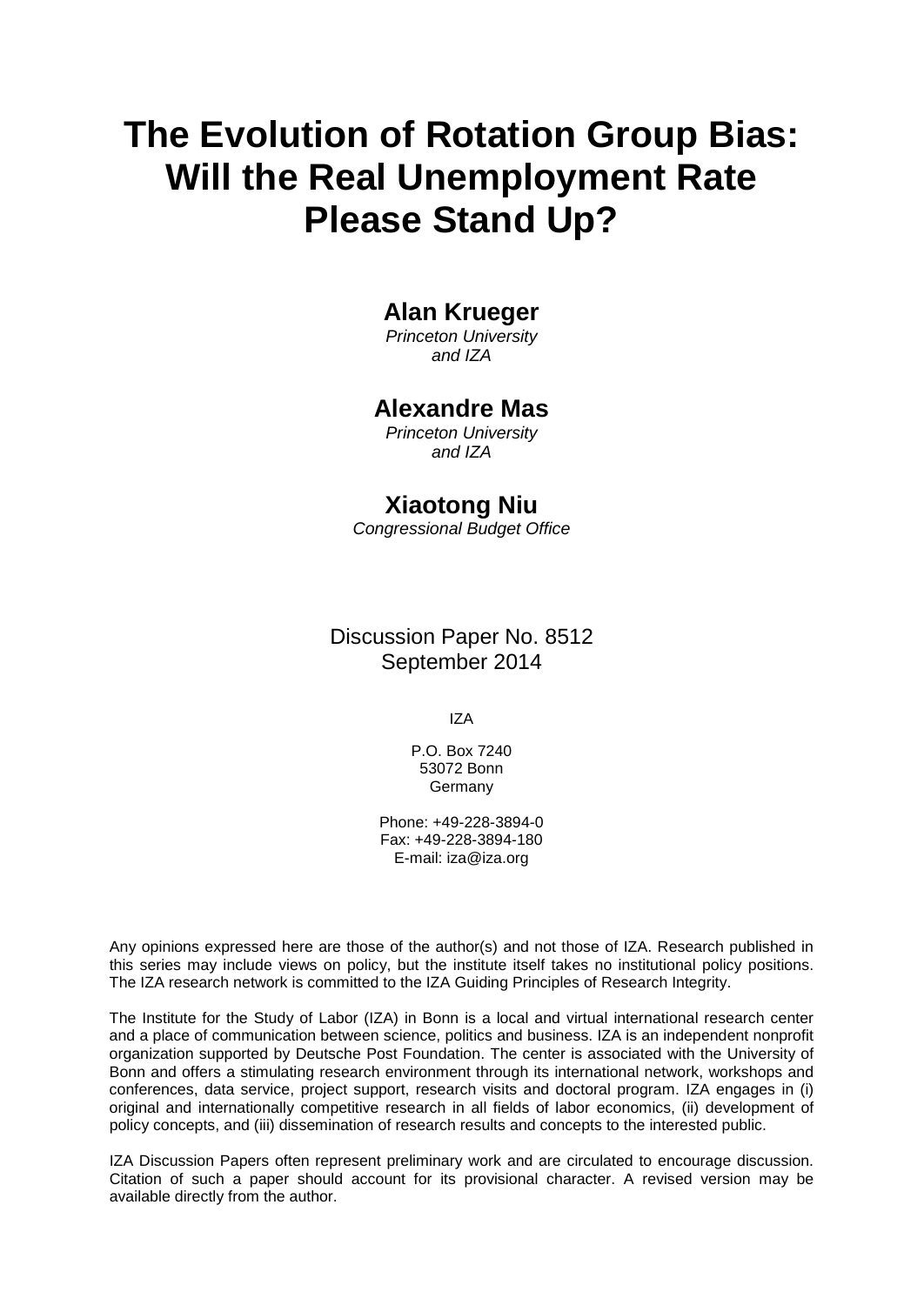IZA Discussion Paper No. 8512 September 2014

# **ABSTRACT**

# **The Evolution of Rotation Group Bias: Will the Real Unemployment Rate Please Stand Up?[\\*](#page-1-0)**

This paper documents that rotation group bias – the tendency for labor force statistics to vary systematically by month in sample in labor force surveys – in the Current Population Survey (CPS) has worsened considerably over time. The estimated unemployment rate for earlier rotation groups has grown sharply relative to the unemployment rate for later rotation groups; both should be nationally representative samples. The rise in rotation group bias is driven by a growing tendency for respondents to report job search in earlier rotations relative to later rotations. We investigate explanations for the change in bias. We find that rotation group bias increased discretely after the 1994 CPS redesign and that rising nonresponse is likely a significant contributor. Survey nonresponse increased after the redesign, and subsequently trended upward, mirroring the time pattern of rotation group bias. Consistent with this explanation, there is only a small increase in rotation group bias for households that responded in all eight interviews. An analysis of rotation group bias in Canada and the U.K. reveal no rotation group bias in Canada and a modest and declining bias in the U.K. There is not a "Heisenberg Principle" of rotation group bias, whereby the bias is an inherent feature of repeated interviewing. We explore alternative weightings of the unemployment rate by rotation group and find that, despite the rise in rotation group bias, the official unemployment does no worse than these other measures in predicting alternative measures of economic slack or fitting key macroeconomic relationships.

JEL Classification: J01, J64

Keywords: unemployment rate, measurement

Corresponding author:

Alexandre Mas Industrial Relations Section Firestone Library Princeton University Princeton, NJ 08544 USA E-mail: [amas@princeton.edu](mailto:amas@princeton.edu)

We thank Ann Polivka and seminar participants at the Bureau of Labor Statistics, Princeton University, and NBER for helpful comments. StatCan provided helpful statistical tabulations. This paper has not been subject to CBO's regular review and editing process. The views expressed here should not be interpreted as CBO's. The authors are responsible for all views expressed in the paper and any errors.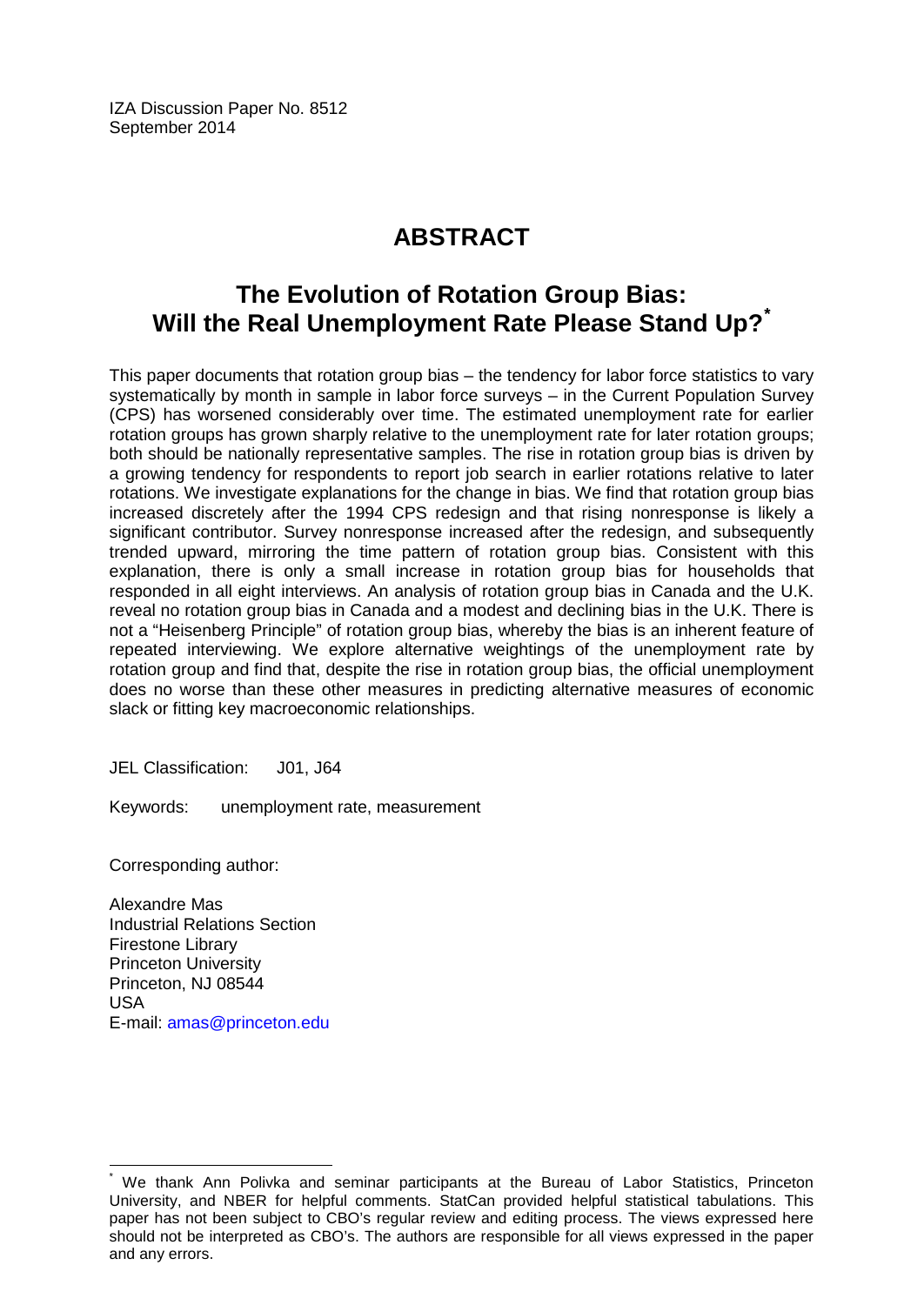#### I. INTRODUCTION

 $\overline{a}$ 

Many countries' labor force surveys have rotating panel structures to improve the precision of estimated changes in labor force statistics. In these surveys, households selected into the sample are interviewed several times. In the Current Population Survey (CPS), for example, households residing at an address selected into the sample are interviewed for four consecutive months, not interviewed for the next eight months, and then interviewed for an additional four months. In any given month, there are eight rotation groups in the sample, depending on the month in which their dwelling was first selected into the sample. Each rotation group should form a representative sample of the population, with the same labor force characteristics, apart from sampling errors. This is not the case, however. In the first half of 2014, for example, the unemployment rate for the first and last rotation groups in the CPS were 7.5 percent and 6.1 percent, respectively. The official BLS unemployment rate for this period was 6.5 percent.<sup>1</sup> These differences raise the obvious question: What was the unemployment rate in the first half of 2014? Why does the unemployment rate vary across rotation groups?

A systematic tendency for differences in estimates across rotation groups is referred to as "rotation group bias". Bailar (1975) was among the first to document the rotation group bias in the CPS. Using data from 1968-1972, she found that the unemployment rate estimated from different rotation groups in the same time period were systematically different. She found that these differences came from the margin of out of the labor force rather than employment. Further, she documented something of a tilted W-shaped pattern, with the first and fifth rotation groups having the highest unemployment rates and slight upticks in the fourth and eighth rotation groups. There have been a number of papers aimed at understanding the implications of rotation

<sup>&</sup>lt;sup>1</sup> These estimates are not seasonally adjusted. All of our analyses of the CPS weigh observations using the final weights.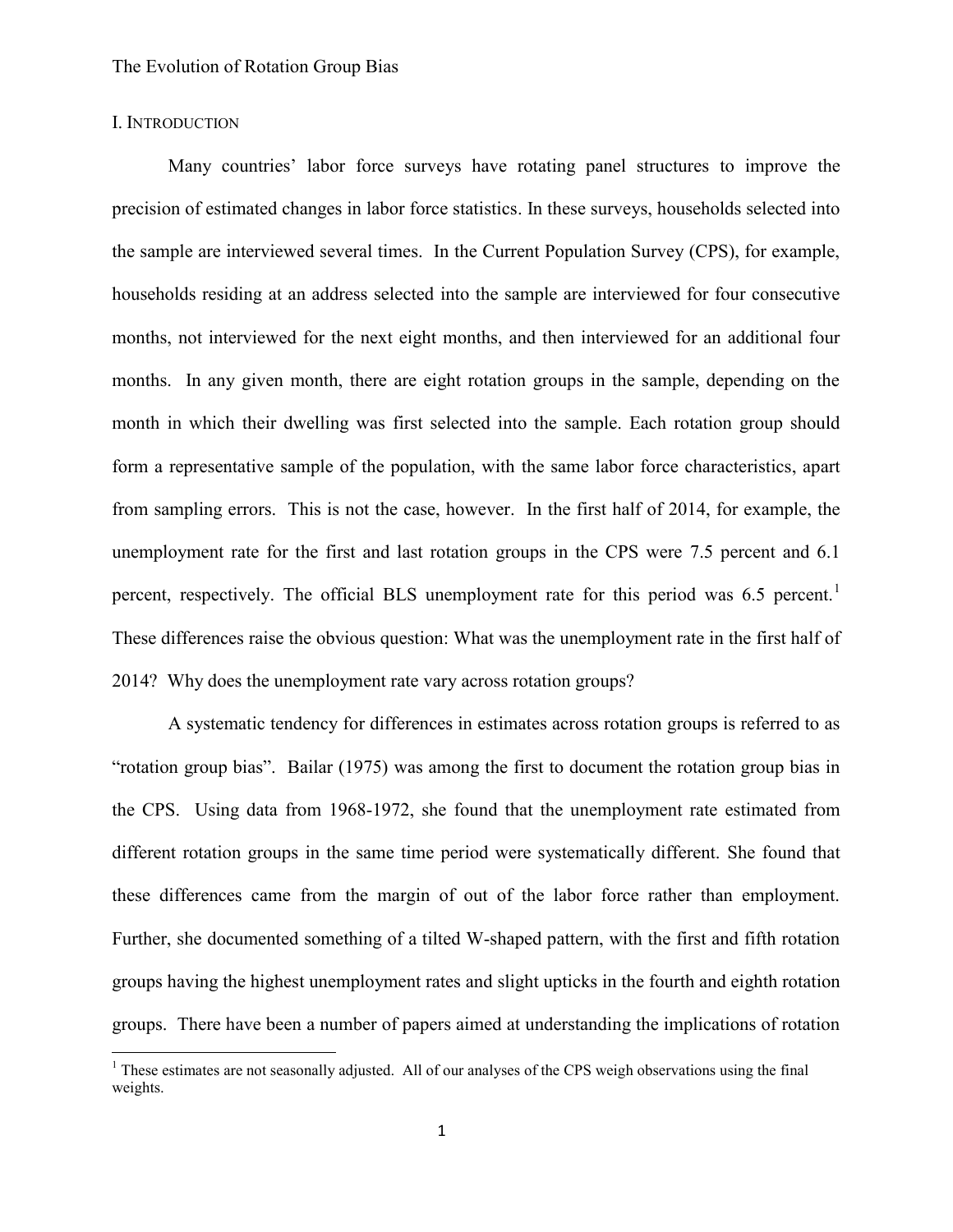group bias on labor force statistics, but the magnitude and evolution of rotation group bias in the CPS has not been documented since Bailar's (1975) study. In this paper we estimate the magnitude of rotation group bias in the CPS over the period 1976-2014. *We find that the magnitude and shape of this bias have evolved and grown over time.* For example, between 2009 and 2013, the average unemployment rate in the CPS was 9.3 percent for respondents in the first rotation group, and 8.3 percent for respondents in the eighth rotation group. Between 1976 and 1980 the corresponding rates were 7.3 percent and 6.8 percent, respectively. Moreover, the pattern across rotation groups has become more continuously downward sloping rather than Wshaped.

Figure 1A shows the annual average unemployment rate for each rotation group, and Figure 1B shows the same results subtracting BLS's official unemployment rate from each measure. It is clear that there is a secular trend, with the unemployment rate calculated for households in their first interview (first rotation group) rising relative to the official measure, and the unemployment rate calculated for households in their final interview (eighth rotation group) falling relative to the official rate. These differential secular patterns are a vivid motivation for trying to understand the source of the evolving pattern of rotation group bias in the CPS.

We explore a number of possible explanations for the change in rotation group bias. These include changing patterns of survey nonresponse, survey redesign effects, the use of proxy responses, economic conditions, imputation for item nonresponse, and changes in unemployment duration. The evidence that we have assembled suggests that both changes in nonresponse rates and a changed response pattern due to some feature(s) of the 1994 CPS redesign played an important role in the increase in rotation group bias.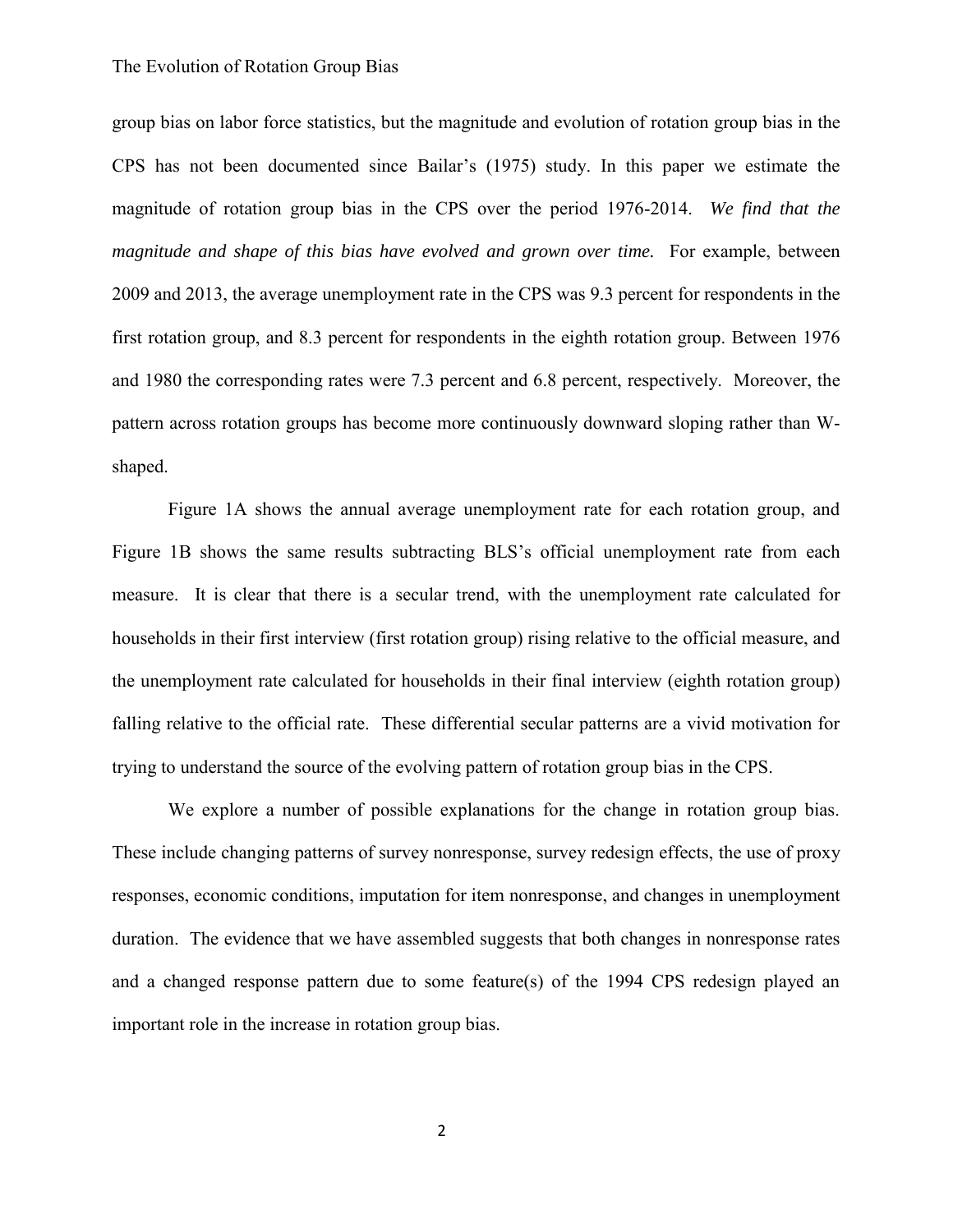The changes in the 1994 redesign included implementing computer-assisted telephone interviewing more broadly, dependent interviewing, and changes in the phrasing and skip logic of some of the labor force questions. The redesign also coincided with a discrete rise in nonresponse rates. The magnitude of rotation group bias jumped after 1993 and then increased thereafter faster than the preexisting trend. The redesign could have changed the pattern of rotation group bias through at least two channels: (i) increased survey nonresponse, which changed the composition of respondents across months in sample, and (ii) a changed response pattern due to the introduction of dependent interviewing and a new questionnaire and interview format. We find evidence supporting both channels.

Rotation group bias is related to survey nonresponse across demographic groups in crosssectional data. This relationship also holds when looking at changes over time. Relating the rate of survey nonresponse to a simple measure of rotation group bias each year shows that up to 45 percent of the jump in rotation group bias after 1993 can be accounted for by higher nonresponse rates.

Using the panel structure of the CPS we find a mild increase in rotation group bias for the subset of respondents who responded to the survey in all eight months. This finding suggests that a feature of the redesign changed the pattern of response, independent of any effect of the redesign on response rates. In particular, we find evidence suggesting that the redesign influenced the pattern of responses to the job search activity questions differentially across the rotation groups. After the redesign, respondents who were interviewed several times became less likely to report actively looking for a job, even if they were on a new jobless spell. We find little role for other candidate explanations for the change in rotation group bias.

3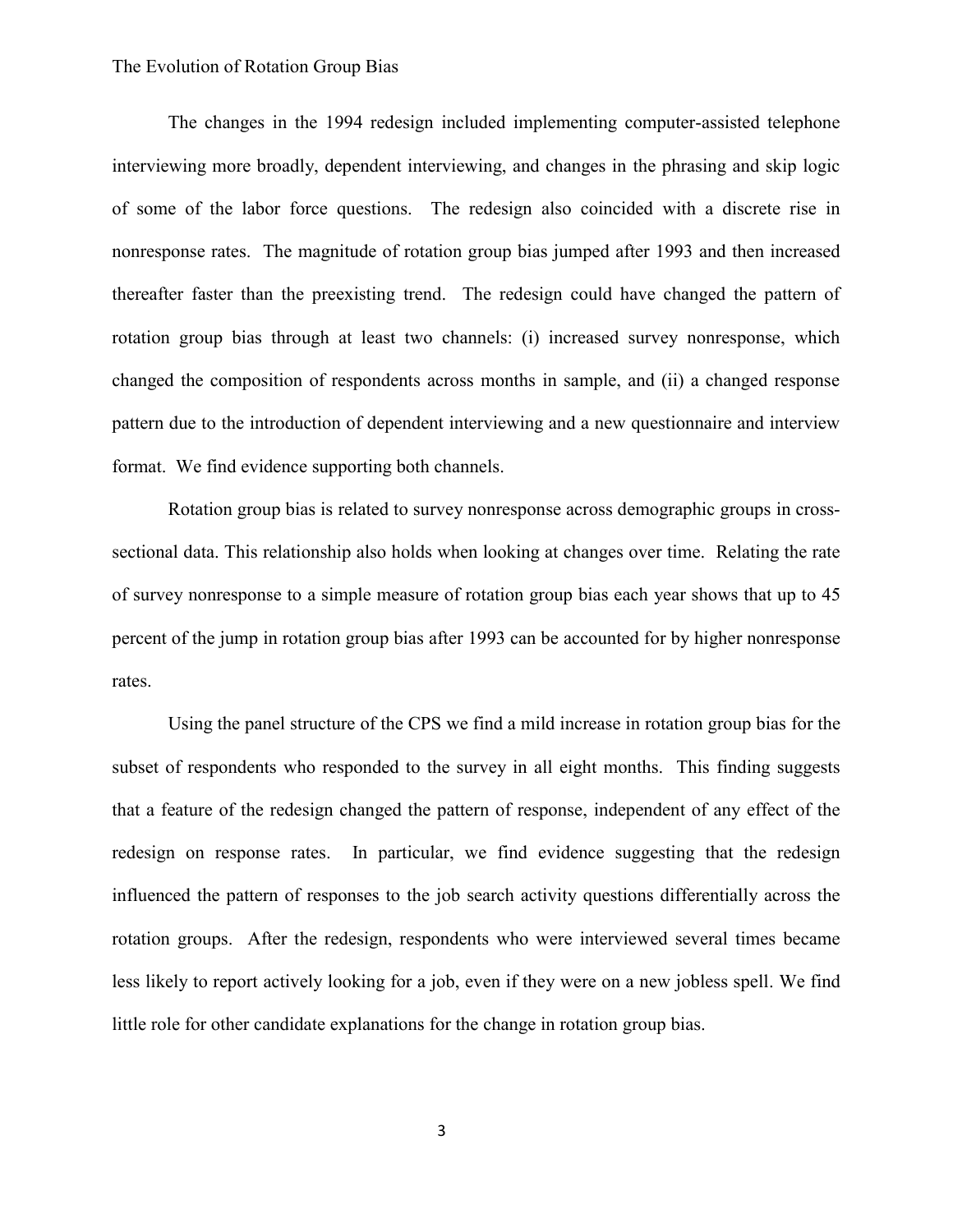We also examine labor force surveys in Canada and the U.K. for evidence of rotation group bias. We find no evidence of rotation group bias in the Canadian survey, and a much smaller pattern in the U.K. survey than in the CPS. An analysis of labor force estimates in the U.K. with and without carry-forward imputation for non-respondents (which the U.K.'s Office of National Statistics uses to impute missing data) shows some evidence that the rotation group pattern in the U.K. survey is related to nonresponse. These results suggest that repeated questioning does not automatically lead to the same rotation group patterns as observed in the CPS, and that features of survey design and response rates matter critically for the extent of rotation group bias.

Lastly, we explore whether the unemployment rates calculated for different rotation groups have varying ability to predict alternative measures of economic slack. *Ex ante* it is unclear which of the CPS rotation groups has less bias and therefore should receive more weight in labor force statistics. Although we cannot assess the most accurate measure of the unemployment rate, we can assess whether some rotation groups have greater efficacy than others when it comes to predicting alternative measures of economic slack or fitting key macroeconomic relationships. Our approach is to compare the strength of the relationship between the unemployment rate of the eight different rotation groups with total capacity utilization (TCU) and the Insured Unemployment Rate (IUR). Both of these measures are closely related to the unemployment rate. Based on this analysis, we find suggestive evidence that earlier rotation groups (in particular, rotation groups 1, 2, 3 and 5) are stronger predictors of movements in TCU and IUR. However, adjusting the unemployment to put more weight on these rotations does not lead to a significant difference relative to the official rate in a price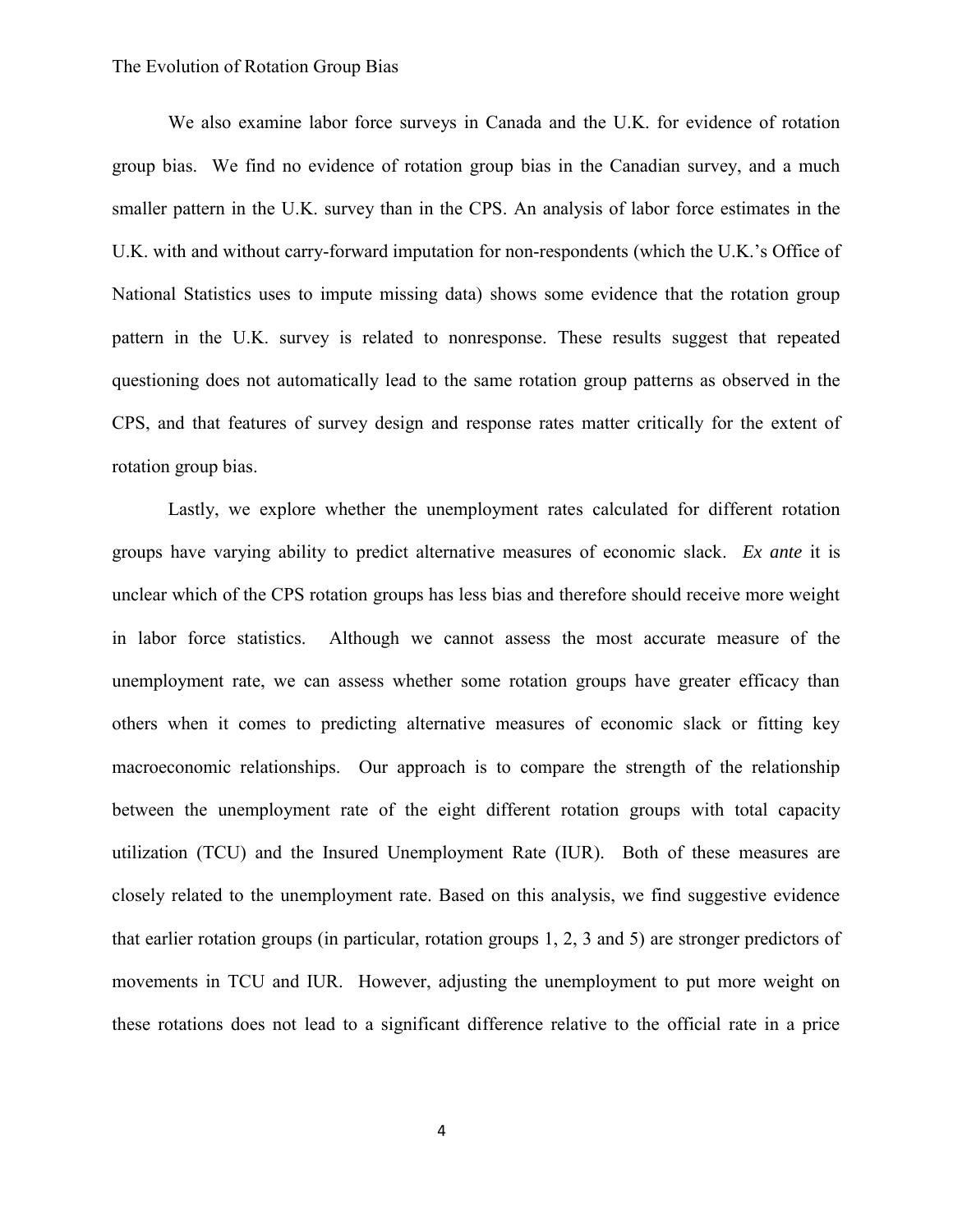Phillips Curve equation, wage Phillips Curve equation or GDP growth equation, nor does using the first principal component of the eight month-in-sample (MIS) unemployment rates.

#### II. DATA

l

 The CPS is a monthly survey of the labor force in the U.S. About 60,000 households are interviewed for each survey. The CPS is a sample of physical addresses with eight panels in a 4- 8-4 rotation scheme. In each monthly survey, there are eight groups of respondents identified by the MIS of their residences.

This study uses the CPS basic monthly surveys collected between January 1976 and May 2014. During the sample period, the CPS went through a major redesign in 1994. Prior to 1994 (the pre-redesign period), interviews in MIS1 and MIS5 were conducted in person. In other months, a majority of the interviews was conducted over the phone. The phone interviews were either conducted from interviewers' homes or from one of two centralized computer-assisted telephone interviewing (CATI) facilities. Most of the interviews were conducted with a paperbased questionnaire: only about 9% of the data were collected by CATI (Polivka and Miller 1998). After the redesign, the new questionnaire was designed solely for computer-assisted interviewing. Computer-assisted personal interviewing (CAPI), where the interviewer visits the household, is currently used in MIS1 and MIS5 unless a telephone interview is requested by the household, and CATI is used for other months unless the household does not give permission for a telephone interview (in which case, the interview is done in person by CAPI). Due to the redesign, an increasing number of interviews have been conducted by CATI. $^2$  The shift to computer-assisted interviewing permits dependent interviewing, which uses information from a

 $^2$  In 2004, the fraction of interviews collected by CATI was about 80% in months other than MIS1 and MIS5 (U.S. Department of Labor 2006).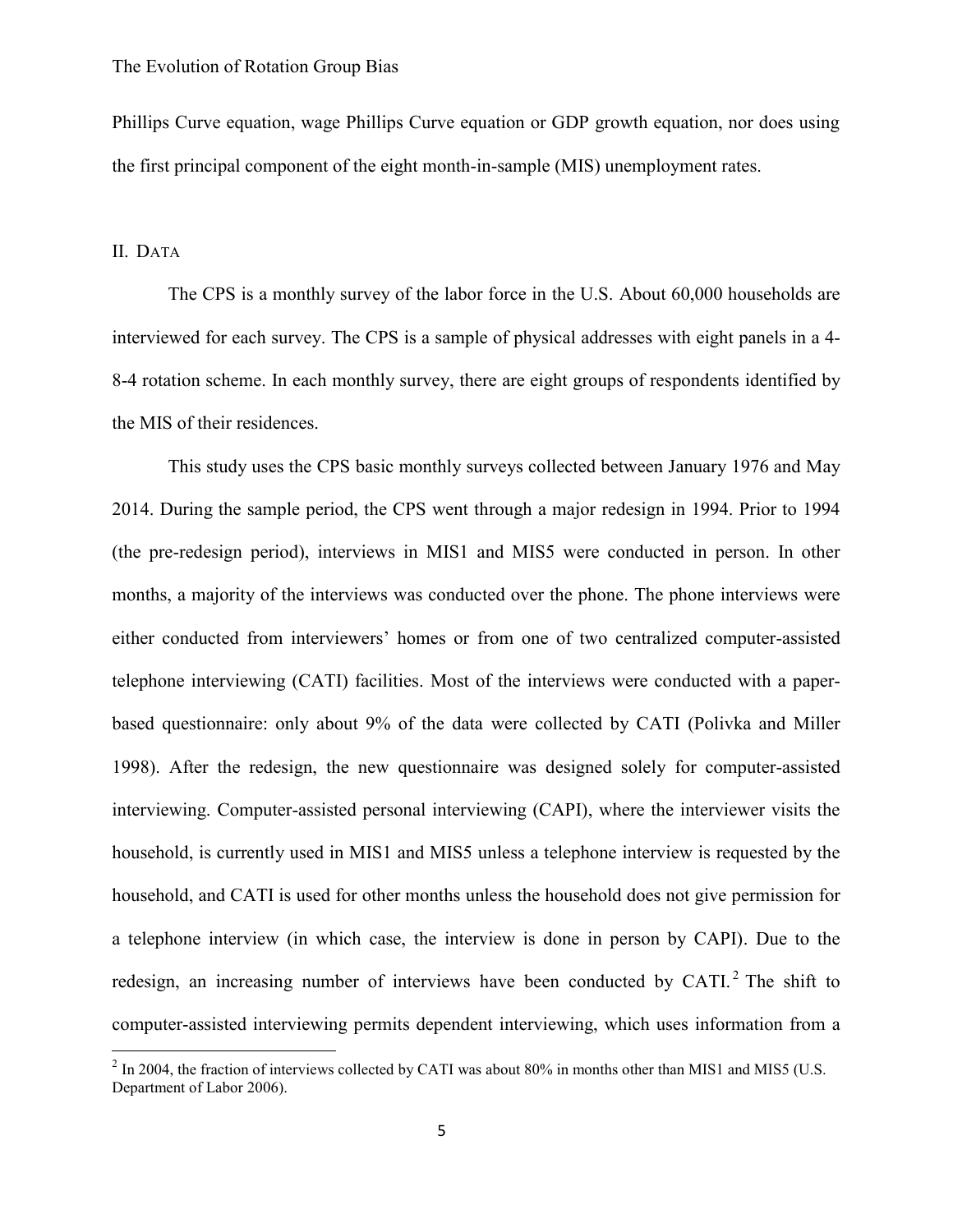$\overline{\phantom{a}}$ 

previous interview (often combined with answers to other questions) to update information for the current interview. This design feature is meant to reduce respondent burden.<sup>3</sup>

Additional details on sample construction are available in Appendix B.

### III. THE EVOLUTION OF ROTATION GROUP BIAS IN THE CPS

 Following Solon (1986), we focus on a multiplicative model to estimate rotation group bias.<sup>4</sup> The multiplicative index for a rotation group in a given time period is computed by dividing the estimate for that rotation group by the average estimate over all eight rotation groups in the relevant time period and multiplying by 100. If there is no rotation group bias, the multiplicative index should be 100 for all rotation groups.

 Figure 2 presents this index of the unemployment rate by MIS and year. As a handy summary measure of the degree of rotation group bias, each year we fit a linear slope through the rotation group indices (i.e., regress the multiplicative indices on a variable running from 1 to 8 representing the rotation group). The slope of the fitted line is presented next to the figure. In all years from 1976 to 2014, the slope is negative, implying that the estimated unemployment rates generally decrease with MIS.

We use the slope of the fitted line through the rotation groups as an approximate measure of the magnitude of rotation group bias. Figure 3 plots these slopes by year. The magnitude of

<sup>&</sup>lt;sup>3</sup> Polivka and Miller (1998) study the effect of the redesign on different estimates of labor force statistics. Based on the results from the Parallel Survey, the authors calculated the multiplicative and additive factors for adjusting estimates after January 1994 to be consistent with estimates before January 1994. For example, the multiplicative factor for unemployment rate is about 1.009, or the redesign increases the unemployment rate by about 1%, though the change is not statistically significant.

<sup>&</sup>lt;sup>4</sup> Bailar (1975) argued that the estimates of month-to-month changes are unbiased if the rotation group effects are constant over time and the effects are additive. Solon (1986) showed that the estimates of changes would be biased if the rotation group effects are multiplicative. Solon also provides empirical evidence that rejects the assumption of additive rotation group effects.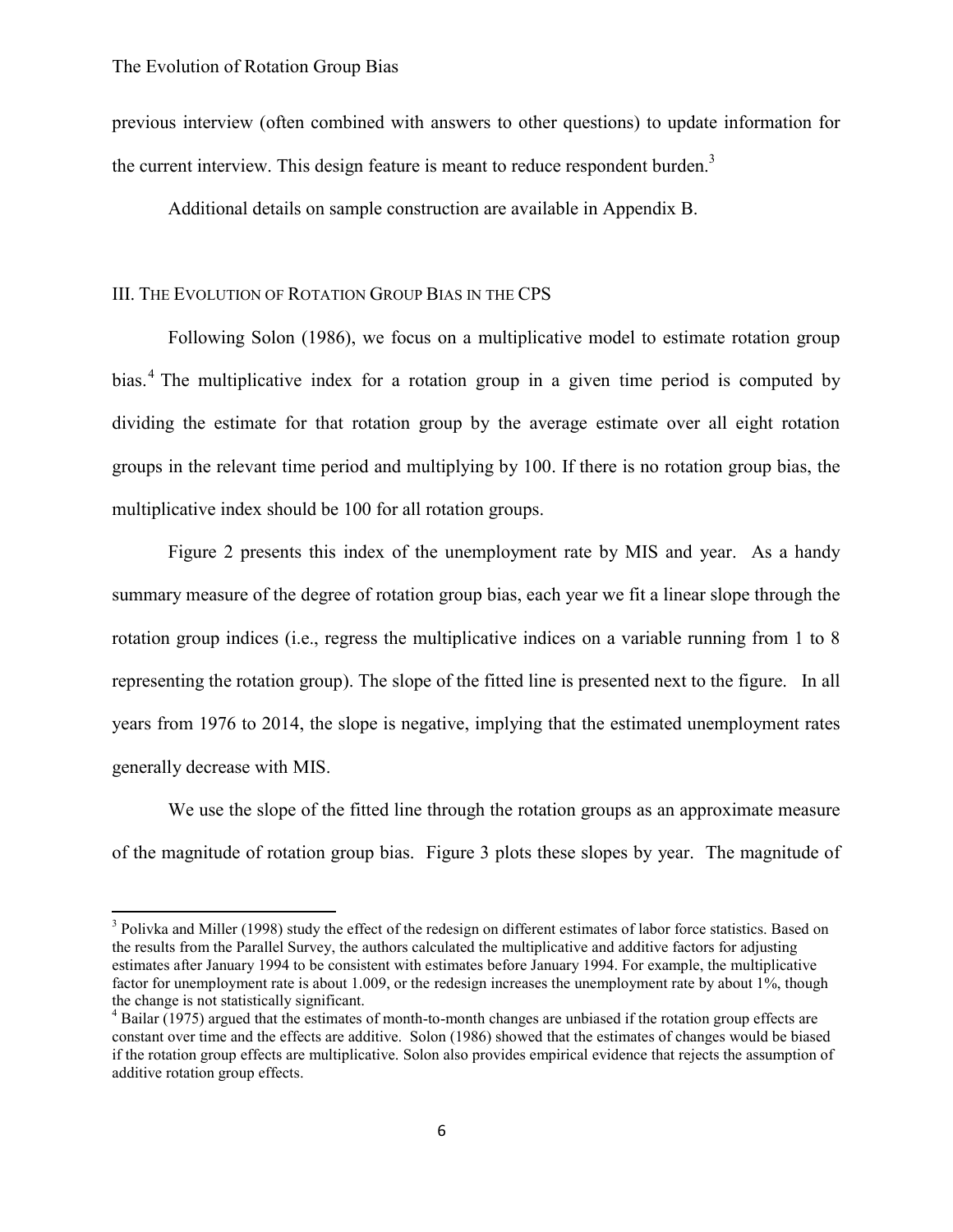l

the bias measure can be interpreted as the percentage change in the labor force statistic from an incremental interview month. For example, in 1994 the bias measure has a value of approximately -1. This implies that, on average, every incremental month in rotation group was associated with a decline in the measured unemployment rate by one percent. (Note that the rotation groups are balanced each year: each year there are 12 observations on individuals in their first rotation group, 12 observations on individuals in their second rotation, etc. Thus, seasonality does not play a role in explaining the pattern of rotation group bias.)

Figure 3 shows that the magnitude of the bias for the unemployment rate increased over time, and almost doubled in absolute value following the 1994 CPS redesign. To assess significance of this increase, we fit the slope measure of bias to a linear time trend, a post-1993 dummy (solid line) and, in a second specification, their interaction (dashed line). These regressions are shown in the first two columns of Table 1 and the fitted values are displayed in Figure 3.<sup>5</sup> The results show clear statistical evidence of a level shift, with the post-1993 dummy statistically significant in both specifications. The time-post-93 interaction indicates that the magnitude of rotation group bias also gradually increased over time after 1993.

The shape of the rotation group pattern with respect to MIS also evolved over time. Table 2 presents the average multiplicative index for the unemployment rate from 1976 to 1993, and surveys from 1994 to May 2014. Before the 1994 redesign, the index of unemployment rate exhibits a mildly tilted "W" shape: it decreases after MIS1 and MIS5, with upticks in MIS4 and

<sup>&</sup>lt;sup>5</sup> Formally, this can be viewed as a method of moments approach. An alternative approach for estimating rotation group bias is to construct a sample with year-by-MIS cells and regress the log of the unemployment rate in the cell on a MIS linear trend, the interaction of month in sample trend with a post-1993 indicator, and year dummies. Fitting this model we estimate a MIS coefficient  $(x100)$  of -0.9 (t-ratio = -7.6) and an interaction between MIS and a post-1993 indicator variable  $(x100)$  of -1.0 (t-ratio = -7.0).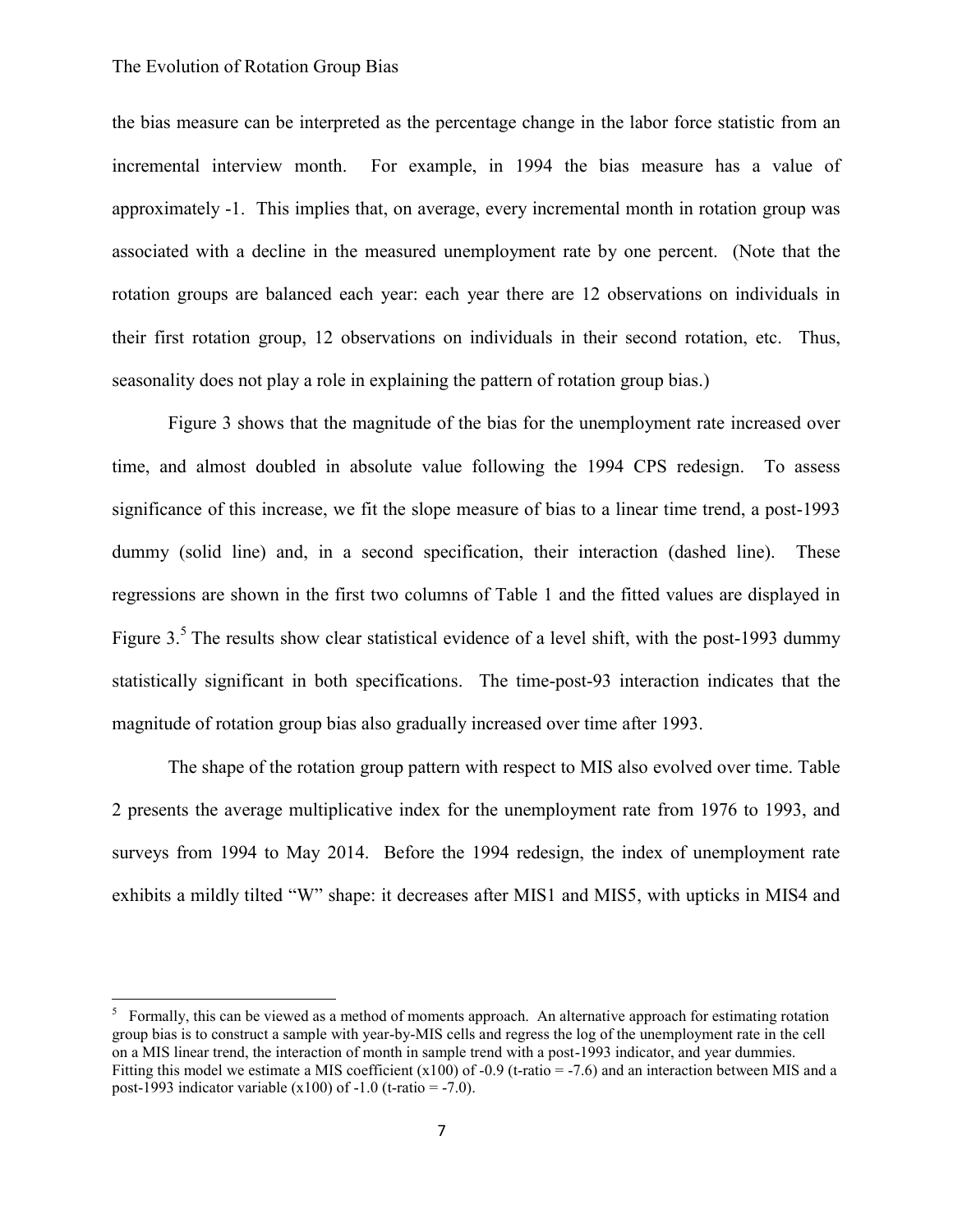MIS8, consistent with Bailar's (1975) findings.<sup>6</sup> Since 1994, the index of unemployment rate decreases monotonically with MIS with a small uptick in MIS5. The index for the number of unemployed workers shows a very similar pattern to that of the unemployment rate.

Table 2 also shows that the rotation group bias is smaller for the number of employed persons.<sup>7</sup> This finding suggests that rotation group bias in the unemployment rate is not driven by whether or not respondents are classified as being employed (see also the results for "not working last week" in Table 5 below). Instead, rotation group bias in unemployment results from the margin between being classified as unemployed or out of the labor force.

To summarize, two general trends in rotation group pattern of unemployment rate emerge. First, the unemployment rate decreased monotonically with MIS since 1994, while it exhibited a tilted "W" shape before 1994. Second, the magnitude of rotation group bias, as measured by the slope of the relationship between the multiplicative index of the unemployment rate and MIS, jumps up in 1994 and gradually increases from that higher level in subsequent years.

#### IV. CHANNELS

 $\overline{a}$ 

We can broadly group the main sources of bias into two categories: nonresponse and redesign effects. In this section we focus on these candidate explanations. We begin by investigating the determinants of the cross-sectional pattern of interview effects, and then we examine the factors that shifted the pattern over time.

<sup>&</sup>lt;sup>6</sup> Using the CPS basic monthly surveys from 1968 to 1972, Bailar (1975) finds that the index of unemployment rate starts to have a "W" shape after the 1970 redesign. Prior to 1970, the index for unemployment rate shows peaks in MIS1 and MIS5.

 $7$  We have also examined the rotation group pattern using an additive index. The additive index for a rotation group in a given time period is the difference between the estimate for that rotation group and the average estimate over all rotation groups in that period. If there is no rotation group bias, the additive index should be 0 for all rotation groups. Figure A1 presents the additive index of unemployment rate for each rotation group by year. The rotation group pattern of additive index is similar to that of multiplicative index.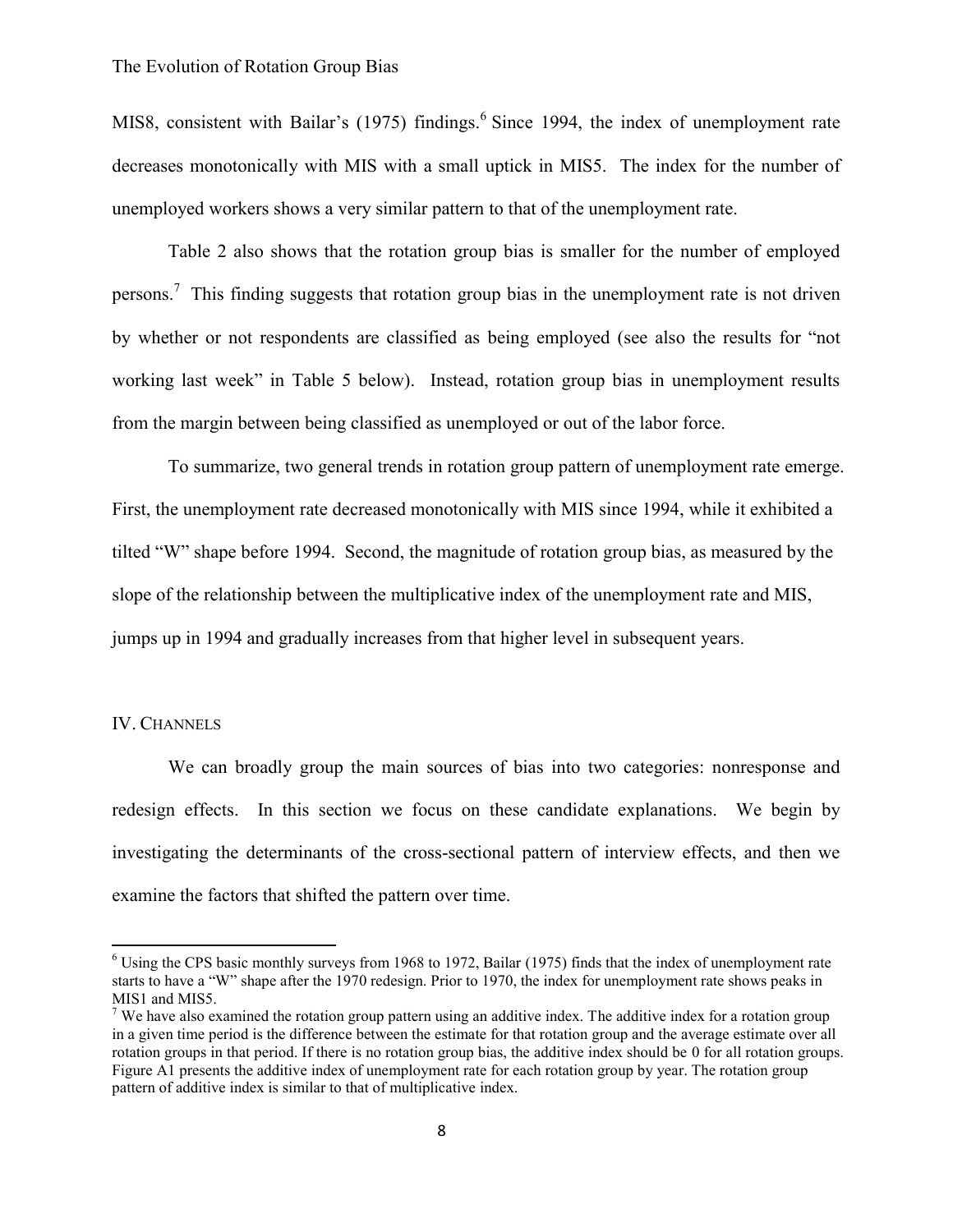$\overline{\phantom{a}}$ 

### IV.1. Changes in the Magnitude and Pattern of Nonresponse

We first consider survey nonresponse as a candidate mechanism for both the "baseline bias" (i.e., the fact that there was systematic rotation group effect before the launch of the redesigned CPS in 1994) and the change after 1993. For this analysis we consider "Type-A noninterviews," which represent households that are eligible for interviews but were not interviewed because of refusal, temporary absence, noncontact, and other non-interview reasons.

Figure 4 plots the rate of Type-A survey non-interview by year. There is a discrete upward jump in nonresponse by approximately two percentage points coinciding with the 1994 redesign. Subsequent to the redesign there is also a noticeable upward trend in nonresponse, with a dramatic acceleration occurring after 2009, driven by survey refusals. (The upturn in nonresponse beginning in 2010 coincided with publicity surrounding the 2010 Census, and calls by some irresponsible officials that individuals should not participate in the Census.) This pattern of nonresponse is similar to the time-series pattern of rotation group bias, which exhibits a break in 1994 and then a steeper downward trend over time. A scatter plot of the linear bias measure against Type-A nonresponse (see Figure 5) shows a strong relationship.

The relationship between nonresponse and rotation group bias also holds in crosssectional data from CPS if we disaggregate the data into race-by-age-by-sex cells. For this analysis, we pooled data from January 1994 to December 2011. We divide the sample into 20 groups based on gender (men and women), race (white and black), and age (16-24, 25-34, 35-44, 45-54, and 55-64). For each of the 20 groups the magnitude of rotation group bias and the rate of Type-A nonresponse were calculated.<sup>8</sup>

<sup>&</sup>lt;sup>8</sup> The CPS does not report demographic information for members of non-interview households. To estimate the rate of Type-A non-interview for each of the 20 demographic groups, we can obtain demographic information for members of Type-A non-interview households from other surveys. For households classified as Type-A non-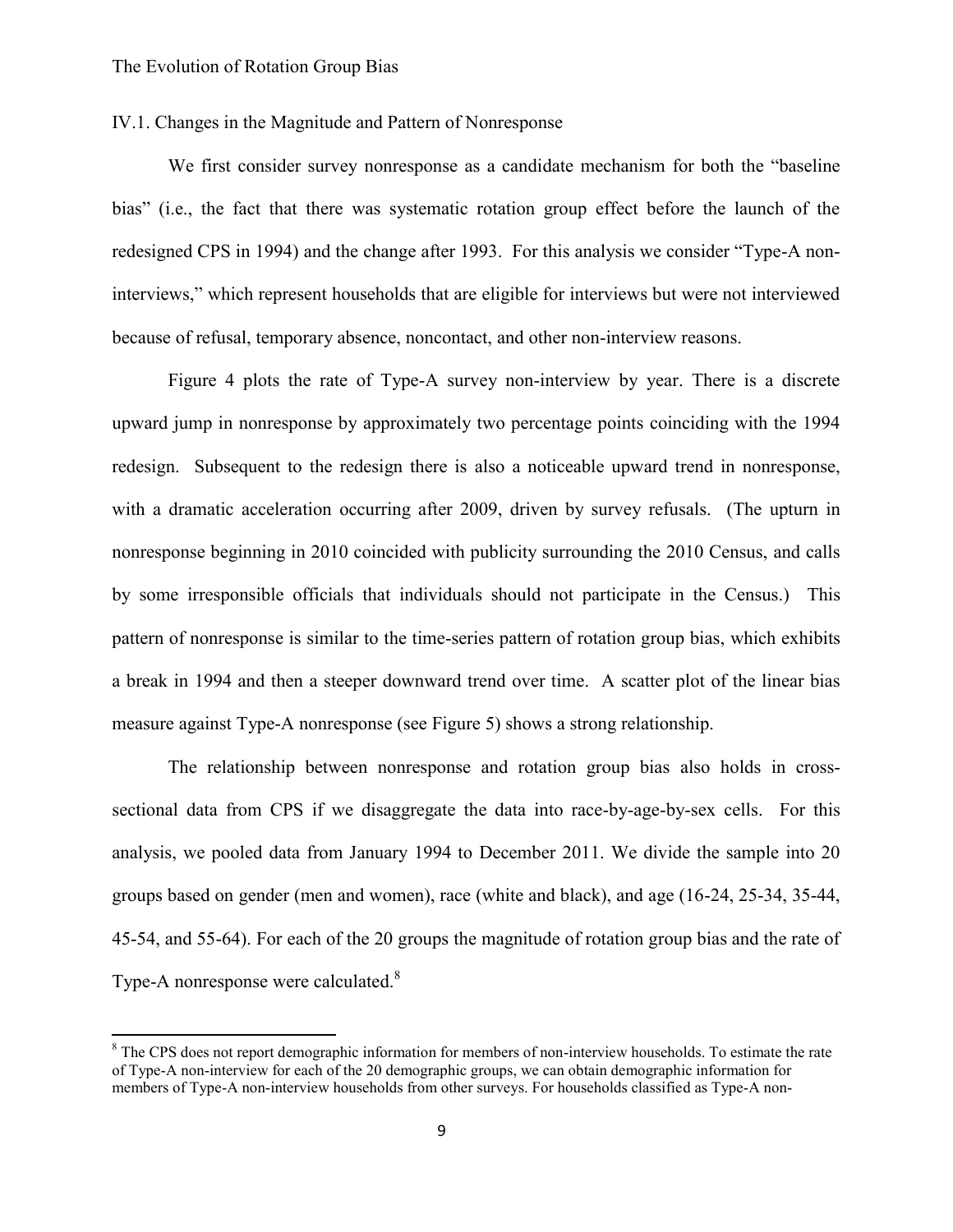$\overline{a}$ 

Table 3 presents the results from the regression analysis that examines the cross-sectional relationship between Type-A non-interview and rotation group bias. For all specifications, the dependent variable is the slope measure of the multiplicative rotation group bias of the unemployment rate. Column (1) presents the estimated coefficient on the rate of Type-A noninterview; Column (2) presents the estimated coefficient on the rate of refusal; and Column (3) presents the estimated coefficient on the rate of Type-A non-interview for reasons other than refusal. The relationship between the magnitude of rotation group bias and the rate of Type-A non-interview is statistically significant in all specifications. Type-A non-interview accounts for 30% of the cross-sectional variation in rotation group bias.

Column (3) of Table 1 formally tests whether nonresponse can account for the time-series pattern in rotation group bias. In column (1) we regress the bias measure from 1976-2014 against a time trend, and a post-1993 dummy. In column (3) we include the Type-A nonresponse rate. Without the nonresponse rate, the post-1993 dummy has a coefficient of -0.65 (t-ratio=- 2.25), and when we include the nonresponse rate the coefficient falls to -0.35 (t-ratio=-1.14). Thus, controlling for the nonresponse rate appears to account for almost half of the rise in rotation group bias after 1993, and renders the effect statistically insignificant. While we only have observational data and cannot conclude that increased nonresponse itself caused the change in the pattern of rotation group bias, it seems plausible that nonresponse or some factor related to nonresponse is responsible for a substantial share of the rise in rotation group bias.

interview in period t, we first try to obtain demographic information of their members from period t-1. If the information is unavailable in period t-1, we try to obtain the demographic information from period  $t+1$ . The rate of Type-A non-interview in period t is the ratio of the number of persons residing in Type-A non-interview households of period t and the sum of respondents in period t and those residing in Type-A non-interview households of period t. For Type-A non-interview households of period t, the count is weighted by the weights in the period from which the demographic information is obtained. The rates of refusal and Type-A non-interview for reasons other than refusal are estimated in a similar way. For the regression analysis, MIS1 and MIS8 are excluded from the calculation of average rate. Figure A2 plots this cross-sectional relationship.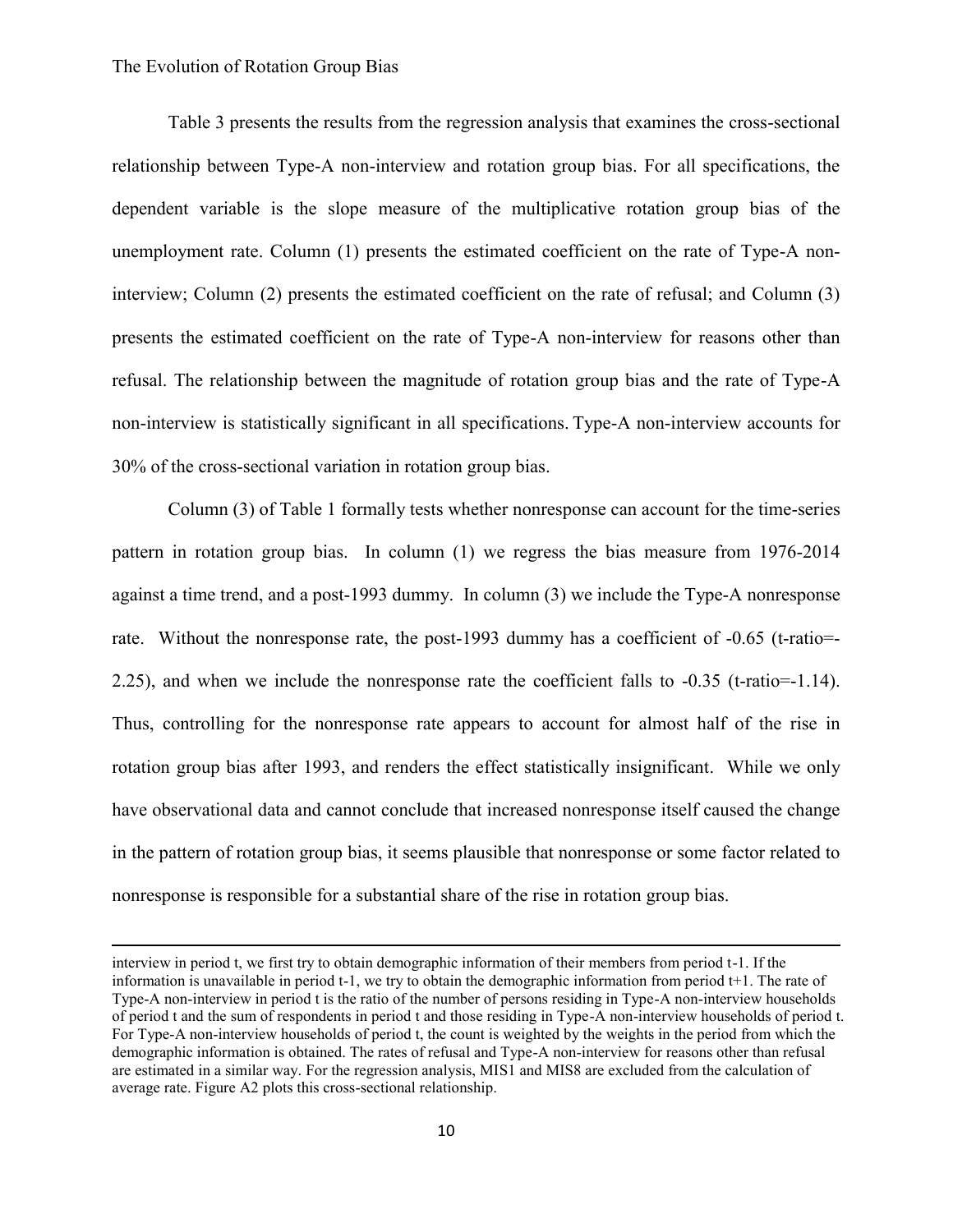#### IV.2. Redesign Effects

#### *Linked Sample*

 $\overline{a}$ 

To investigate the role of changes in reporting behavior we utilize the panel structure of the CPS. If changes in reporting behavior due to the redesign, as opposed to changes in the pattern of nonresponse, brought about the change in rotation group bias we would expect to see the shift in bias for respondents who participated in all eight interviews. We therefore link CPS panels from January 1976 to May 2014 to examine whether the rotation group pattern of unemployment holds for respondents who are present for all eight interviews. Details on the construction of the linked file are available in Appendix B.

We assemble a balanced panel of dwellings, which includes dwellings that are eligible for all eight interviews during the sample period (i.e., dwellings that were first selected into the sample between January 1976 and February 2013). To avoid mismatches, we keep matched interviews with consistent demographic characteristics, specifically the same reported gender, race, and age  $(\pm 2 \text{ years})$  in all interviews. An individual is considered to be present in an interview if there is a valid entry for labor force status.

Table 4 presents multiplicative indices of the unemployment rate for the subset of individuals who are present in all eight interviews ("Present in MIS 1-8"), for respondents who report valid labor force status in at least one interview but not in all eight interviews ("Missing at least one"), and all respondents ("All"). We split the sample into periods 1982-93 and 1994- 2014. (We start the sample in 1982 because information on Type-A nonresponse is only available consistently in the public-use files beginning in 1982.) It is notable that from 1982- 1993 to 1994-2014 the magnitude of rotation group bias increased by less for those who

 $9$  We cannot construct a "balanced" panel of households. The specific household residing in a dwelling can change during the interview period.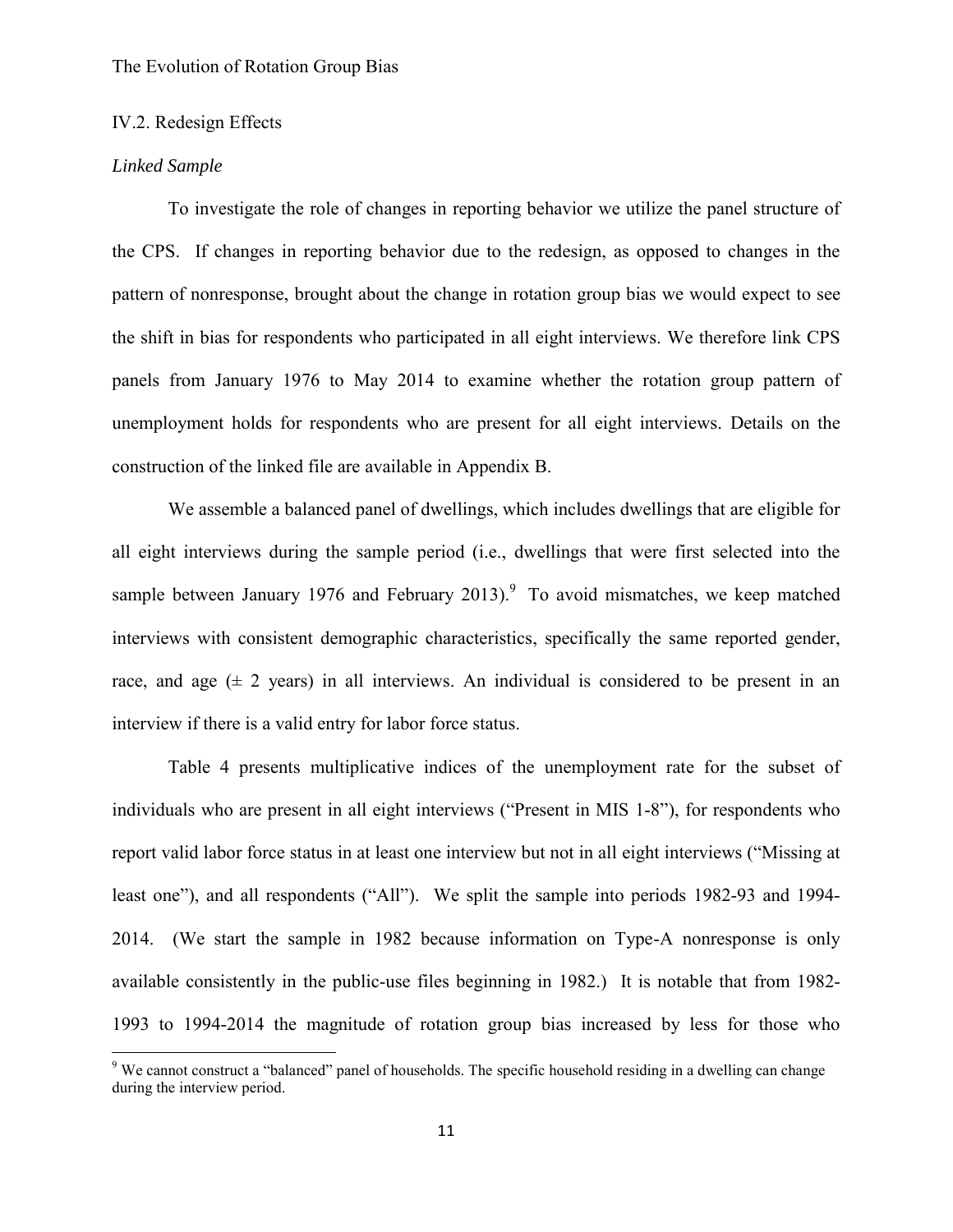responded to the survey each month (0.25 points) than for those who inconsistently participated in the sample (0.62 points). This finding suggests that a change in response behavior to the labor force questions, independent of any effect on nonresponse rates, played a secondary role in the change in rotation group bias compared with nonresponse. An important caveat, however, is that those respondents who are stable in terms of participating in the survey each month could be different in other respects and have a different response to the redesign than the less consistent survey participants.

### *Components of unemployment*

We next explore how the response to labor force questions changed. We begin by decomposing the unemployment rate into several components. The BLS classifies a worker as unemployed if: 1) they are on layoff, are given a date to return to work, and are available for work; or 2) if they did not have a job in the last week, actively looked for a job in the last four weeks, and are currently available for work. Table 5 shows the rotation group pattern for these different components of the definition of unemployment. Specifically, we computed the fraction of respondents who stated they are on layoff, were not employed in the last week, looked for a job in the last four weeks, and are available for work. (The denominator for these rates is the number of people in the population. We then computed multiplicative indices, as with the unemployment rate.)

Consistent with the results in Table 2, we do not observe a change in the rotation group pattern on the employment margin: in the base 1976-1993 period there is no rotation group pattern in whether the respondent was working last week, nor do we find a change in the pattern from this period to 1976-1993. There is strong rotation group bias in the base period in the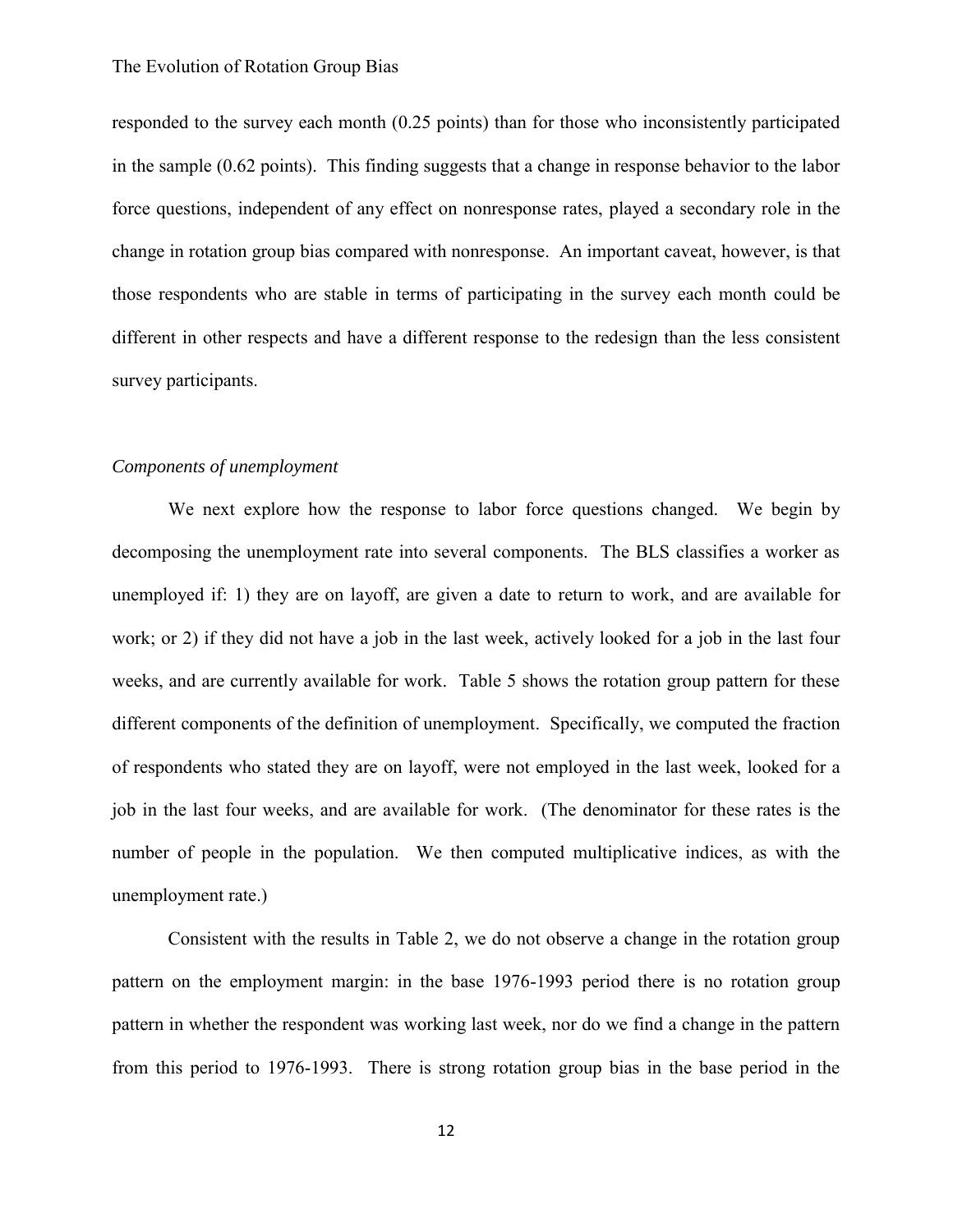fraction of respondents who looked for work in the last week, and the linear measure of bias increases from 1.33 to 2.32 in absolute value. (Note that individuals are only asked about job search if they were without a job in the previous week.) We also observe an increase in bias for whether the respondent is available for work, with the magnitude of the linear bias measure rising from 1.21 to 2.34 in absolute value, but respondents are only asked about their availability for work if they in fact searched for a job. After the redesign, the CPS began asking respondents who reported looking for a job questions on the type of search in greater detail. There is a large degree of rotation group bias in the question of whether the worker used active job search methods. Rotation group bias also increases for the layoff question, but as can be seen in column (9), the share of respondents who report layoffs is quite low and declining and therefore unlikely to influence the overall pattern for the unemployment rate. Based on these results, it appears that the change in response behavior altered the margin for whether or not the respondent is classified to be in the labor force.

#### IV. 3. Other explanations

We have ruled out a number of additional explanations including changes in the redesign that changed how the labor force questions were worded for female respondents, changes in how people respond to labor force questions as a result of having been asked before, the use of imputation, proxy responses, economic conditions, and changes in unemployment duration.

### *Changes by gender*

 One possible feature of the redesign that could account for changes in labor force status is the change in how the labor force questions were worded for female respondents. In the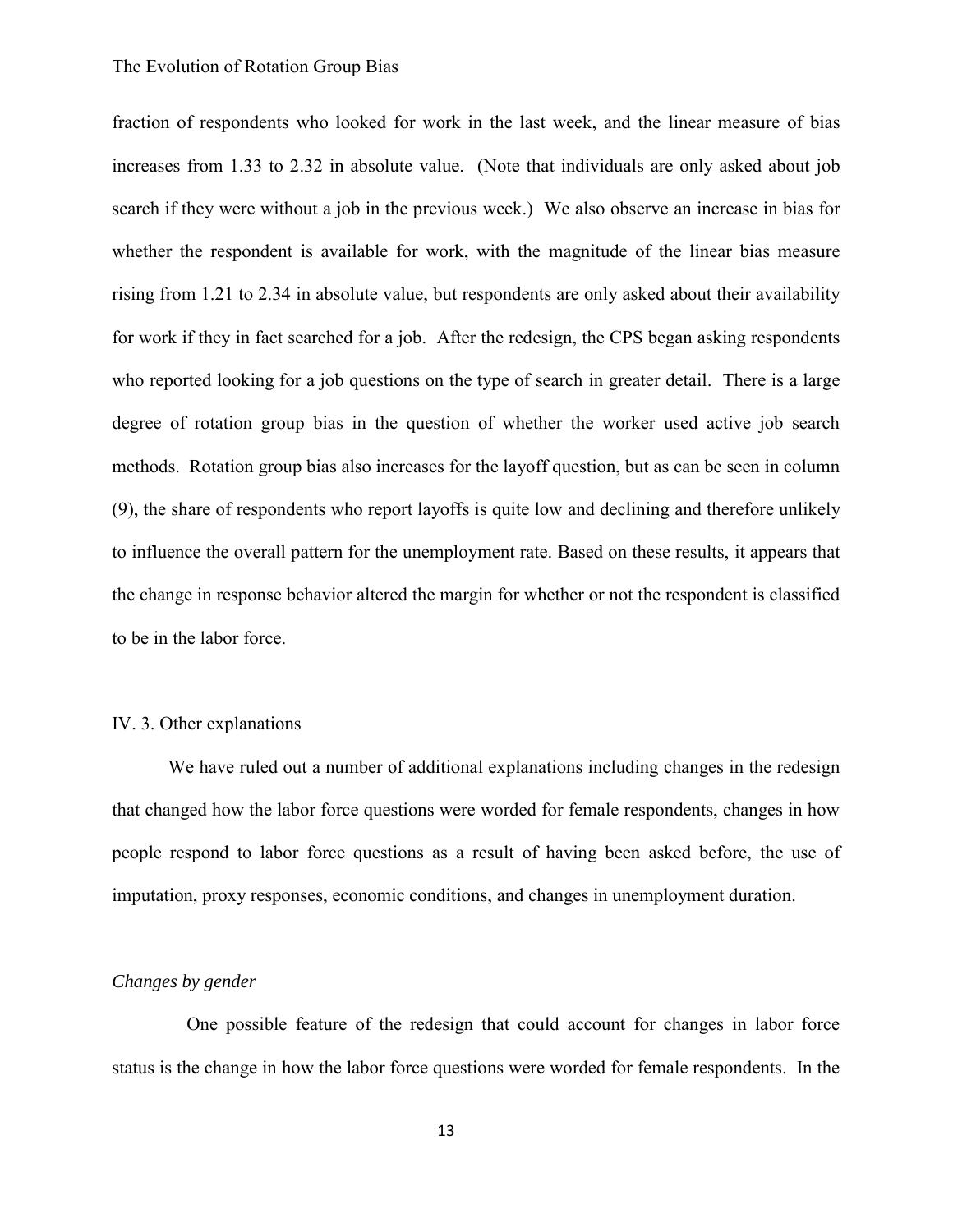unrevised CPS manual interviewers were instructed to assess whether the respondent "appears to be a homemaker," in which case the manual instructed the interviewer to ask "What were you doing most of last week -- keeping house or something else?" (Polivka and Miller 1998). The wording was changed so that there wouldn't be an asymmetry between men and women. This was one of several changes that potentially differentially affected the responses for men and women. Cohany, Polivka and Rothgeb (1994) found in the parallel CPS sample that these changes likely increased the unemployment rate of women relative to men.

We examine whether the change in rotation group bias could be due to the changes in question wording by gender by breaking out the index by gender and year. In Table 6 we show the multiplicative index for the unemployment rate for men and women, separately for 1976- 1993 and 1994-2014. We see an increase in bias for both men and women, and it does not appear that the increase in bias is any larger for women. The index is very similar for men and women after 1994, but the magnitude of rotation group bias is greater for women before 1994. For men and women, the index exhibits the same "W" shape before 1994 and monotonic declining pattern since 1994.<sup>10</sup>

#### *Changes in Responses due to Repeated Questioning*

l

 It is possible that unemployed respondents who have already been interviewed are more likely to change their responses to the labor force question, for example if they want to minimize the length of the interview (now that they know the interview questions) or because they don't

<sup>&</sup>lt;sup>10</sup> We have also looked at other characteristics. The magnitude of bias in unemployment rate is greater for the blacks. There is no consistent difference in the magnitude of bias across groups by age, ethnicity, urbanity or household size (results are not shown). The characteristics refer to the reported characteristics. Due to proxy responses, reported characteristics are different from the characteristics of respondents. On average, the magnitude of rotation group bias in unemployment rate is greater for self-responses compared to proxy responses.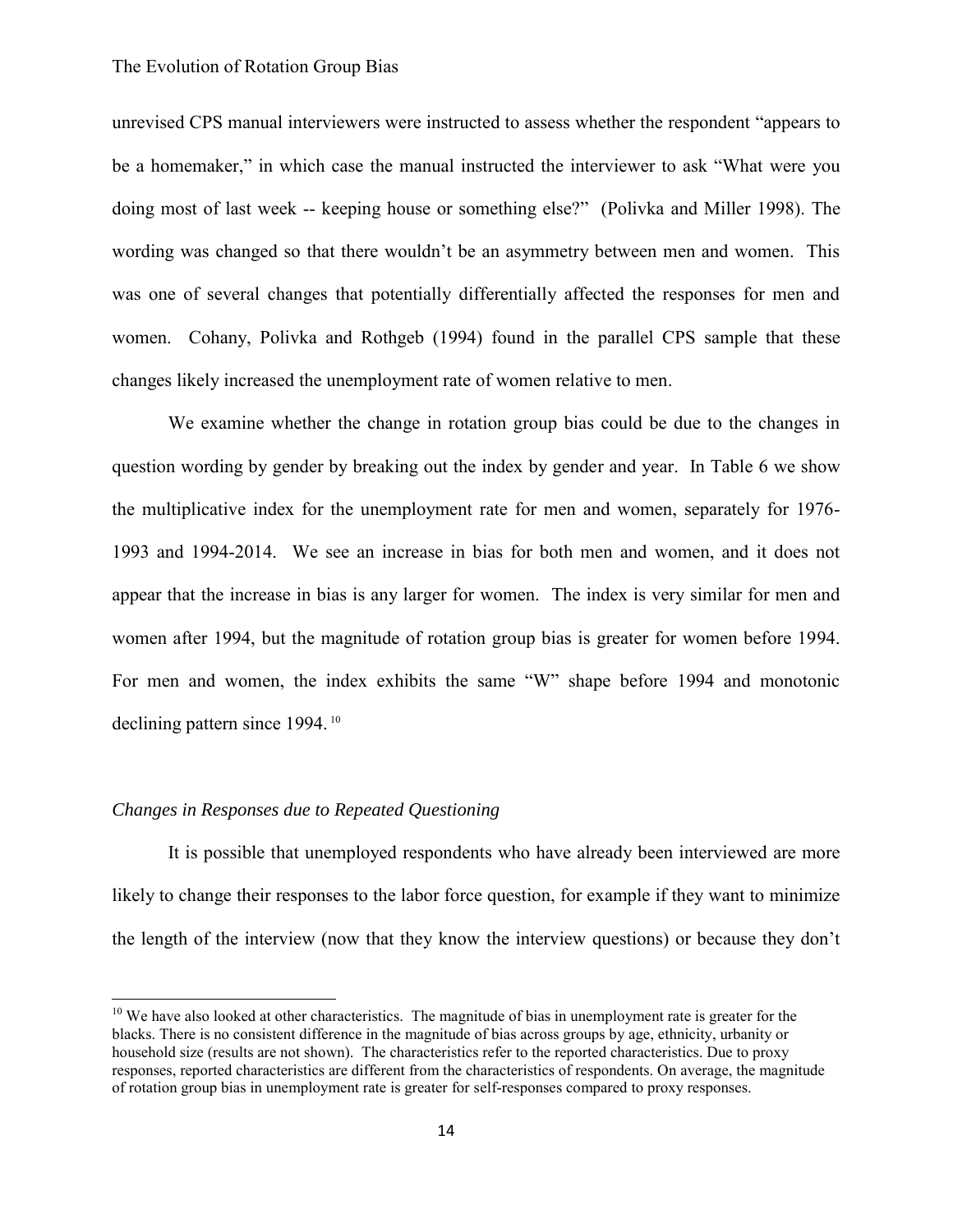want to admit that they are still unemployed. We assess this explanation by comparing the magnitude of rotation group bias by different unemployment durations.

Figure 6 presents the multiplicative index for the fraction of the labor force unemployed by duration of unemployment and survey year. The figure shows that the change in rotation group bias occurred in the group that has been unemployed for less than four weeks. The estimated level shift in the slope measure of rotation group bias for this group is -2.34 (t-ratio=-6.26).<sup>11</sup> By contrast, around the time of the 1994 redesign, the magnitude of bias *declines* substantially for the fraction of unemployed workers who have been unemployed for 4-14 weeks. The estimated level shift is 0.61 (t-statistics=1.73). There is no statistically significant level shift for the fraction of unemployed workers with longer duration. <sup>12</sup> The fact that rotation group bias has always been substantial for the newly unemployed and that this bias has increased is strong evidence that repeated questioning about job search activities of the unemployed is not the main driver of rotation group bias, as the bias is present during the first month of unemployment. This finding is also evidence against a related potential explanation, that by asking respondents about their labor force status the interviewers changed their behavior, making them less likely to search for a job.

 $\overline{\phantom{a}}$ 

 $11$  The estimation allows a linear time trend and a level shift between 1993 and 1994

 $12$  We have also looked at the rotation group pattern by using different definitions of unemployment. The BLS publishes six unemployment rates that are either more or less inclusive than the official rate. Appendix Figure A3 presents the average multiplicative index by year for the official rate (U-3) as well as two less inclusive measures, U-1 and U-2, and three more inclusive measures, U-4, U-5 and U-6. U-1 corresponds to workers who are long-term unemployed, specifically the fraction of the labor force unemployed for 15 weeks longer, and U-2measures involuntary job separations or the fraction of workers in the labor force who lose jobs or complete temporary work. The increase in bias can be seen in U-2 and U-3, but not U-1. Because U-1 has a very different rotation group pattern since 1994, this is consistent with our finding that the increase in rotation group bias for U-3 is concentrated among workers with shorter unemployment spells. U-4, U-5, and U-6 were revised in the 1994 redesign. Since 1994, the indices for U-4, U-5, and U-6 show the same monotonically decreasing pattern with respect to MIS as the index for U3, though the magnitude of rotation group bias decreases from U-3 to U-6.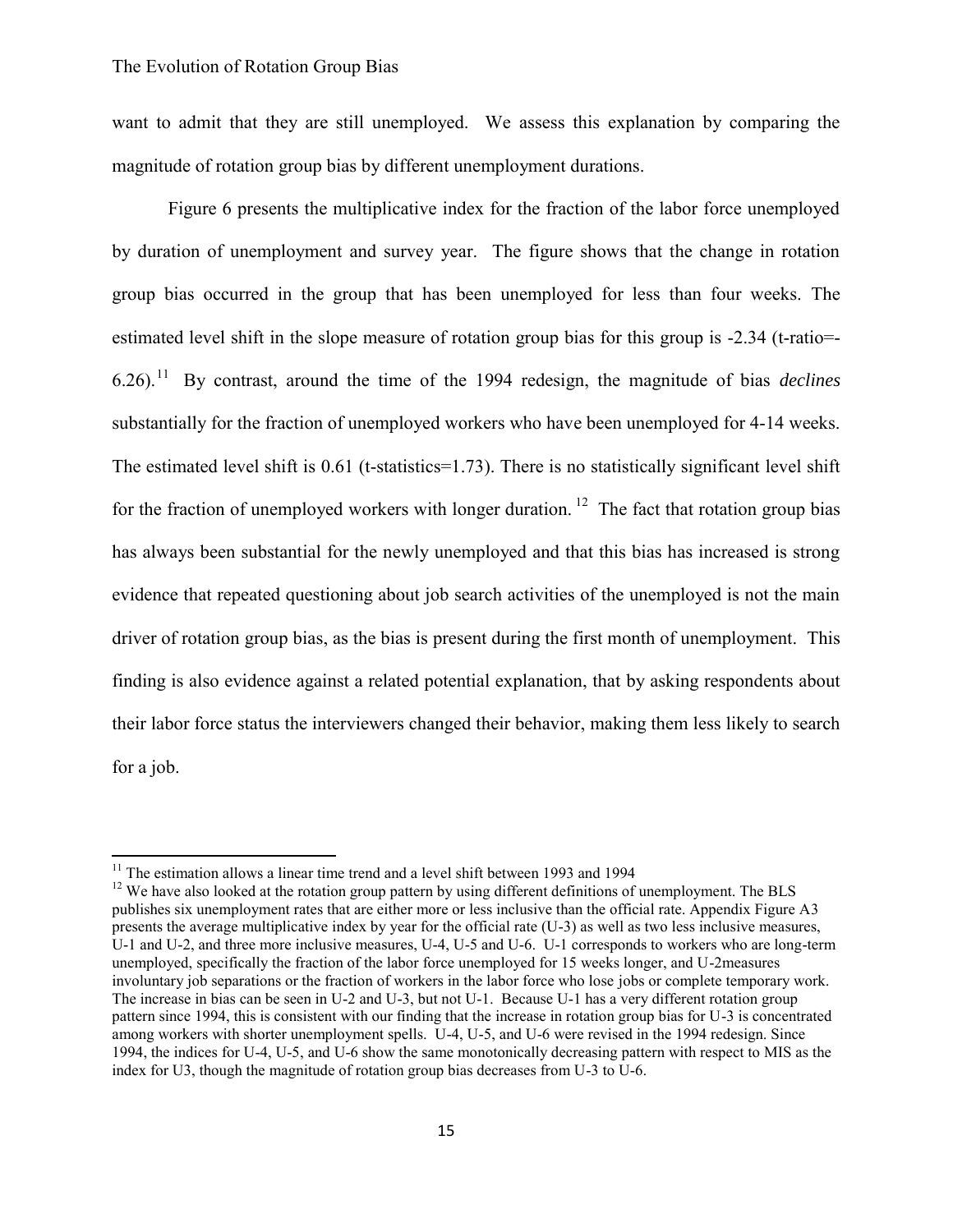$\overline{\phantom{a}}$ 

Moreover, if we restrict the sample to workers who are newly unemployed using our longitudinal sample – i.e., they were either employed or out of the labor force in month t, but unemployed in month  $t+1$  – we find considerable rotation group bias for the newly unemployed. And the bias roughly doubled after the 1994 redesign. This finding implies that rotation group bias occurs even among those who were not asked about their job search behavior in the previous interview, because they were previously employed and therefore not asked the search questions. Thus, there is little support for a "Heisenberg Principle" of rotation group bias, in which repeated questioning about search activity inevitably alters subsequent responses.

Given the sharp increase in rotation group bias for the low duration group, it is also worth noting that much of the change in the duration pattern of unemployment across rotation groups is attributable to the introduction of dependent interviewing in the CPS redesign (Abraham and Shimer 2002). Since 1994, in months other than MIS1 and MIS5, if a worker reports being unemployed in the previous month and the current month, unemployment duration for the current month is automatically updated by adding either 4 or 5 weeks to the unemployment duration recorded in the previous month, depending on the number of weeks elapsed between the two interviews. The dependent interviewing for unemployment duration changes the composition of unemployed workers by duration; it should not affect reported labor force status or the unemployment rate. <sup>13</sup> It is worth emphasizing that rotation group bias increased irrespective of duration. Thus, it is possible that the fact that rotation group bias has shifted primarily for short-term unemployed workers is largely an incidental result, owing to the

<sup>&</sup>lt;sup>13</sup> There was also a change in the unit of reporting. In the redesigned questionnaire respondents were allowed to report duration in months or years in addition to weeks. Respondents were asked to report the duration in weeks if duration of four or fewer months were reported.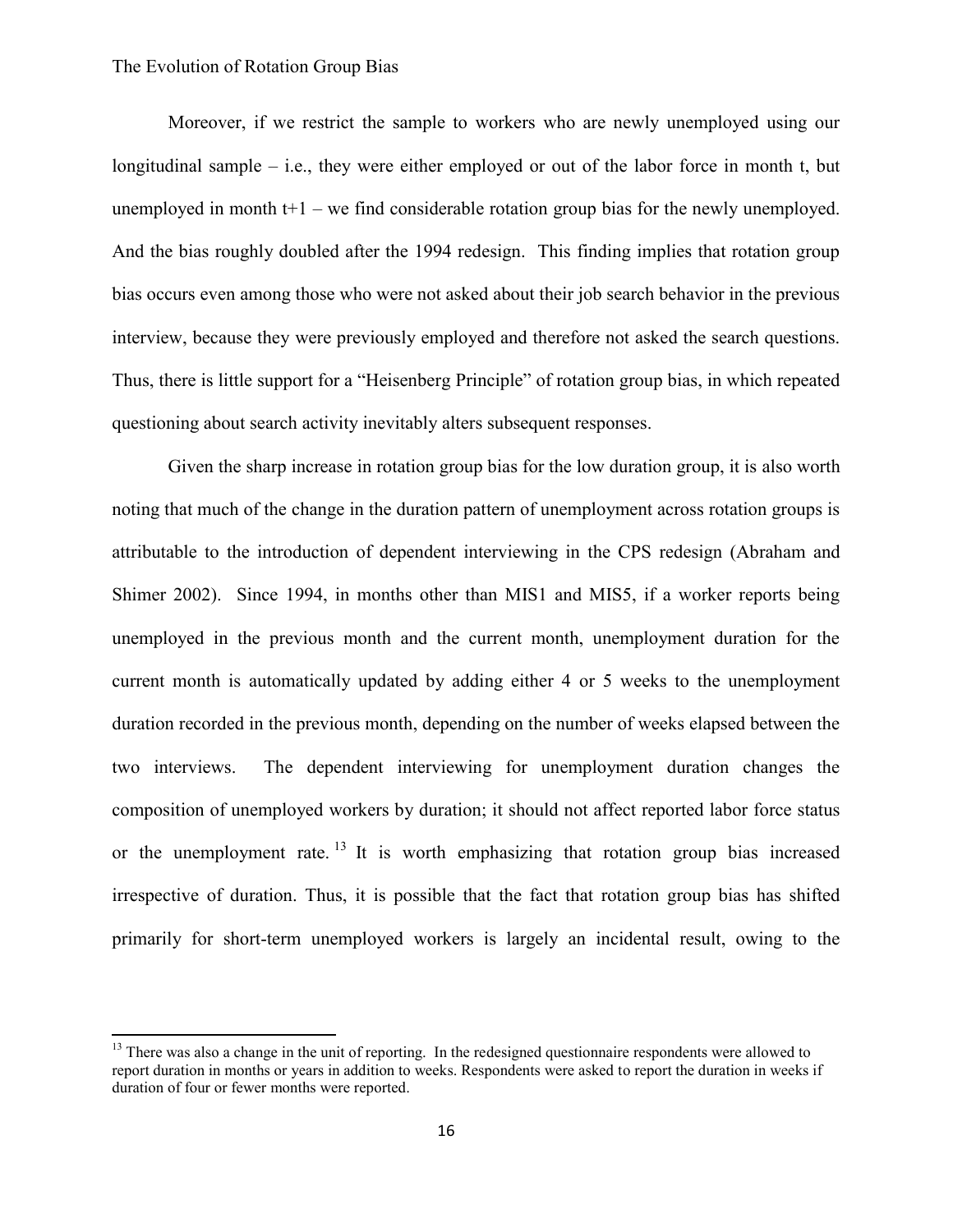adoption of dependent interviewing in rotation groups 2-4 and 6-8, not an independent source of the changing pattern of rotation group bias.

### *Imputation for Item-Nonresponse*

Imputation is unlikely to be a factor since less than one percent of respondents have imputed labor force status. (Individuals who refuse to participate in the survey or do not respond for other reasons do not have their labor force status imputed; imputations are only done for those with incomplete responses.) The pattern of rotation group bias is very close when we remove imputed values (Table A1).

#### *Economic Conditions*

To test whether economic conditions affected the trend in bias we estimate the timeseries relationship between the bias measure and annual growth in GDP and unemployment rate (Table A2). Proportional changes in GDP and unemployment rate are not predictive of the bias.

#### *Proxy Response*

To save survey time, in the CPS one representative from each household answers questions for all other household members, or proxy-responses. Proxy-responses might be systematically different from self-responses and the fraction of proxy responses might change over MIS. Table A3 shows that self-responses exhibit greater rotation group bias in unemployment rate than proxy-responses. That difference between the two types of responses, however, has not changed over time. In addition, the share of proxy-responses does not vary across rotation groups.

17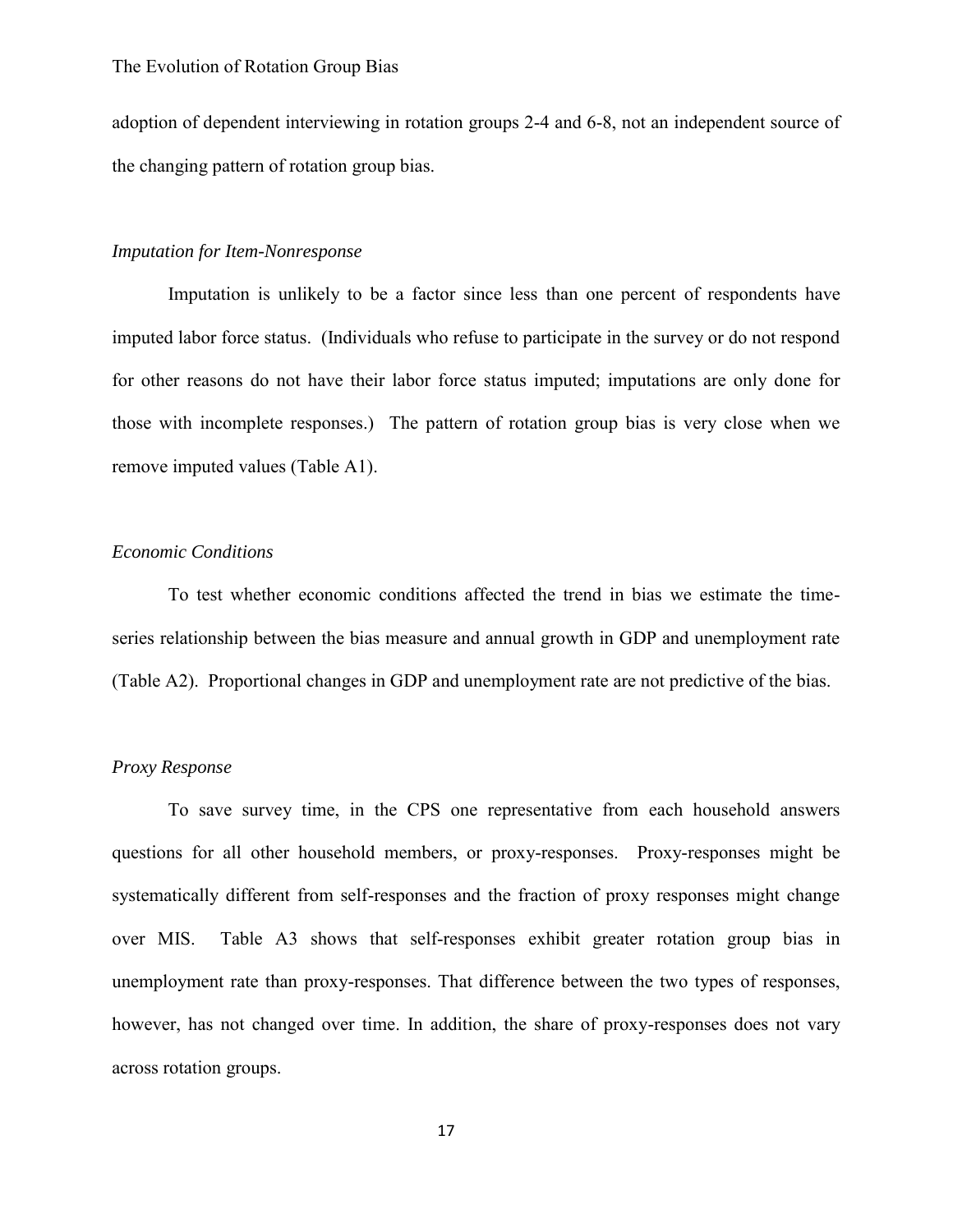# *Unemployment Duration*

Unemployment duration has trended upward over time (Valletta 1998, Aaronson, Mazumder, and Schechter 2010). Figure A4 shows the relationship between median annual unemployment duration and the measure of rotation group bias. There is a strong positive relationship, but it is entirely driven by the recession years 2009-2011. Without these observations there is no relationship. Thus, the rise in unemployment duration is unlikely to have played an important role in the increase in rotation group bias.

# V. EVIDENCE FROM THE U.K. AND CANADA

 Additional evidence supporting the role of nonresponse and the particulars of survey design in rotation group bias can be found by examining rotation group effects in the U.K. and Canadian labor force surveys (LFS).

#### *U.K. LFS*

 $\overline{\phantom{a}}$ 

The U.K. LFS has five rotation groups in its quarterly survey: each entering cohort is interviewed for 5 consecutive quarters and then out of the survey.<sup>14</sup> Using data from quarterly surveys from 1993:Q4 to 2013:Q2, we find a very different rotation group pattern in the LFS

<sup>&</sup>lt;sup>14</sup> In the CPS and the LFS of Canada, almost all individuals are interviewed during one week in the middle of each month, so the month of interview week and the month of reference week generally coincide. In the U.K. LFS, sampled households are divided into 13 groups and an interviewer contacts one group each week. For households interviewed at the beginning of a month/quarter, the month/quarter of the interview week will be different from the month/quarter of the reference week. For the discussion of the U.K. LFS, the calendar time refers to the time of interview.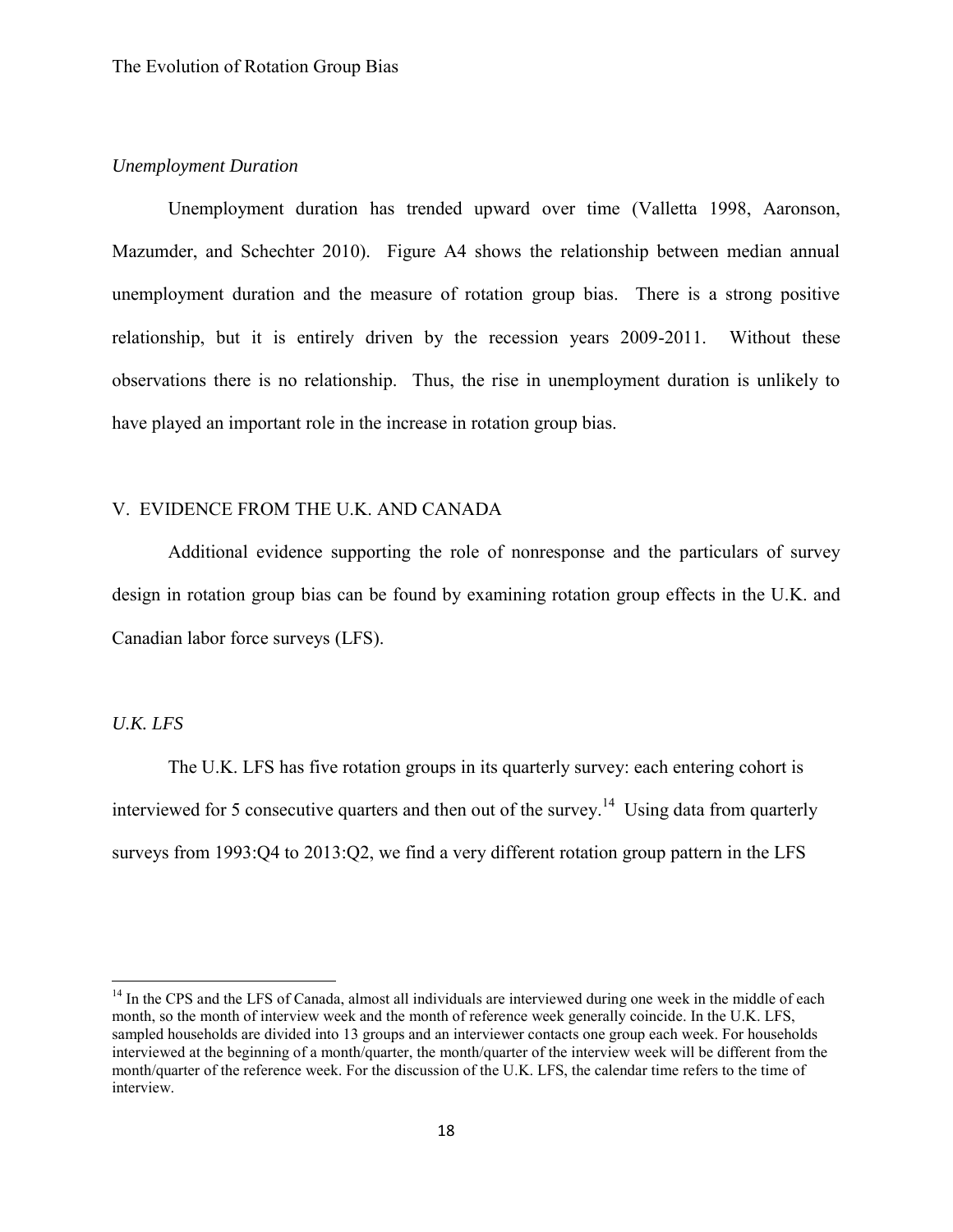$\overline{\phantom{a}}$ 

compared to the CPS.<sup>15</sup> The top panel of Table 7 presents multiplicative indices for several labor force statistics. Population counts, as well as the numbers of employed and unemployed workers, decline with rotation group because the survey weights do not adjust for attrition (although missing values are imputed using the carry-forward method after the first interview). Unlike the count statistics, the unemployment rate is less sensitive to attrition, and there is only a modest pattern of rotation group bias for the unemployment rate, with a bias index (slope) of -0.79, which is less than half of the magnitude in the CPS. Figure 7 plots the multiplicative indices of rotation group bias in unemployment rate by year. The pattern of bias varies across years but shows no obvious tendency of increasing.

In the U.K. LFS it appears that nonresponse plays a role in the observed rotation group pattern. The U.K. LFS has a significantly lower response rate than the CPS, and the response rate declines monotonically across rotation groups. For example, in the last quarter of 2010, the sample included around 15,000 eligible households in each rotation group; 63.5 percent of all eligible households responded in the first rotation group and 44.4 percent of all eligible households responded in the fifth rotation group (ONS 2011). In addition, the response rate has declined over time. For example, in September- November 1997, about 80 percent of all eligible households responded to the survey or had imputed values, compared to slightly more than 70 percent in the second quarter of 2006 (ONS 2009). Figure A5 plots the fraction of reported labor force participants with imputed labor force status from 1993 to 2013. The rate of imputation increased from about 5 percent to almost 20 percent over the sample period.

<sup>&</sup>lt;sup>15</sup> The U.K. LFS changed from an annual survey to a quarterly survey with rotating panel structure in the spring of 1992. The phase-in to quarterly survey was completed in the spring of 1993. Per the EU request, the U.K. LFS changed from seasonal quarters (winter, spring, summer, autumn) to calendar quarters in May 2006.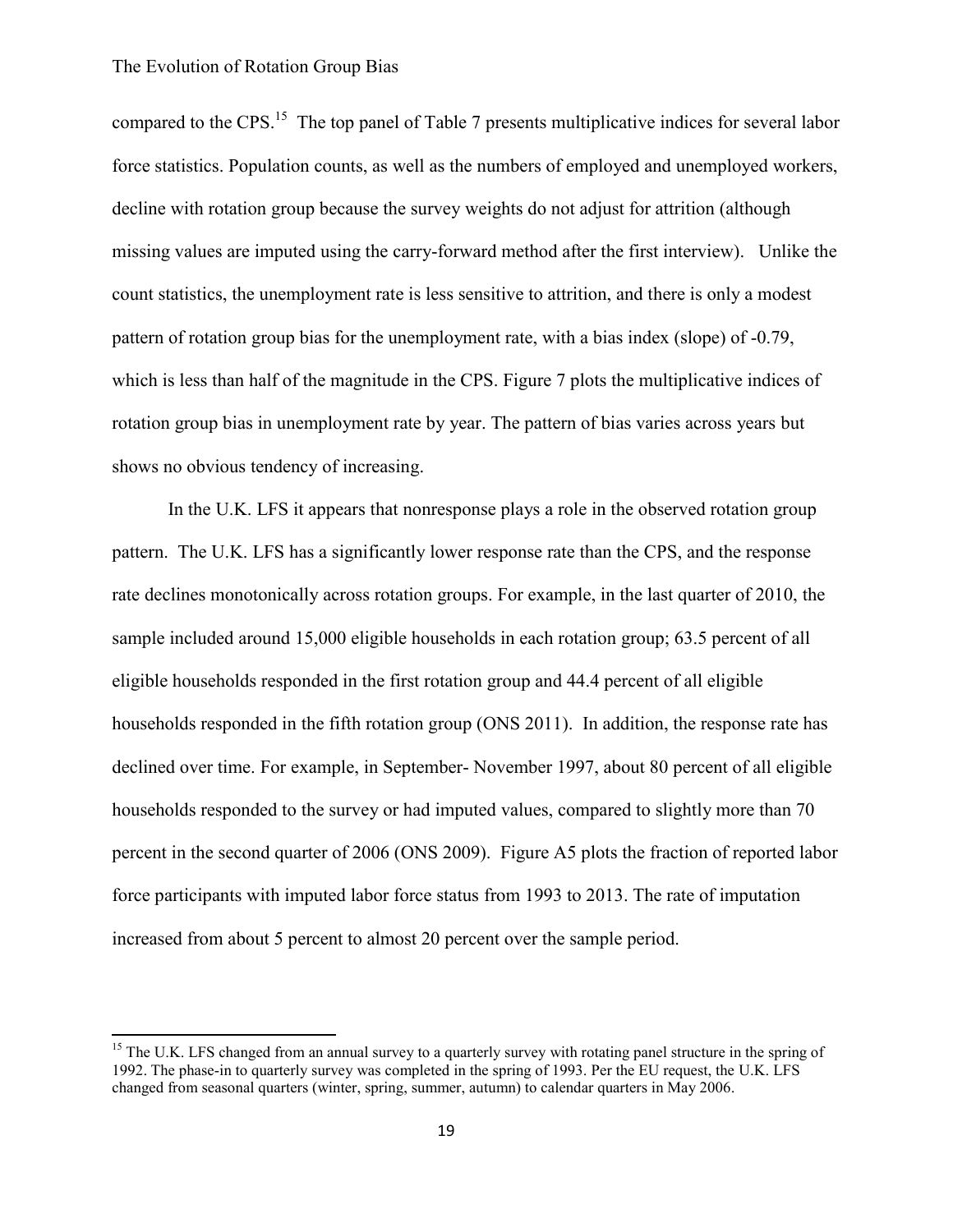$\overline{a}$ 

Evidence that nonresponse plays a role in the U.K. rotation group pattern can be seen by looking at the rotation group pattern in the imputation rate. If a household does not provide responses after the first interview in the survey, responses from the previous quarter are used in the current quarter ("carry-forward imputation"). The rate is lower for later rotation groups because of the declining response rate across succeeding rotation groups. Including those imputed values, the response rates are comparable between rotation groups 1 and 2, and they start to decline for later rotation groups.

The carry-forward imputation method changes the bias pattern significantly for the counts by labor force status, but it has a small effect on the rotation group pattern of the unemployment rate itself. The bottom panel of Table 7 presents multiplicative indices of several labor force statistics without imputed labor force status. Because imputation starts with the second rotation group, we observe a sharper drop in the number of individuals between rotation groups 1 and 2 after removing imputed labor force status. As a result, the slope of multiplicative indices for the population declines from  $-4.85$  to  $-5.30$ .<sup>16</sup>

The rotation group pattern by labor force status suggests that nonresponse is not random. The magnitude of rotation group bias in the unemployment rate is substantially greater if the imputed values are excluded. While the magnitude of bias increases for the number of employed and unemployed workers after removing imputed values, it declines for the number of individuals out of labor force. Imputation has a much greater effect on the magnitude of bias for counts by labor force status than the population counts. The slope of multiplicative indices

<sup>&</sup>lt;sup>16</sup> Among unemployed workers, those with shorter unemployment duration have greater rotation group bias, but the imputation method has very little effect on the rotation group pattern (Table 7). The slope is -2.04 for the fraction of labor force participants with unemployment duration less than 3 months, and the slope is -2.48 for the same measure without imputed values.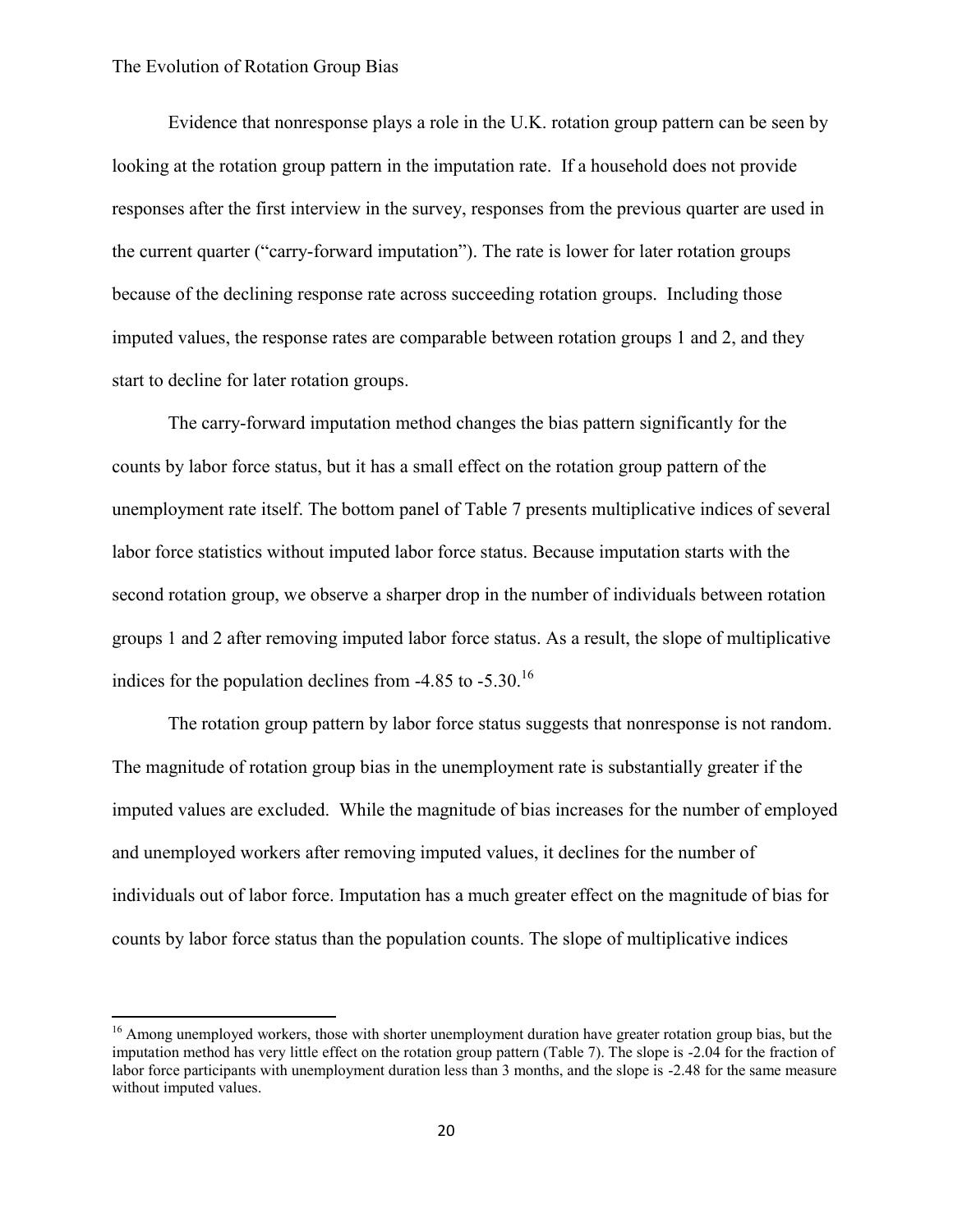declined from -3.78 to -6.23 for the number of unemployed workers. These results imply that imputation changes the distribution of individuals by labor force status within each cohort.

### *Canada's LFS*

 $\overline{a}$ 

The LFS of Canada is a monthly household survey. Since July 1995, about 54,000 households are included in the sample each month. There are six rotation groups, and each is interviewed for 6 consecutive months. Monthly surveys from January 1976 to December 2010 are used in our analysis.<sup>17</sup> The nonresponse rate in the survey is relatively low, at just under 5 percent in 2005 (StatCan 2008).<sup>18</sup>

Table 8 presents multiplicative indices of several labor force statistics by rotation group from the Canadian LFS. The labor force statistics reported in the table are remarkably similar across rotation groups, and the rotation group bias is low throughout the sample period. There is no apparent tendency for the unemployment rate to decline across rotation groups; indeed, the slope measure is positive. The fraction of unemployed workers by duration of unemployment relative to the labor force is also very similar across rotation group. Figure 8 plots multiplicative indices of rotation group bias by year from 1976 to 2010. We do not observe any significant variation in rotation group pattern over time.<sup>19</sup>

To summarize, the international evidence suggests that rotation group bias in the measured unemployment rate in the U.K. is much weaker than that found in the CPS for the U.S.,

 $17$  The required data for this analysis are not publicly available. StatCan generously provided tabulations of the LFS by rotation group to us.

<sup>&</sup>lt;sup>18</sup> If a non-responder was not interviewed in the previous month, a weight adjustment is made. Otherwise, all the labor force information is imputed using longitudinal hot-deck imputation. In addition to using information in the current period to define the imputation classes in hot-decking, longitudinal hot-deck imputation also uses information (responses or imputed values) from the previous period.

<sup>&</sup>lt;sup>19</sup> Using an earlier sample from the Canadian LFS, Brisebois and Mantel (1996) find some evidence of rotation group effects.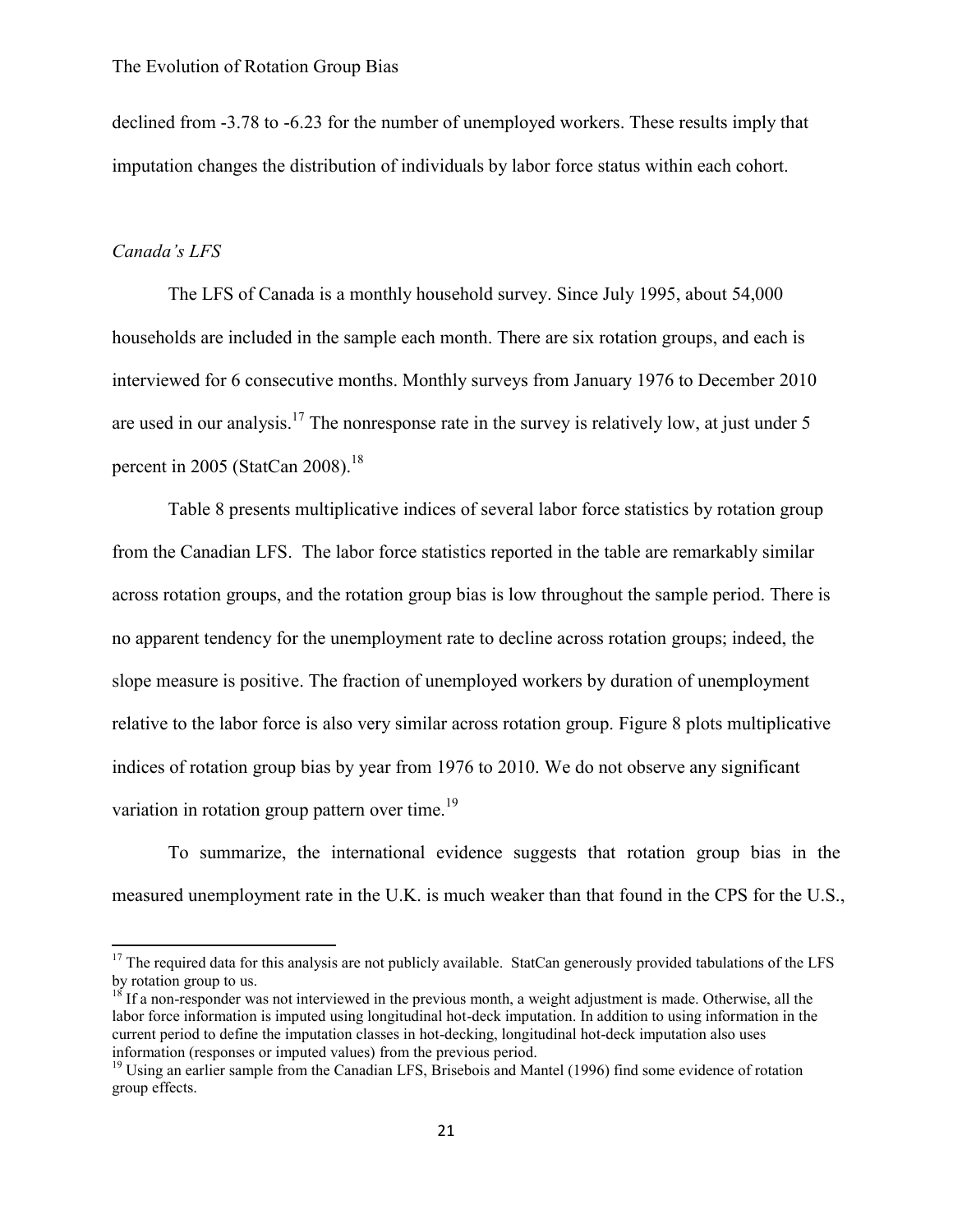while there is no systematic tendency for rotation group bias in the Canadian LFS. Therefore, the magnitude of the rotation group pattern observed in the CPS is not a general phenomenon observed in all surveys with multiple interviews and a rotation group design. We also do not find an increase in rotation group bias in these other surveys, reinforcing our conclusion that the 1994 redesign played a significant role in the CPS. Lastly, we find evidence that in the U.K., the extent of rotation group bias is related to nonresponse, something we find evidence for as well in the CPS. These observations suggest that details of the surveys themselves, such as the nature of the questionnaire, mode of interviewing, and, relatedly, the survey response rate, play a pivotal role in shaping the extent and pattern of rotation group bias.

#### VI. PREDICTING ECONOMIC SLACK AND OTHER MACRO VARIABLES

 Figure 1 shows that the unemployment rates calculated for each of the rotation groups tend to move together, although over time there is an upward drift in the unemployment rate calculated for the lower rotation groups relative to that for the higher rotation groups. The official unemployment rate calculated by the BLS is a composite measure that places more weight on the continuing rotation groups, and less weight on rotation groups 1 and 5. In analysis that we briefly summarize here, we explored whether it might be possible to combine the rotation groups in a more efficacious manner than the BLS's composite measure. The short answer is that the alternatives that we developed did not consistently do better than the official rate when it came to predicting key macroeconomic relationships.

 In one set of analyses, to develop weights we first used the various rotation groups to predict alternative measures of economic slack, namely the capacity utilization rate and the insured unemployment rate. The results of this exercise are reported in Table 9. Although our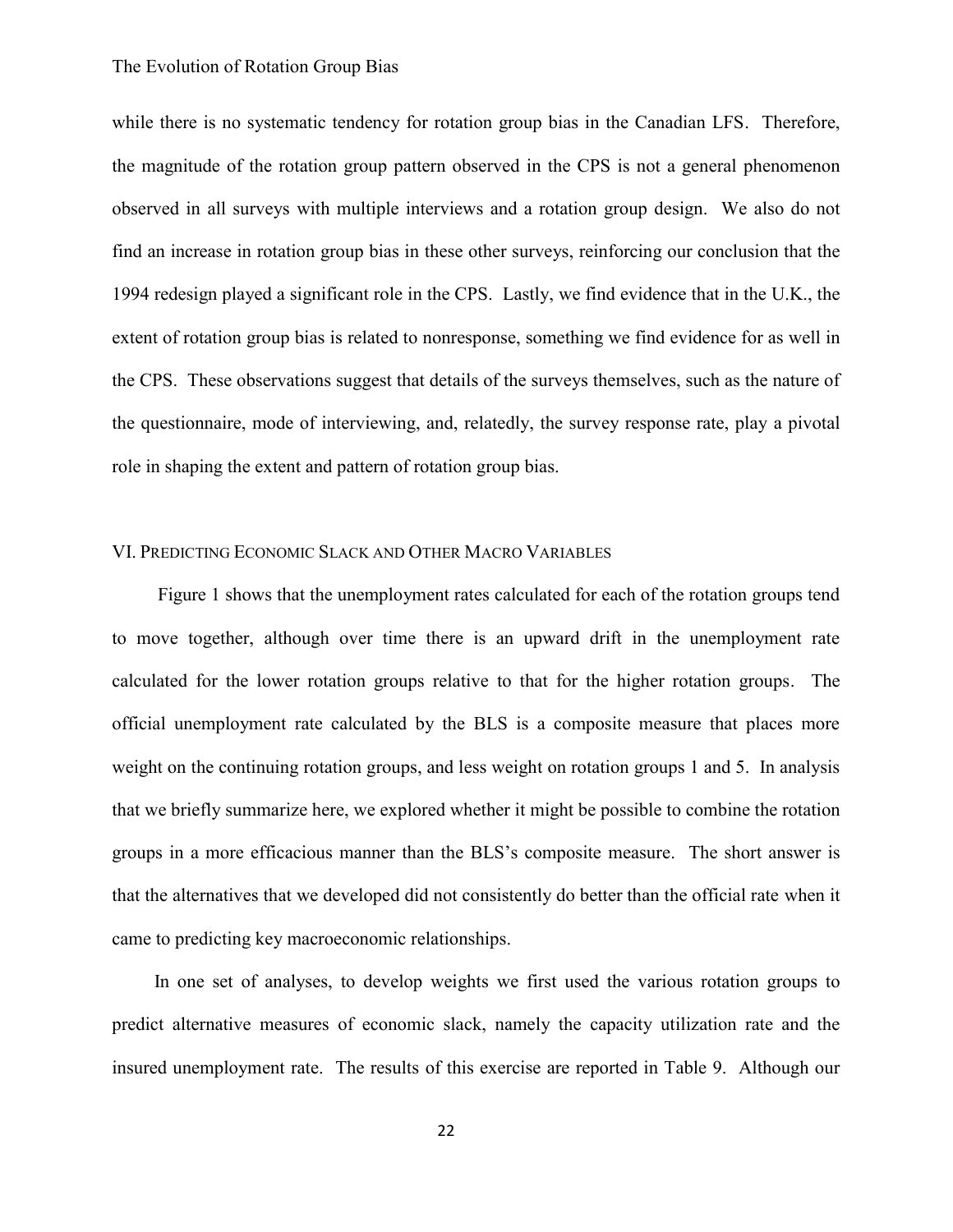$\overline{a}$ 

estimates depended on whether we also included a linear time trend, this analysis showed some tendency for the unemployment rate in the earlier rotation groups (1, 2, 3 and 5) to be a stronger predictor of economic slack, and with the expected sign, than the later rotation groups.<sup>20</sup> If we use the coefficients from the models in Table 9 to weight the unemployment rate by MIS and create an alternative measure of unemployment, however, the new measure does not perform significantly differently than the official BLS unemployment rate in a price Phillips Curve equation, wage Phillips Curve equation or GDP growth equation.<sup>21</sup>

 Because the unemployment rates for each MIS tended to move together, in a second approach to reweighting the unemployment rate we estimated the first principal component of the eight MIS unemployment rates, and then used this measure together with the official BLS unemployment rate to estimate price and wage Phillips Curves and a GDP growth equation. Again, we did not find consistent evidence that the alternatively weighted unemployment rate performed differently than the official measure. Moreover, because the correlation between the first principal component of the MIS unemployment rates and the official rate was 0.9991, they are overwhelmingly measuring the same underlying factor.<sup>22</sup> We conclude from this exercise that rotation group bias is probably not confounding the ability of the unemployment rate to predict key macroeconomic relationships in a meaningful way.

<sup>&</sup>lt;sup>20</sup> The correlation between the average unemployment rate of MIS 1, 2, 3, 5 and the BLS official rate is 0.9981, and the correlation between the average unemployment rate of MIS 4, 6, 7, 8 and the BLS official rate is 0.9989. Thus, the high-frequency movements of the three measures are essentially identical.

 $21$  Specifically, we used annual data to relate the PCE (wage) inflation over year t and both measures of the average unemployment rate over the months of year t and lagged price inflation. We related GDP growth from Q4 to Q4 of year t to the change in both measures of the unemployment rate over the same period.

 $2<sup>2</sup>$  The weights assigned to each of the eight MIS unemployment rates in the first principal component are virtually identical: 0.12496, 0.12440, 0.12496, 0.12546, 0.12496, 0.12503, 0.12560, and 0.12468.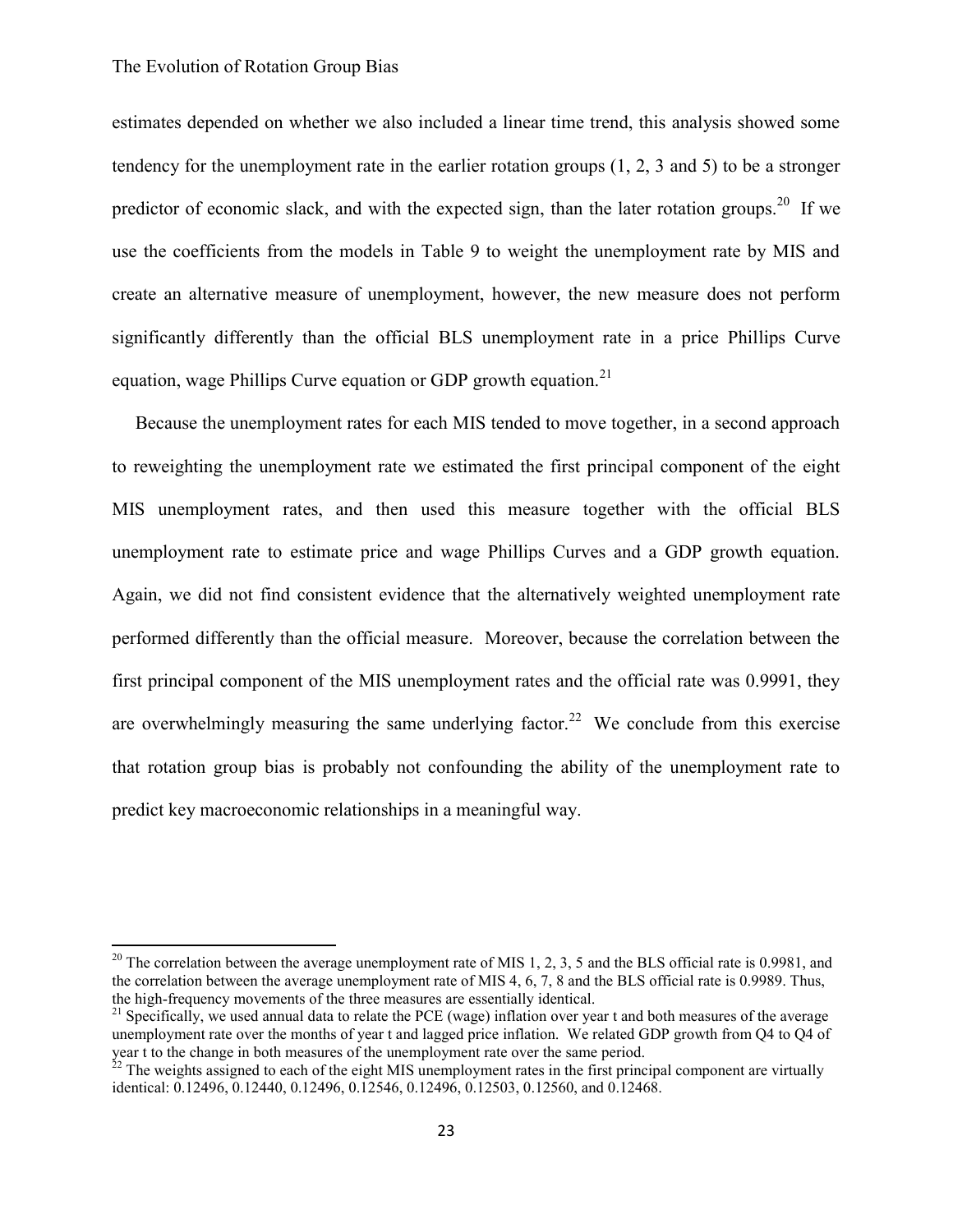### VII. CONCLUSION

In this paper we have documented that rotation group bias in the CPS has substantially worsened, with a marked increase in bias since the 1994 CPS redesign. We find suggestive evidence that the increase in rotation group bias is related to nonresponse, which follows a similar time-pattern as rotation group bias, as well as possible effects from the 1994 redesign of the CPS. The results suggest several important avenues for future research. While it does not appear that rotation group bias is severely confounding estimates of macroeconomic relationships, it remains an open question as to which rotation group provides the most accurate measure of the unemployment rate, and whether the increase in rotation group bias has affected the trend in the official unemployment rate. To assess these issues one would need an independent, unbiased unemployment measure, free of rotation effects, that when regressed on the MIS rates one would expect a coefficient of 1, or a macroeconomic relationship between the unemployment rate and some other measure with a known coefficient. We leave this question to future work.

 The results also suggest that there is not a "Heisenberg Principle" of rotation group bias, whereby rotation group bias is an inherent feature of any labor force survey with multiple interviews. This can be seen most clearly from the Canadian labor force survey that does not exhibit rotation group bias. This conclusion is also reinforced by the high degree of rotation group bias for those on new spells of unemployment, who have not previously been asked job search questions. These observations lead to the question of which aspects of survey design and implementation can be improved to mitigate rotation group bias. The evidence presented here suggests that we require a better understanding of survey nonresponse, particularly finding ways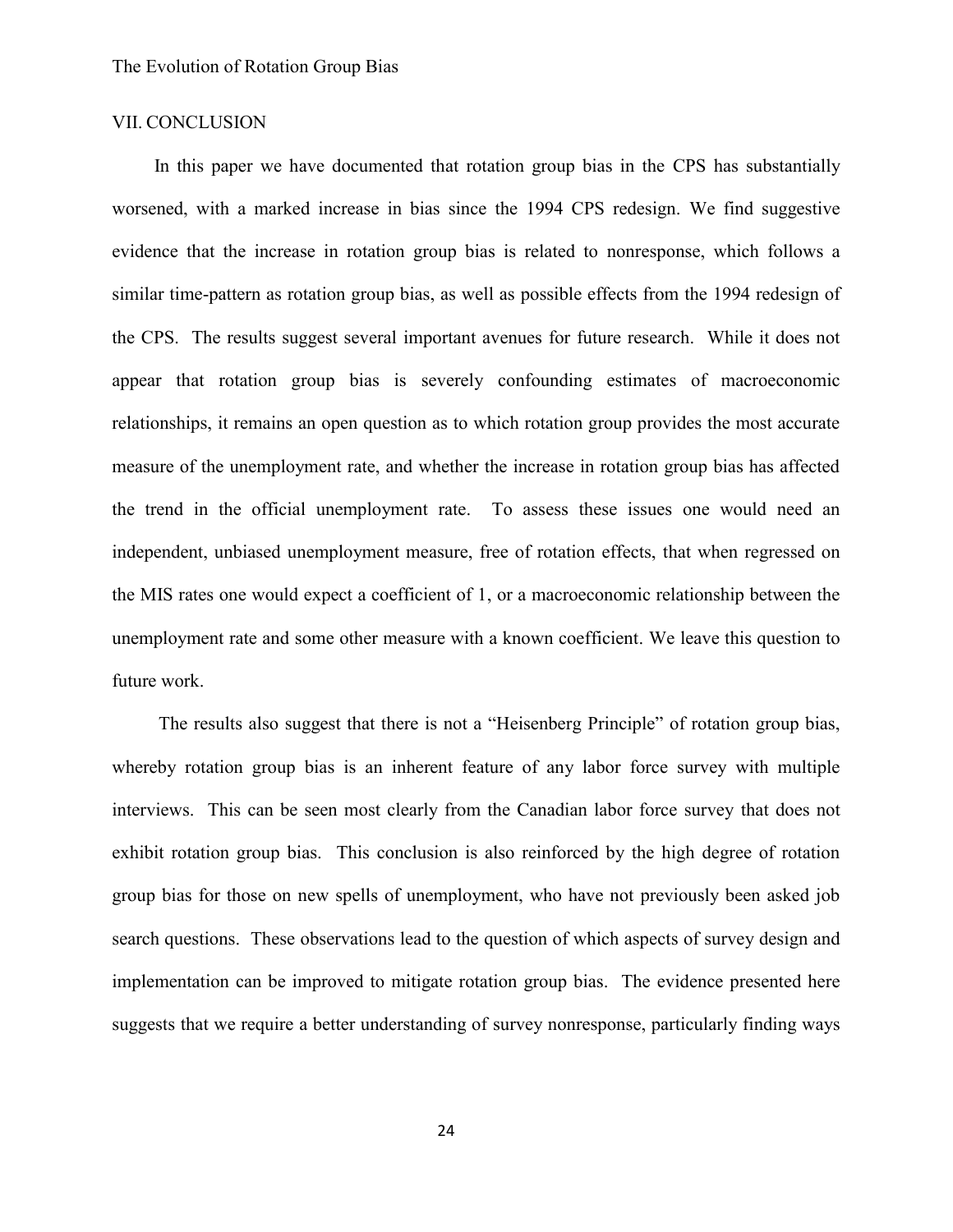of reducing nonresponse and better imputation methods to adjust for nonrandom nonresponse, to help mitigate rotation group bias.

 Lastly, we note that the potential for rotation group bias complicates the design and interpretation of overlap samples. For example, possible rotation group bias in the parallel sample that was surveyed to assess the effects of the 1994 redesign and rotation group bias in the CPS itself could confound the interpretation of differences between the two surveys as measuring the effect of the redesigned survey.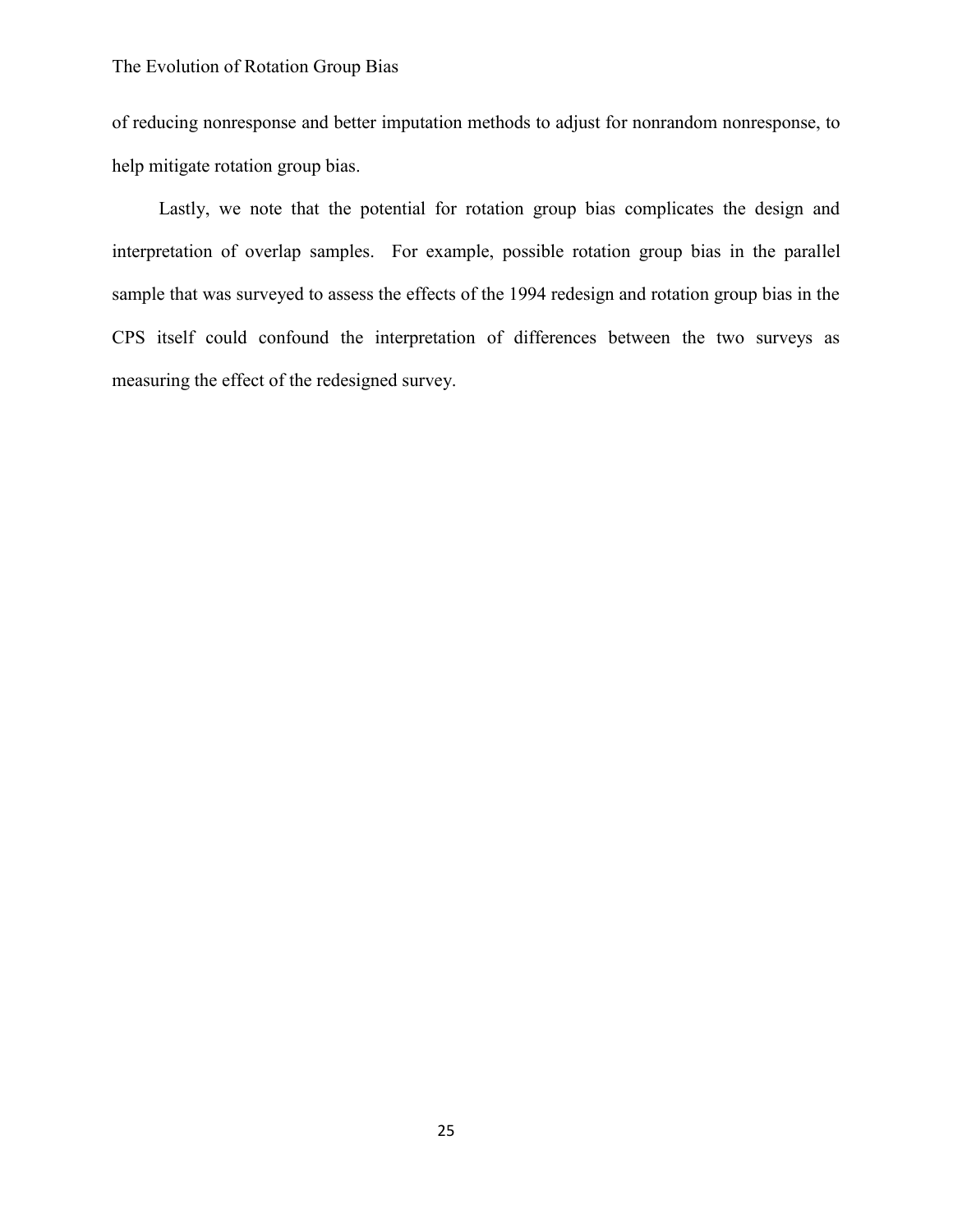# **References**

- Aaronson, Daniel, Bhashkar Mazumder, and Shani Schechter. "What is Behind the Rise in Long-Term Unemployment?." *Economic Perspectives* 34, no. 2 (2010).
- Abraham, Katharine, and Robert Shimer. "Changes in unemployment duration and labor-force attachment," Alan Krueger, Robert Solow (Eds.), The Roaring Nineties, New York: The Russell Sage Foundation and Century Foundation (2002), pp. 367–420.
- Bailar, Barbara A. "The Effects of Rotation Group Bias on Estimates from Panel Surveys." *Journal of the American Statistical Association* 70, no. 349 (1975): 23-30.
- Brisebois, Francois, and Harold Mantel. "Month-in-sample effects for the Canadian Labour Force Survey." In *Proceedings of the Survey Methods Section*. 1996.
- Cohany, Sharon R., Anne E. Polivka, and Jennifer M. Rothgeb. "Revisions in the current population survey effective January 1994." *Emp. & Earnings* 41 (1994): 13.
- Office for National Statistics (ONS) (2009) "Labour Force Survey user guide volume 1: background and methodology 2009" [http://doc.ukdataservice.ac.uk/doc/6632/mrdoc/pdf/lfs\\_user\\_guide\\_vol1\\_background200](http://doc.ukdataservice.ac.uk/doc/6632/mrdoc/pdf/lfs_user_guide_vol1_background2009.pdf)  $9.$ pdf .
- $(2011)$  "Labour Force Survey user guide volume 1: background and methodology 2011" [http://doc.ukdataservice.ac.uk/doc/7501/mrdoc/pdf/lfs\\_user\\_guide\\_vol1\\_background201](http://doc.ukdataservice.ac.uk/doc/7501/mrdoc/pdf/lfs_user_guide_vol1_background2011.pdf) [1.pdf.](http://doc.ukdataservice.ac.uk/doc/7501/mrdoc/pdf/lfs_user_guide_vol1_background2011.pdf)
- Polivka, Anne E., and Stephen M. Miller. "The CPS after the redesign: Refocusing the economic lens." In *Labor Statistics Measurement Issues*, pp. 249-289. Chicago: University of Chicago Press, 1998.
- Solon, Gary. "Effects of Rotation Group Bias on Estimation of Unemployment." *Journal of Business & Economic Statistics* 4, no. 1 (1986): 105-109.
- Statistics Canada (StatCan) (2008). "Methodology of the Canadian Labour Force Survey" [http://www.statcan.gc.ca/pub/71-526-x/71-526-x2007001-eng.pdf.](http://www.statcan.gc.ca/pub/71-526-x/71-526-x2007001-eng.pdf)
- U.S. Department of Labor, Bureau of Labor Statistics (2006). "Current Population Survey: design and methodology" [http://www.census.gov/prod/2006pubs/tp-66.pdf.](http://www.census.gov/prod/2006pubs/tp-66.pdf)
- Valletta, Robert G. "Changes in the Structure and Duration of US Unemployment, 1967-1998." *Economic Review-Federal Reserve Bank of San Francisco* (1998): 29-40.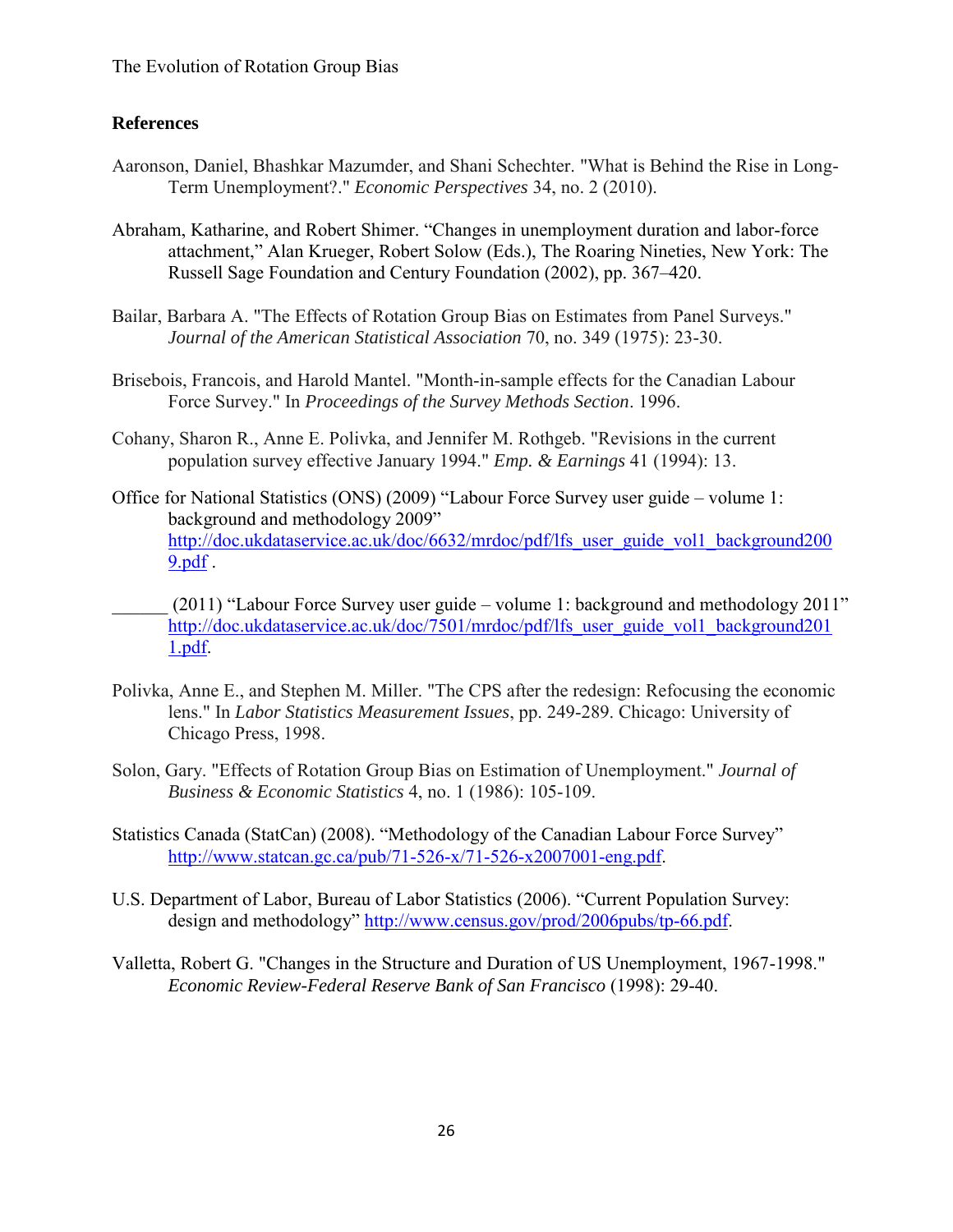|              | (1)         | (2)         | (3)        | (4)      |
|--------------|-------------|-------------|------------|----------|
| Time         | $-0.021$    | 0.012       | 0.008      | 0.015    |
|              | (0.013)     | (0.020)     | (0.018)    | (0.020)  |
| Post-93      | $-0.649**$  | $-0.754**$  | $-0.350$   | $-0.525$ |
|              | (0.288)     | (0.279)     | (0.306)    | (0.376)  |
| Time*Post-93 |             | $-0.054**$  |            | $-0.029$ |
|              |             | (0.025)     |            | (0.037)  |
| Type A       |             |             | $-0.246**$ | $-0.149$ |
|              |             |             | (0.112)    | (0.164)  |
| Constant     | $-1.007***$ | $-0.695***$ | 0.341      | $-0.016$ |
|              | (0.161)     | (0.212)     | (0.633)    | (0.775)  |
| N            | 39          | 39          | 39         | 39       |
| $R^2$        | 0.605       | 0.651       | 0.653      | 0.660    |

Table 1: Magnitude of Rotation Group Bias in Unemployment Rate and Type-A Non-interview over Time, 1976 – May 2014.

Notes: The estimates are based on the CPS monthly files from January 1976 to May 2014. The unit of observation is calendar year. The dependent variable is the magnitude of rotation group bias in unemployment rate as described in the notes of Figure 2. "Time" is a linear time trend; "Post-93" is an indicator variable for years after 1993; "Time\*Post-93" is the interaction of "Time" and "Post-93"; "Type A" is the number of type-A non-interview households divided by the sum of interviewed households and type-A non-interview households.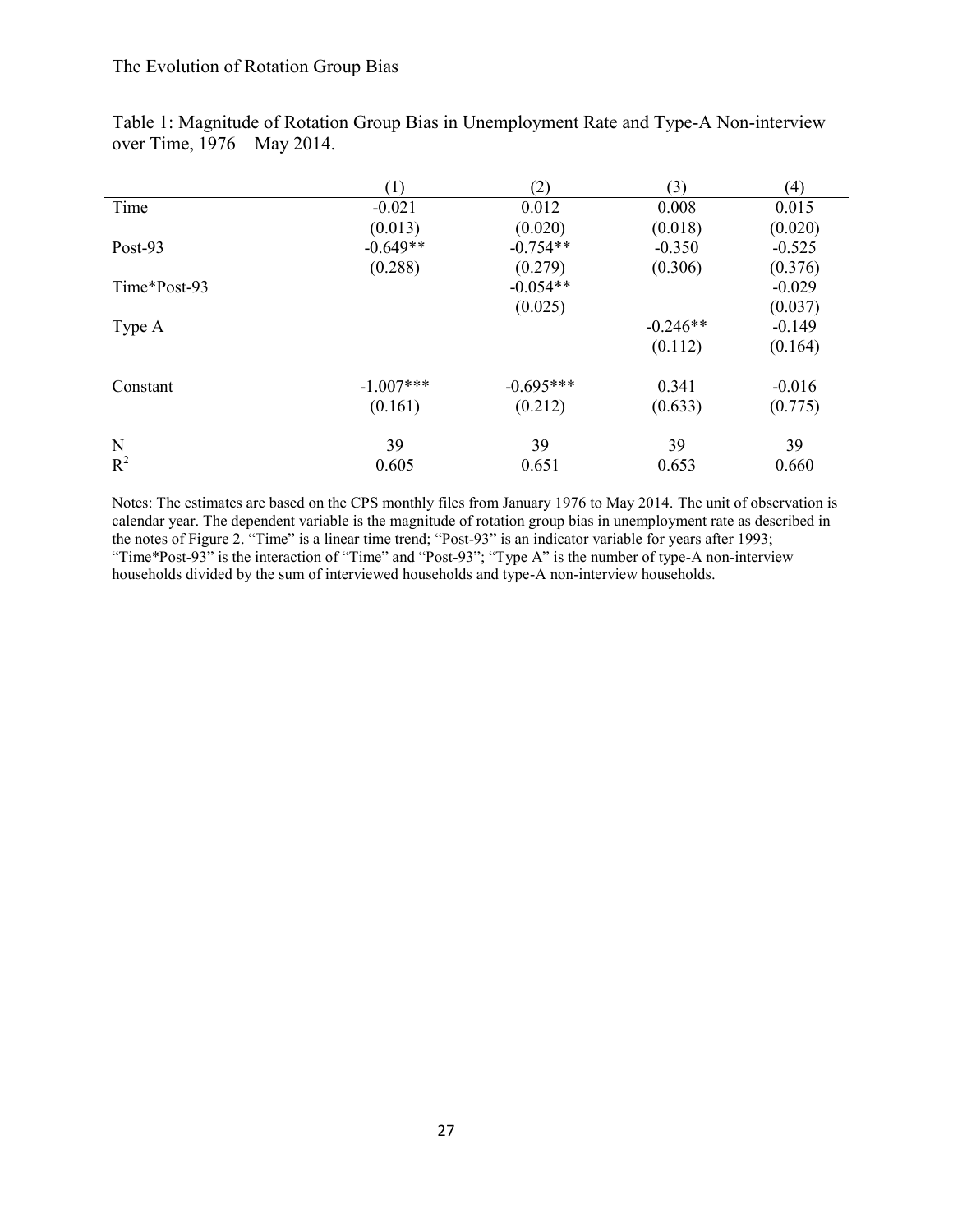|                    |       |             |       | 4          | 5     | 6    |           | 8    | Mean    |         | Slope P-value |
|--------------------|-------|-------------|-------|------------|-------|------|-----------|------|---------|---------|---------------|
| 1976-1993          |       |             |       |            |       |      |           |      |         |         |               |
| $#$ Unemp          | 107.5 | 100.3       |       | 98.5 102.2 | 100.1 | 96.8 | 95.3      | 99.4 | 12.036  | $-1.05$ | 0.053         |
| # Emp              | 101.1 | 100.2       | 99.9  | 100.2      | 99.9  | 99.5 | 99.4      | 99.8 | 159,438 | $-0.18$ | 0.016         |
| Unemp Rate 105.8   |       | 100.1       |       | 98.7 101.8 | 100.2 |      | 97.6 96.2 | 99.6 | $7.0\%$ | $-0.81$ | 0.063         |
| 1994-2014          |       |             |       |            |       |      |           |      |         |         |               |
| $#$ Unemp          | 110.8 | 105.1 101.2 |       | 98.9       | 99.7  | 95.9 | 94.0      | 94.4 | 13.051  | $-2.21$ | 0.000         |
| # Emp              | 101.0 | 100.5       | 100.4 | 100.1      | 99.8  | 99.3 | 99.4      | 99.6 | 200,340 | $-0.23$ | 0.001         |
| Unemp Rate $109.2$ |       | 104.3       | 100.9 | 98.9       | 100.0 | 96.8 | 94.9      | 95.1 | $6.1\%$ | $-1.86$ | 0.000         |

Table 2: Multiplicative Indices of Rotation Group Bias in Labor Force Statistics, 1976 – May 2014.

Notes: The estimates are based on the CPS monthly files from January 1976 to May 2014. The estimation of multiplicative indices is described in the notes of Figure 2. The table presents average annual estimates of three labor force statistics by MIS: the number of unemployed workers, the number of employed workers, and unemployment rate. The table also presents the average labor force statistics over eight rotation groups, the slope of those indices with respect to MIS, and p-value of the slope. The counts are in thousands.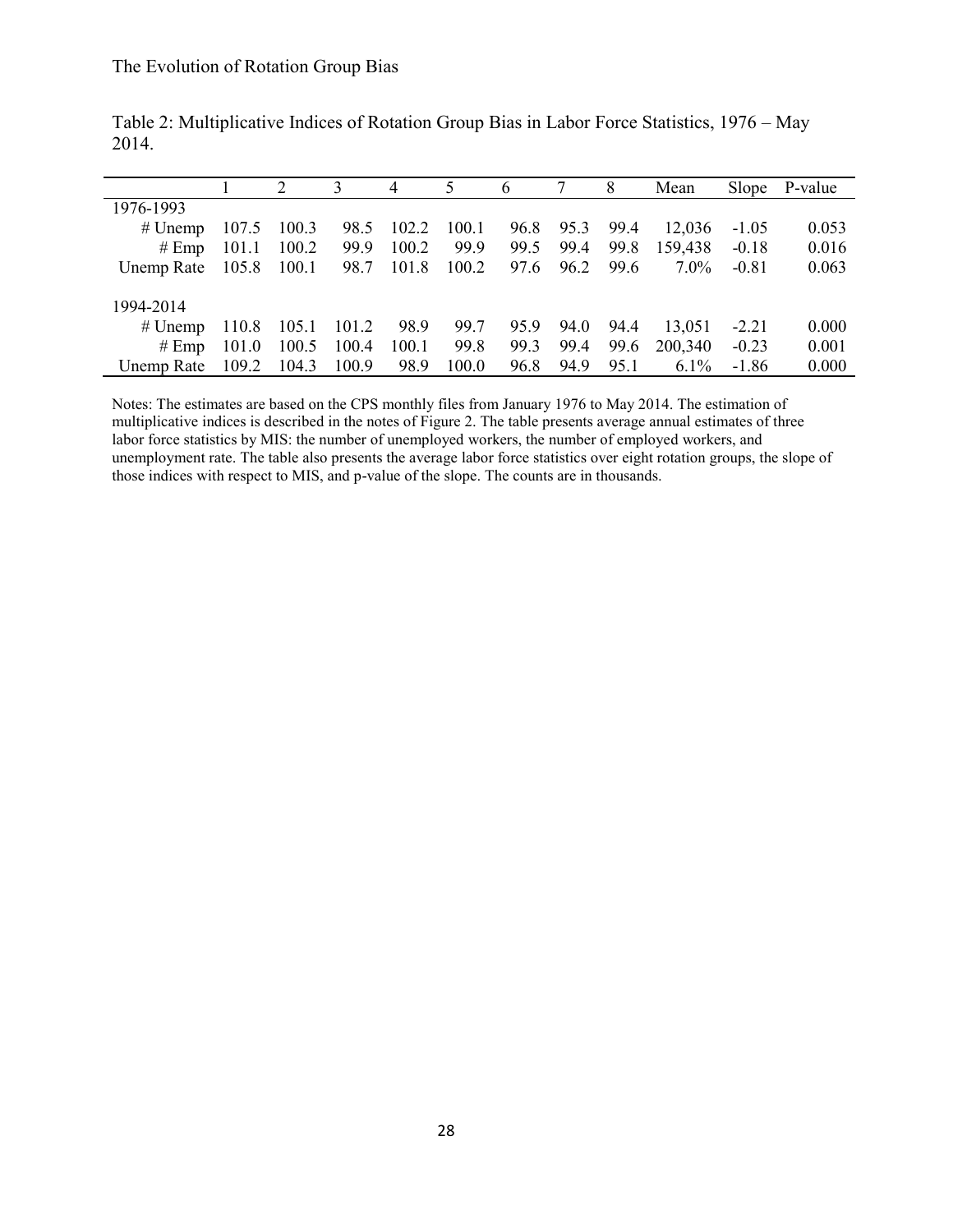|                           |             | $\left( 2\right)$ | (3)          |
|---------------------------|-------------|-------------------|--------------|
| Type-A non-interview rate | $-0.4006**$ |                   |              |
|                           | (0.145)     |                   |              |
| Refusal rate              |             | $-0.9234**$       |              |
|                           |             | (0.398)           |              |
| Other                     |             |                   | $-0.6560***$ |
|                           |             |                   | (0.223)      |
| Constant                  | $-0.1384$   | $-0.1795$         | $-0.2272$    |
|                           | (0.601)     | (0.695)           | (0.537)      |
| N                         | 20          | 20                | 20           |
| $R^2$                     | 0.298       | 0.230             | 0.325        |

Table 3: Cross-sectional Relationship between the Rate of Type-A Non-interview and the Magnitude of Rotation Group Bias in Unemployment Rate, 1994 – 2011.

Notes: The estimates are based on the linked CPS monthly files from January 1994 to December 2011. The sample is divided into 20 cells based on gender (men and women), race (white and black), and age group (16-24, 25-34, 35- 44, 45-54, and 55-64). For type-A non-interview households, demographic information is obtained from responses in the two adjacent rotation groups if available. The calculation of average rate of non-interview excludes respondents and type-A non-interview households in MIS1 and MIS8. The dependent variable is the magnitude of rotation group bias in unemployment rate as described in the notes of Figure 2.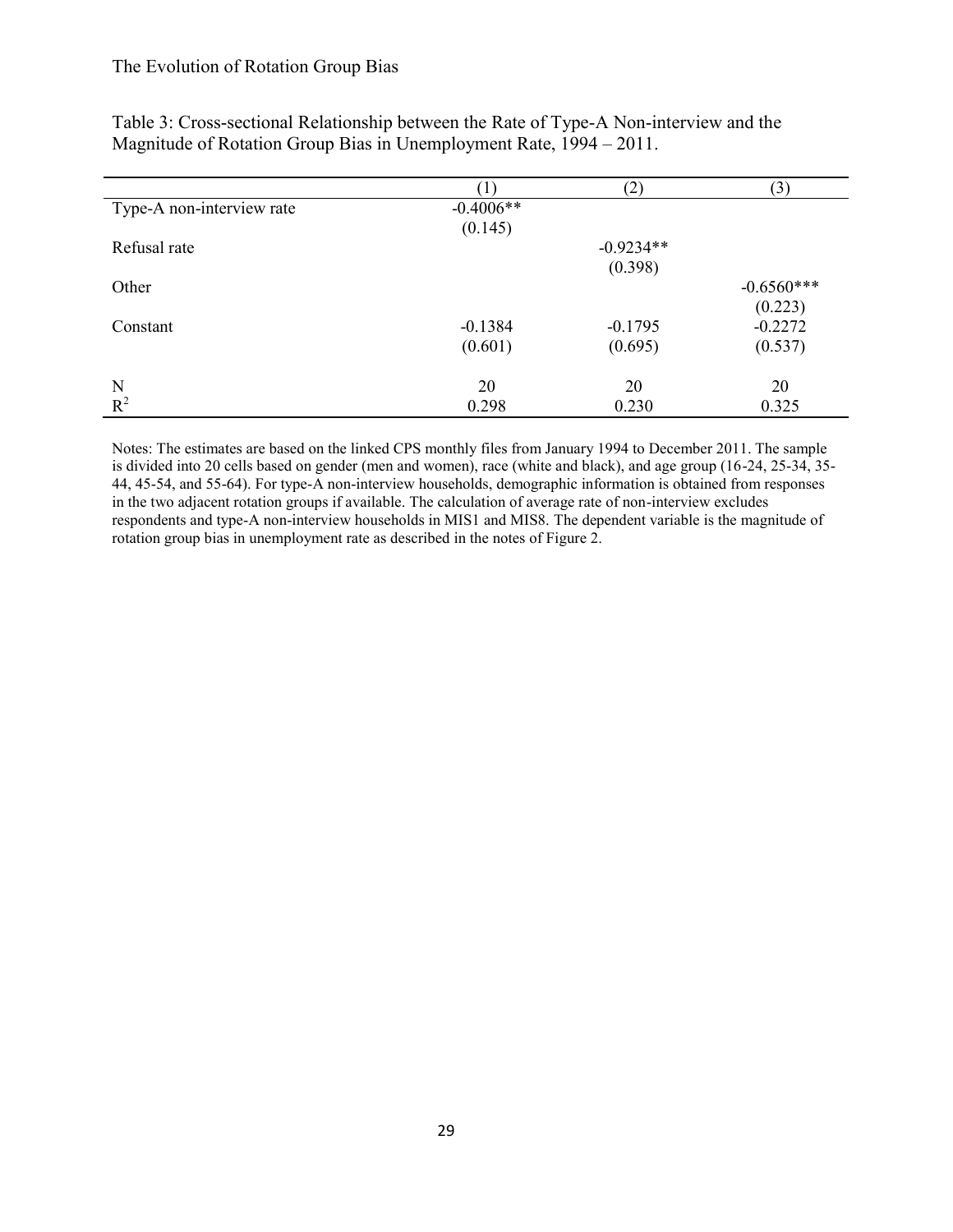|       |                       | 2           | 3                       | 4 | 5                            | 6    | 7         | 8    | Mean    | Slope   |
|-------|-----------------------|-------------|-------------------------|---|------------------------------|------|-----------|------|---------|---------|
| 82-93 | Present in MIS 1-8    |             |                         |   | 108.5 103.5 101.4 105.3 94.7 | 94.9 | 94.1      | 97.5 | $5.4\%$ | -1.84   |
|       | Missing at least one. | 108 9 100 8 |                         |   | 99.2 102.7 100.6 96.9        |      | 93.9      | 96.9 | $92\%$  | $-1.52$ |
|       | All                   |             | 108.1 102.0 100.2 103.7 |   | 98.1                         |      | 96.3 94.2 | 97.3 | $6.9\%$ | $-1.57$ |
| 94-14 | Present in MIS 1-8    |             | 109.5 105.8 101.8 100.1 |   | 97.3 95.4 94.4               |      |           | 95.7 | $5.0\%$ | $-2.09$ |
|       | Missing at least one  | 112 5 102 4 | 99.2                    |   | 97.7 103.6                   | 97.7 | 94.3      | 92.5 | $8.0\%$ | $-2.14$ |
|       | All                   |             | 110.1 104.4 100.9       |   | 99.2 100.0                   |      | 96.6 94.5 | 94.3 | $6.1\%$ | $-2.05$ |

Table 4: Multiplicative Indices of Rotation Groups Bias in Unemployment Rate by Response Pattern Across Interviews, January 1982 – May 2014.

Notes: The estimates are based on the linked CPS monthly files from January 1982 to May 2014. The estimation of multiplicative indices, mean, and slope is estimated as described in the notes of Figure 2. "Present in MIS 1-8" includes respondents who have valid labor force status for all eight interviews; "Missing at least one" includes those who are present in at least one interview, but do not provide valid labor force status in at least one of the eight interviews; "All" includes all respondents. The linked sample is restricted to include cohorts with matching rate greater than 40% and individuals with consistent age  $(\pm 2 \text{ years})$ , gender, and race in all interviews.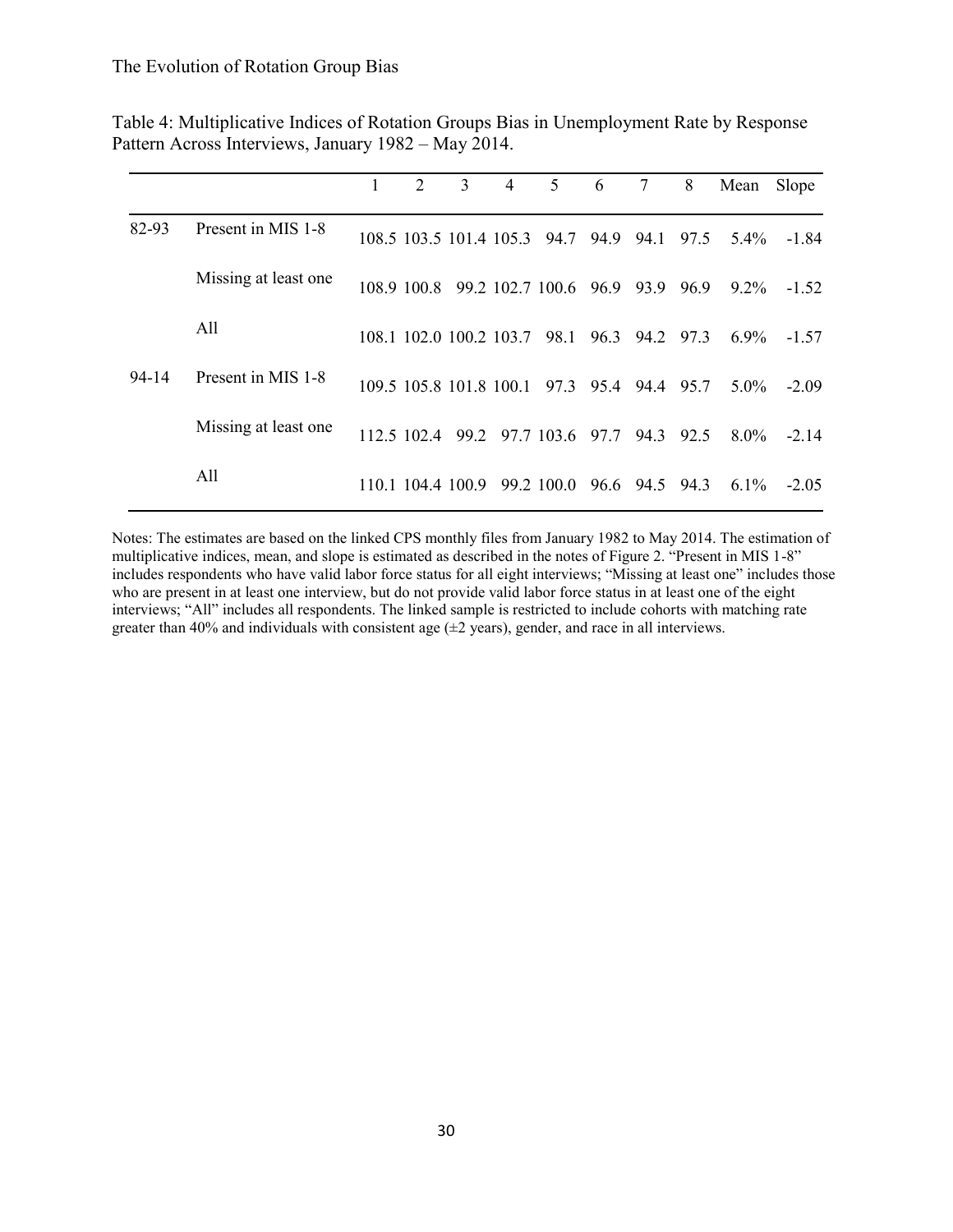| Table 5: Multiplicative Indices of Rotation Groups Bias in the Fraction of the Population by |  |
|----------------------------------------------------------------------------------------------|--|
| Response to Unemployment Questions, 1976 – May 2014.                                         |  |

|                                      |       | 2     | 3     | $\overline{4}$ | 5     | 6     | 7     | 8     | Mean  | Slope   |
|--------------------------------------|-------|-------|-------|----------------|-------|-------|-------|-------|-------|---------|
| Layoff                               |       |       |       |                |       |       |       |       |       |         |
| 76-93                                | 103.8 | 98.1  | 98.2  | 102.7          | 97.8  | 98.2  | 99.1  | 102.1 | 0.7%  | $-0.14$ |
| $94 - 14$                            | 106.4 | 103.8 | 99.0  | 101.4          | 100.3 | 95.4  | 95.0  | 98.7  | 0.5%  | $-1.31$ |
| Not working last week                |       |       |       |                |       |       |       |       |       |         |
| 76-93                                | 98.2  | 99.8  | 100.2 | 100.0          | 99.9  | 100.7 | 100.8 | 100.5 | 43.0% | 0.27    |
| $94 - 14$                            | 98.6  | 99.9  | 99.9  | 100.1          | 100.4 | 100.5 | 100.3 | 100.3 | 41.0% | 0.20    |
| Looked for job in the last 4 weeks   |       |       |       |                |       |       |       |       |       |         |
| 76-93                                | 109.0 | 100.7 | 98.3  | 101.7          | 101.2 | 96.5  | 94.2  | 98.5  | 4.3%  | $-1.33$ |
| $94 - 14$                            | 111.6 | 105.0 | 101.4 | 98.5           | 99.2  | 96.4  | 94.3  | 93.5  | 3.9%  | $-2.32$ |
| Active job search methods            |       |       |       |                |       |       |       |       |       |         |
| 76-93                                |       |       |       |                |       |       |       |       |       |         |
| $94 - 14$                            | 112.6 | 104.8 | 100.9 | 98.2           | 99.9  | 96.1  | 93.9  | 93.6  | 3.6%  | $-2.38$ |
| Available if offered a job last week |       |       |       |                |       |       |       |       |       |         |
| 76-93                                | 108.0 | 100.7 | 98.6  | 102.1          | 100.5 | 96.7  | 94.6  | 98.8  | 3.9%  | $-1.21$ |
| 94-14                                | 112.1 | 105.0 | 101.1 | 98.3           | 99.5  | 96.2  | 94.1  | 93.7  | 3.5%  | $-2.34$ |

Notes: The estimates are based on the CPS monthly files from January 1976 to May 2014. The estimation of multiplicative indices, mean, and slope is described in the notes of Figure 2. The table presents several statistics as fractions of the population: the number of workers who are laid off, the number of individuals not working last week, the number of individuals who looked for a job in the last 4 weeks among those who did not work last week, the number of active job seekers among those who looked for a job in the last 4 weeks, and the number of individuals who would be available for a job last week among job seekers.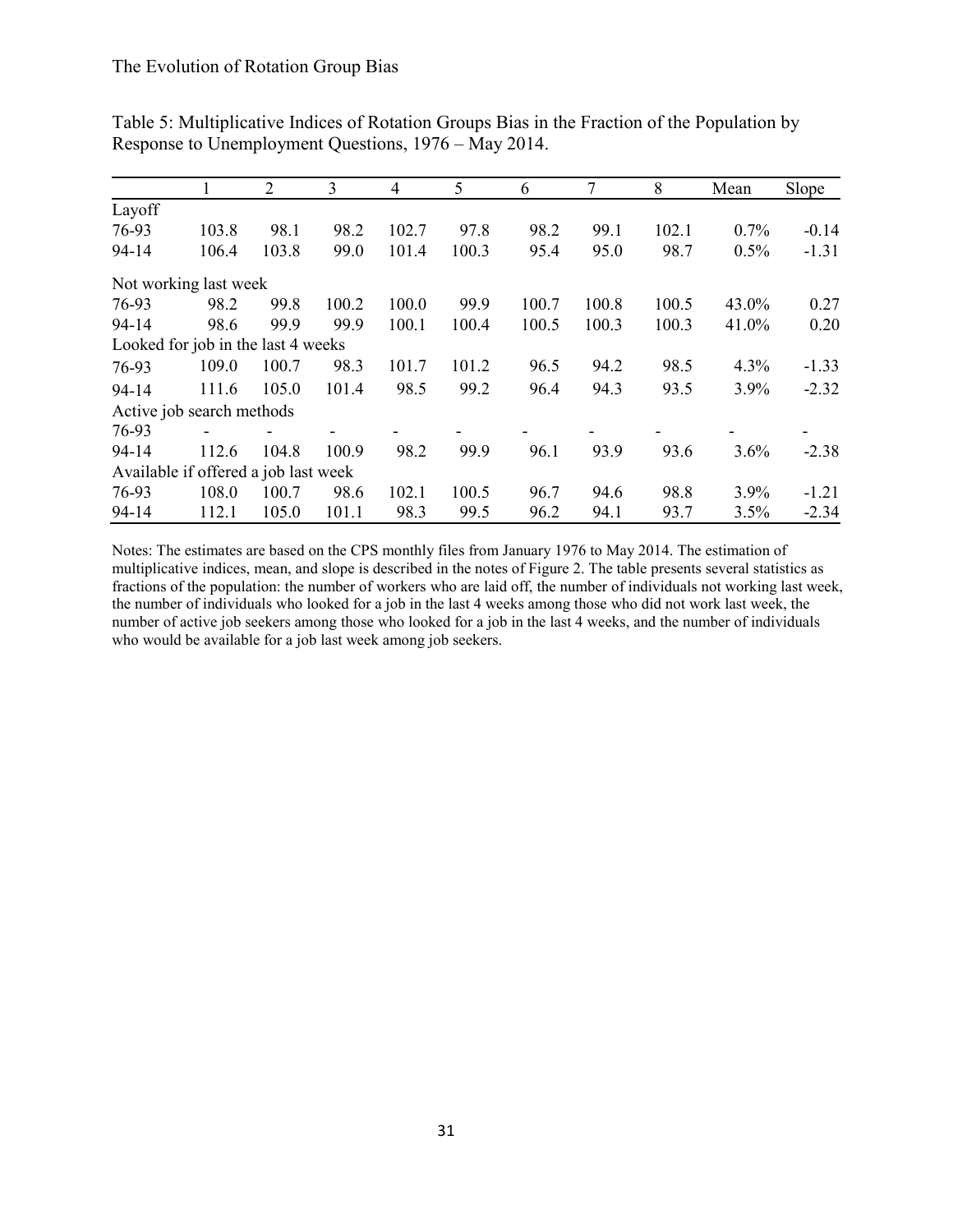|              |       |       |       | 4          | 5     | 6    |      |      | Mean             | Slope   |
|--------------|-------|-------|-------|------------|-------|------|------|------|------------------|---------|
| 1976-1993    |       |       |       |            |       |      |      |      |                  |         |
| Men          | 103.7 | 100.2 |       | 99.5 101.9 | 99.4  | 98.1 | 97.5 | 99.7 | $6.9\%$          | $-0.57$ |
| <b>Women</b> | 108.3 | 1000  | 97.7  | 101.8      | 101.2 | 96.9 | 94.6 |      | $995 \quad 73\%$ | $-1.09$ |
| 1994-2014    |       |       |       |            |       |      |      |      |                  |         |
| Men          | 109.1 | 104.0 | 100.9 | 98.9       | 100.0 | 97.0 | 94.9 | 95.1 | $6.3\%$          | -184    |
| Women        | 1093  | 104.6 | 100.7 | 98.9       | 99.9  | 96.6 | 94.9 | 95.1 | $5.9\%$          | -1.89   |

Table 6: Multiplicative Indices of Rotation Groups Bias in Unemployment Rate by Gender, 1976 – May 2014.

Notes: The estimates are based on the CPS monthly files from January 1976 to May 2014. The estimation of multiplicative indices, mean, and slope is described in the notes of Figure 2.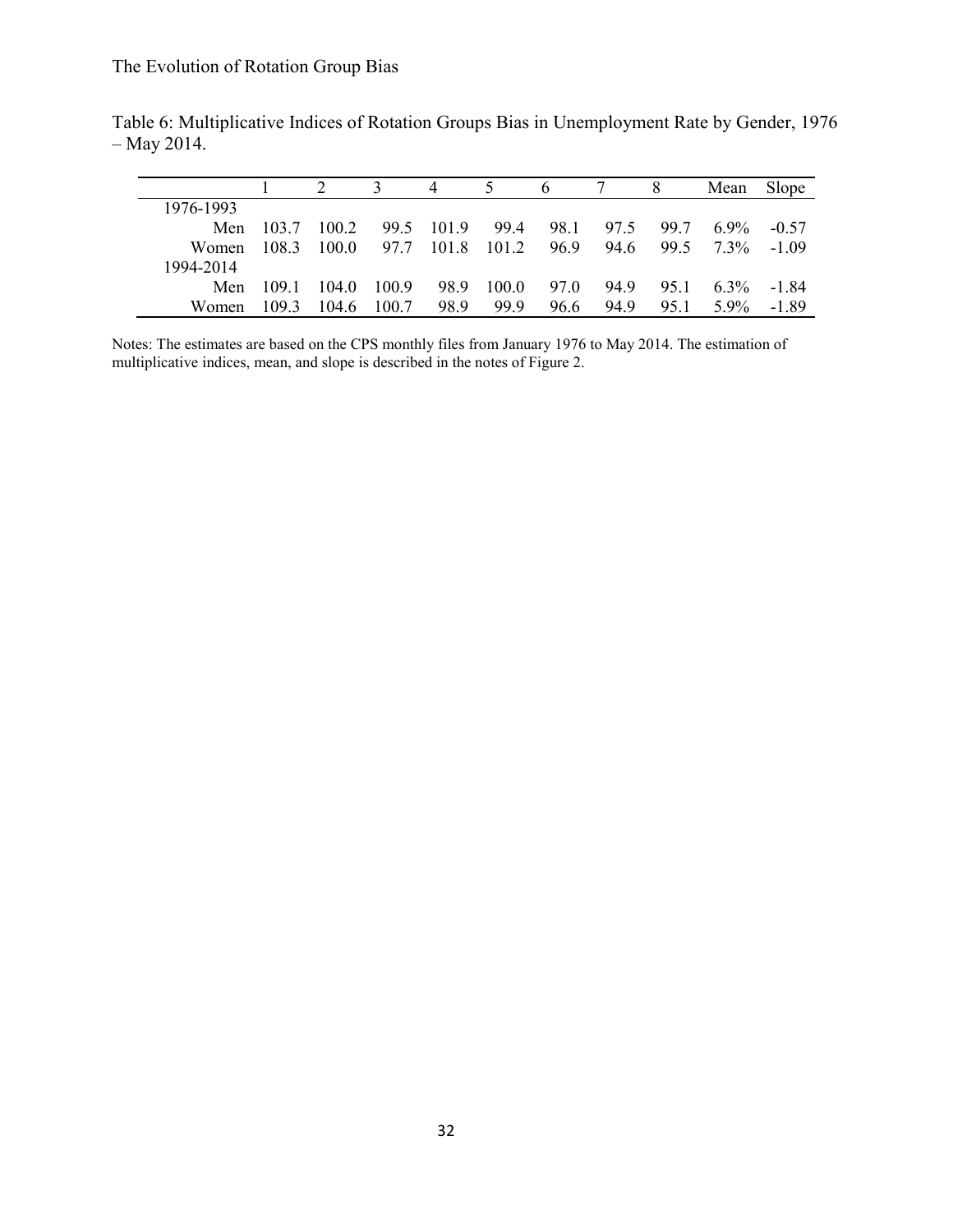l,

|                           | 1     | $\overline{2}$                                 | 3                            | 4     | 5     | Average | Slope   |
|---------------------------|-------|------------------------------------------------|------------------------------|-------|-------|---------|---------|
|                           |       |                                                |                              |       |       |         |         |
|                           |       |                                                | <b>Full Sample</b>           |       |       |         |         |
| $#$ Employed              | 103.2 | 106.5                                          | 100.9                        | 96.4  | 93.1  | 5,582.3 | $-2.95$ |
| # Unemployed              | 102.7 | 109.1                                          | 102.0                        | 95.7  | 90.5  | 393.3   | $-3.78$ |
| $#$ NILF                  | 123.6 | 100.3                                          | 95.2                         | 91.5  | 89.3  | 3,503.7 | $-8.00$ |
| Population $(16+)$        | 110.7 | 104.3                                          | 98.8                         | 94.6  | 91.6  | 9,479.4 | $-4.85$ |
| <b>Unemployment Rate</b>  | 99.7  | 102.4                                          | 101.1                        | 99.4  | 97.5  | 6.6%    | $-0.79$ |
| Emp-Pop Ratio             | 93.8  | 101.6                                          | 101.7                        | 101.6 | 101.3 | 59.1%   | 1.59    |
|                           |       |                                                | <b>Unemployment Duration</b> |       |       |         |         |
| % LF less than 3 months   | 102.9 | 103.3                                          | 100.1                        | 98.6  | 95.1  | 2.3%    | $-2.04$ |
| $%$ LF 3-6 months         | 94.5  | 104.1                                          | 104.1                        | 99.5  | 97.8  | 1.1%    | 0.19    |
| $%$ LF 6-12 months        | 96.0  | 100.8                                          | 103.2                        | 101.1 | 98.8  | 1.1%    | 0.59    |
| $%$ LF 12-24 months       | 99.6  | 99.7                                           | 99.0                         | 99.9  | 101.8 | 0.9%    | 0.45    |
| % LF 24 months or more    | 102.1 | 101.8                                          | 99.6                         | 98.8  | 97.8  | 1.1%    | $-1.15$ |
|                           |       | Full Sample Without Imputed Labor Force Status |                              |       |       |         |         |
|                           |       |                                                |                              |       |       |         |         |
| $#$ Employed              | 112.8 | 102.5                                          | 98.2                         | 93.9  | 92.5  | 5,109.6 | $-4.85$ |
| # Unemployed              | 114.8 | 104.5                                          | 98.4                         | 92.8  | 89.5  | 351.4   | $-6.23$ |
| # NILF                    | 118.2 | 101.6                                          | 96.7                         | 92.5  | 91.1  | 2,086.0 | $-6.23$ |
| Population $(16+)$        | 114.4 | 102.4                                          | 97.8                         | 93.5  | 92.0  | 7,546.9 | $-5.30$ |
| Unemployment rate         | 101.9 | 101.9                                          | 100.3                        | 99.0  | 97.0  | 6.4%    | $-1.31$ |
| Emp-Pop Ratio             | 98.5  | 100.1                                          | 100.4                        | 100.4 | 100.5 | 67.7%   | 0.43    |
|                           |       |                                                | <b>Unemployment Duration</b> |       |       |         |         |
| $%$ LF less than 3 months | 104.9 | 102.8                                          | 99.1                         | 98.5  | 94.6  | 2.3%    | $-2.48$ |
| $%$ LF 3-6 months         | 97.3  | 104.7                                          | 103.1                        | 98.5  | 96.5  | 1.1%    | $-0.78$ |
| $%$ LF 6-12 months        | 98.8  | 100.4                                          | 102.5                        | 100.3 | 98.0  | 1.1%    | $-0.18$ |
| $%$ LF 12-24 months       | 102.2 | 98.0                                           | 98.6                         | 99.9  | 101.4 | $0.9\%$ | 0.02    |
| % LF 24 months or more    | 103.6 | 100.5                                          | 98.5                         | 99.0  | 98.5  | 1.1%    | $-1.18$ |

Table 7: Multiplicative Indices of Rotation Group Bias in Labor Force Statistics (U.K. LFS), 1993Q4 – 2013Q2.

Notes: The estimates are based on the U.K. LFS from 1993Q4 to 2013Q2. The table presents multiplicative indices of several labor force statistics by rotation group (with and without imputed labor force status), the average value over rotation groups, and the slope of multiplicative indices. The estimation of multiplicative indices and slopes is presented in the notes of Figure 2. The set of labor force statistics includes the number of employed and unemployed workers, the number of individuals out of labor force, population, unemployment rate, and employment-population ratio. Among unemployed workers, the table presents the fraction of labor force by unemployment duration. The counts are in thousands.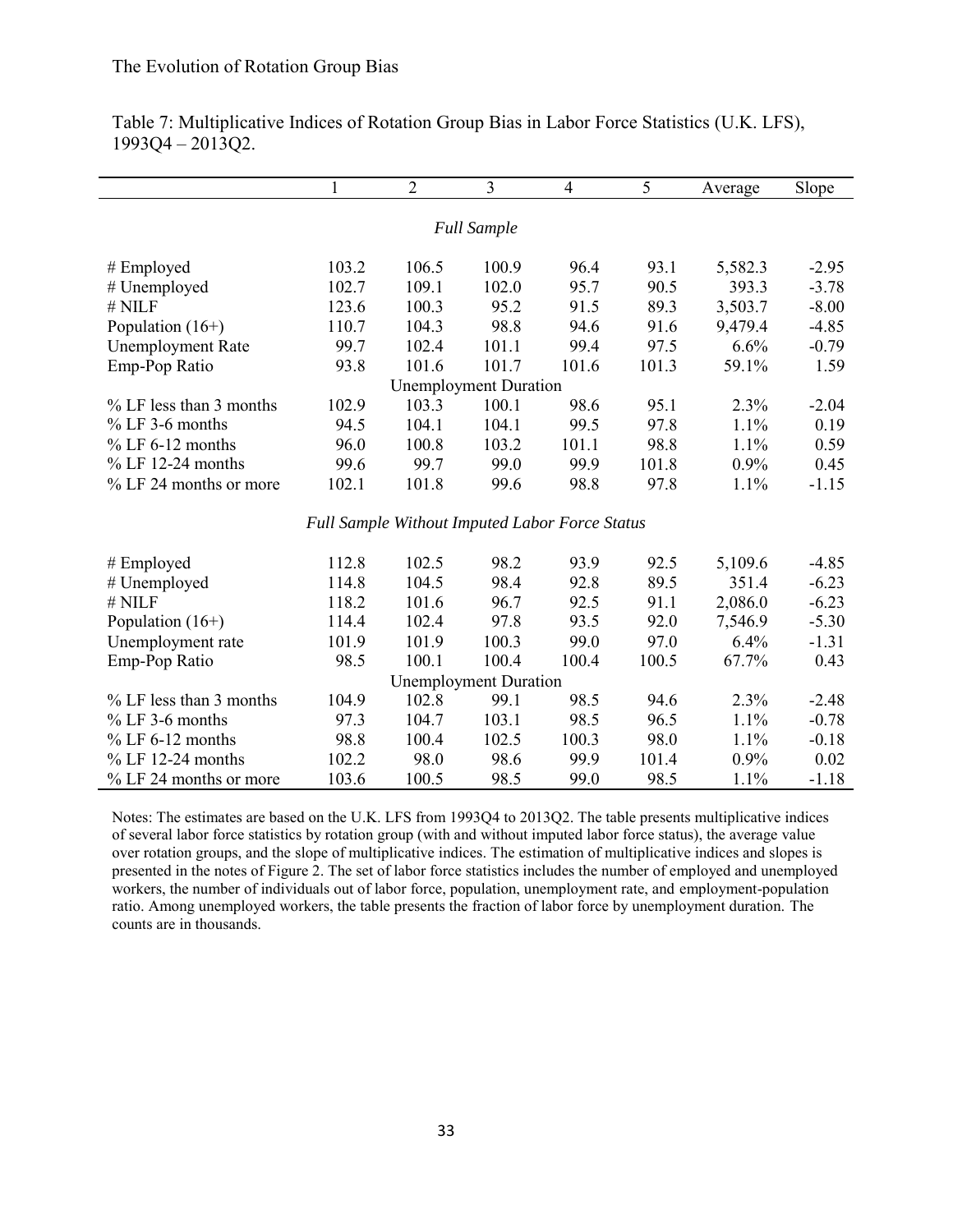|                          |       | 2     | 3                            | 4     | 5     | 6     | Average | Slope   |
|--------------------------|-------|-------|------------------------------|-------|-------|-------|---------|---------|
| $#$ Employed             | 99.9  | 99.9  | 100.0                        | 100.3 | 100.2 | 99.7  | 26,770  | 0.00    |
| $#$ Unemployed           | 99.7  | 99.8  | 99.6                         | 100.5 | 99.6  | 100.7 | 2,462   | 0.16    |
| $#$ NILF                 | 100.3 | 100.2 | 100.0                        | 99.4  | 99.8  | 100.4 | 15,175  | $-0.03$ |
| # Population             | 100.0 | 100.0 | 100.0                        | 100.0 | 100.0 | 100.0 | 44,408  | 0.00    |
| <b>Unemployment Rate</b> | 99.8  | 99.9  | 99.6                         | 100.2 | 99.5  | 101.0 | 8.5%    | 0.15    |
| Emp-Pop Ratio            | 99.9  | 99.9  | 100.0                        | 100.3 | 100.2 | 99.7  | 60.1%   | 0.00    |
|                          |       |       | <b>Unemployment Duration</b> |       |       |       |         |         |
| $\leq$ 5 weeks           | 99.7  | 98.7  | 100.1                        | 100.3 | 100.0 | 101.3 | 2.6%    | 0.35    |
| $5-15$ weeks             | 100.2 | 100.1 | 98.8                         | 99.8  | 99.5  | 101.6 | 2.5%    | 0.19    |
| $16-26$ weeks            | 99.4  | 100.4 | 99.7                         | 100.8 | 99.7  | 99.9  | 1.4%    | 0.06    |
| $>27$ weeks              | 99.8  | 101.3 | 99.5                         | 100.3 | 98.3  | 100.7 | 1.8%    | $-0.10$ |
| Missing                  | 98.6  | 100.8 | 99.4                         | 100.8 | 101.6 | 98.8  | 0.3%    | 0.14    |

Table 8: Multiplicative Indices of Rotation Group Bias in Labor Force Statistics (Canadian LFS), 1976 - 2010.

Notes: The estimates are based on the labor force statistics by rotation group and month provided by the Statistics Canada. The sample period goes from January 1976 to December 2010. The table presents several labor force statistics by rotation group, the average value over rotation groups, and the slope of multiplicative indices. The estimation of multiplicative indices and slopes is presented in the notes of Figure 2. The set of labor force statistics includes the number of employed and unemployed workers, the number of individuals out of labor force, population, unemployment rate, and employment-population ratio. Among unemployed workers, the table presents the fraction of labor force by unemployment duration. The counts are in thousands.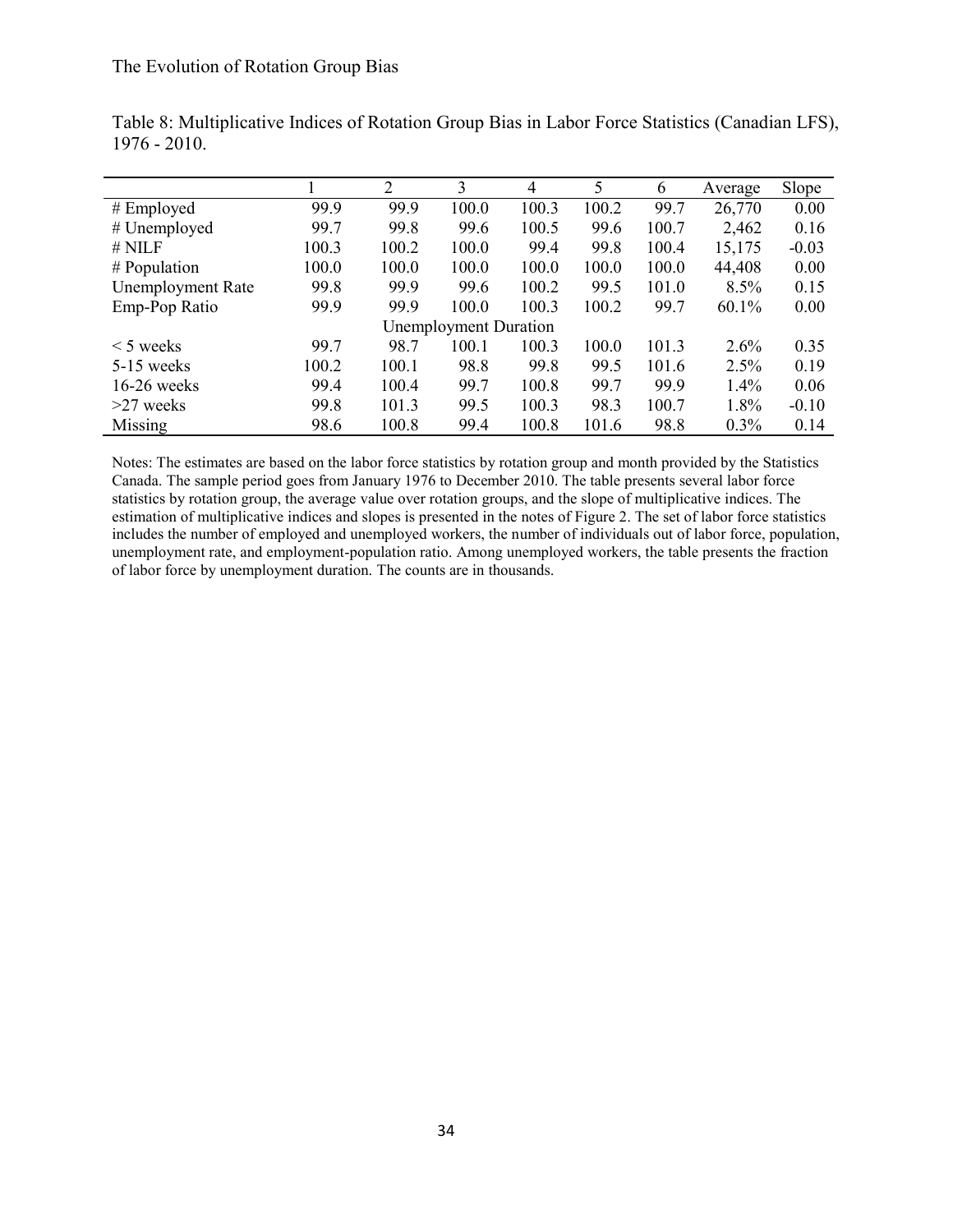|                                   |             | Log of 1 Minus TCUR                               | Log of IUR  |                 |  |  |
|-----------------------------------|-------------|---------------------------------------------------|-------------|-----------------|--|--|
| Log of Unemployment Rate          |             |                                                   |             |                 |  |  |
| MIS <sub>1</sub>                  | $0.343**$   | 0.173                                             | 0.159       | $0.380***$      |  |  |
|                                   | (0.142)     | (0.132)                                           | (0.140)     | (0.109)         |  |  |
| MIS <sub>2</sub>                  | $0.775***$  | $0.289***$                                        | $-0.269$    | $0.365***$      |  |  |
|                                   | (0.146)     | (0.107)                                           | (0.179)     | (0.110)         |  |  |
| MIS <sub>3</sub>                  | $0.423***$  | 0.170                                             | $-0.0162$   | $0.313***$      |  |  |
|                                   | (0.152)     | (0.108)                                           | (0.121)     | (0.101)         |  |  |
| MIS <sub>4</sub>                  | $-0.371***$ | $-0.120$                                          | 0.111       | $-0.215*$       |  |  |
|                                   | (0.113)     | (0.101)                                           | (0.128)     | (0.121)         |  |  |
| MIS <sub>5</sub>                  | $-0.0829$   | 0.0272                                            | $0.398***$  | $0.255***$      |  |  |
|                                   | (0.120)     | (0.0933)                                          | (0.119)     | (0.0757)        |  |  |
| MIS <sub>6</sub>                  | 0.0440      | 0.0274                                            | 0.121       | $0.142*$        |  |  |
|                                   | (0.112)     | (0.0848)                                          | (0.100)     | (0.0822)        |  |  |
| MIS <sub>7</sub>                  | $-0.0480$   | 0.0343                                            | 0.0800      | $-0.0273$       |  |  |
|                                   | (0.108)     | (0.0929)                                          | (0.109)     | (0.101)         |  |  |
| MIS <sub>8</sub>                  | $-0.588***$ | $-0.102$                                          | $0.355**$   | $-0.278***$     |  |  |
|                                   | (0.155)     | (0.118)                                           | (0.179)     | (0.0844)        |  |  |
| Linear time trend                 |             | $0.000620***$                                     |             | $-0.000807$ *** |  |  |
| (monthly)                         |             | (0.000142)                                        |             | (0.000151)      |  |  |
| Constant                          | $-0.305$    | $-0.518**$                                        | $-1.019***$ | $-0.741***$     |  |  |
|                                   | (0.205)     | (0.221)                                           | (0.248)     | (0.177)         |  |  |
|                                   |             | Test coefficients of the eight unemployment rates |             |                 |  |  |
| Test joint significance (p-value) | 0.0000      | 0.0000                                            | 0.0000      | 0.0000          |  |  |
| Test equality (p-value)           | 0.0000      | 0.3163                                            | 0.3654      | 0.0004          |  |  |
| N                                 | 461         | 461                                               | 461         | 461             |  |  |
| $R^2$                             | 0.448       | 0.583                                             | 0.731       | 0.833           |  |  |

Table 9: Relationship between Measures of Economic Slack (Total Capacity Utilization Rate and Insured Unemployment Rate) and the Unemployment Rate for Each Rotation Group, Multiple Regression Estimates with Monthly Data, 1976–2014.

Notes: The estimates are based on the CPS monthly files from January 1976 to May 2014. The unit of observation is calendar month. The dependent variable is either the log of 1 minus TCU or the log of IUR. The set of explanatory variables includes a set of unemployment rates from eight rotation groups and a linear time trend. Each of the eight series of unemployment rate is seasonally adjusted using the X-12-ARIMA program from the Census. The table also presents p-values of two hypothesis tests: joint significances or equality of the coefficients on unemployment rates. The standards errors are Newey-West standard errors with a lag of 12 months.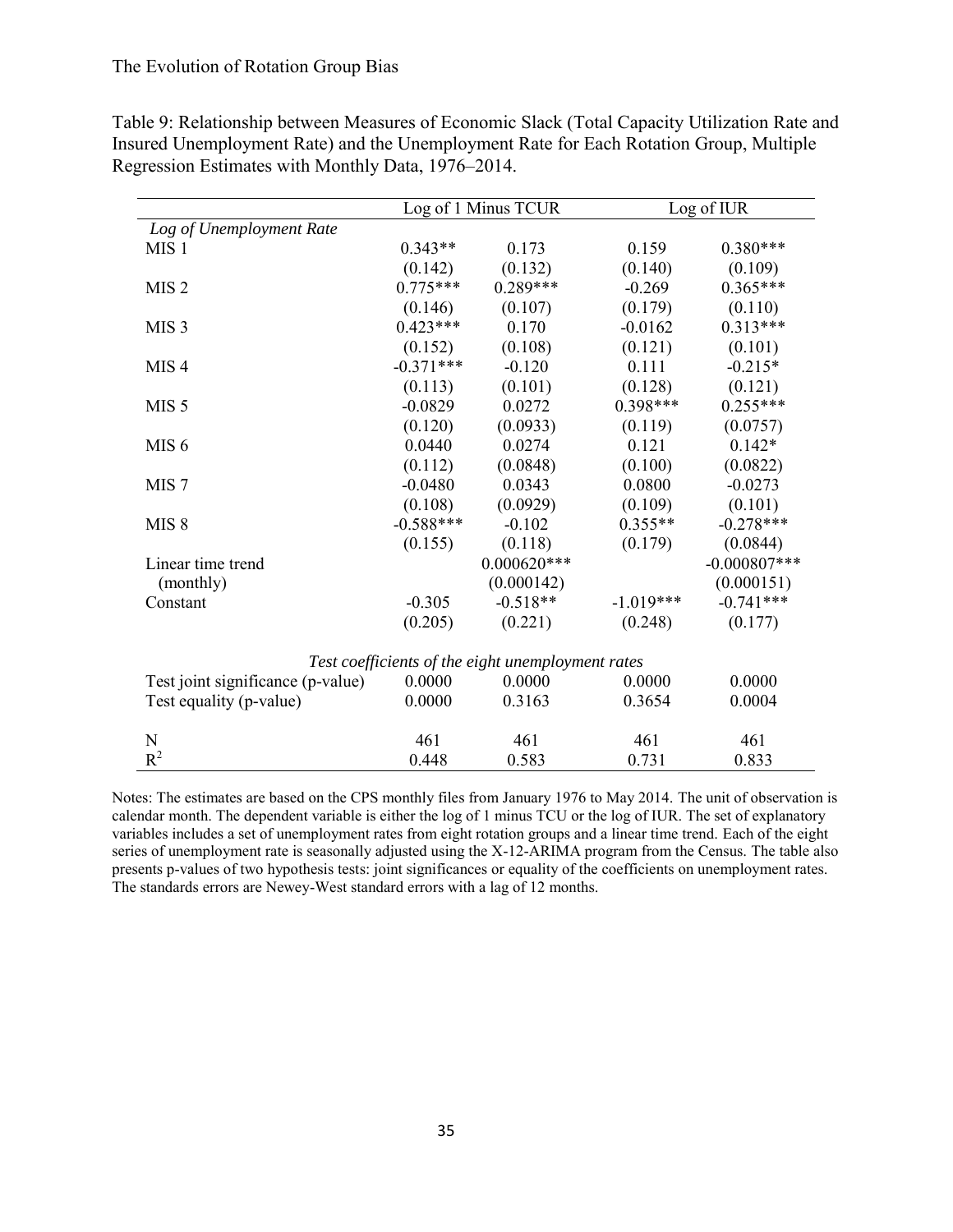



(A) Absolute Level

(B) Difference from the BLS Estimates



Notes: The estimates are based on the CPS monthly files from January 1976 to May 2014. Panel (A) plots unemployment rate by MIS and year; Panel (B) plots the difference between annual unemployment rate by MIS and the annual unemployment rate published by the BLS.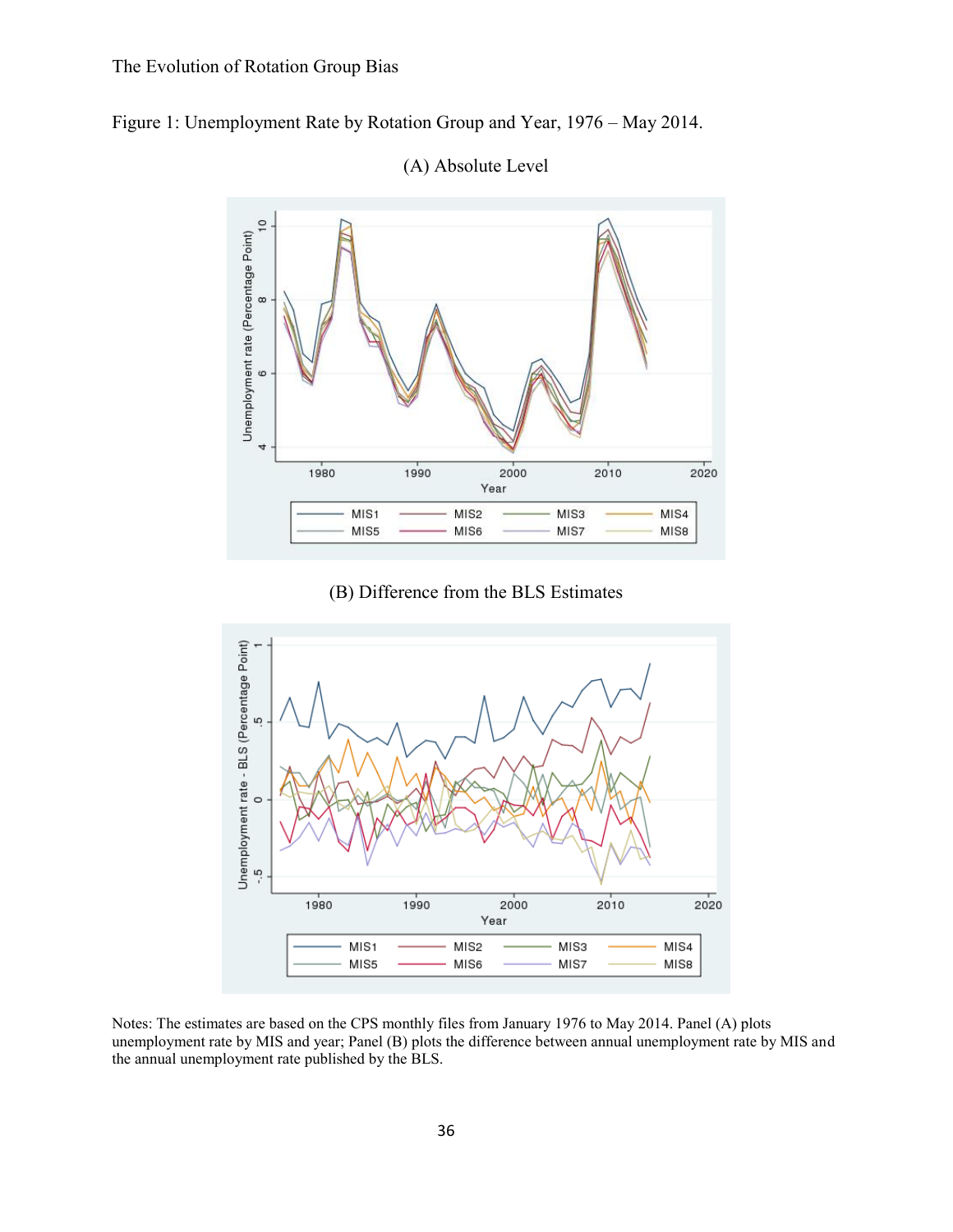

Figure 2: Multiplicative Indices of Rotation Group Bias in Unemployment Rate, 1976 – May 2014.

Notes: The estimates are based on the CPS monthly files from January 1976 to May 2014. The figure plots multiplicative indices by year, and the slope is presented next to the figure. The multiplicative index is estimated by dividing the estimate in a given rotation group by the average estimate over all eight rotation groups, and multiplying by 100. The slope is the linear slope of multiplicative indices with respect to MIS.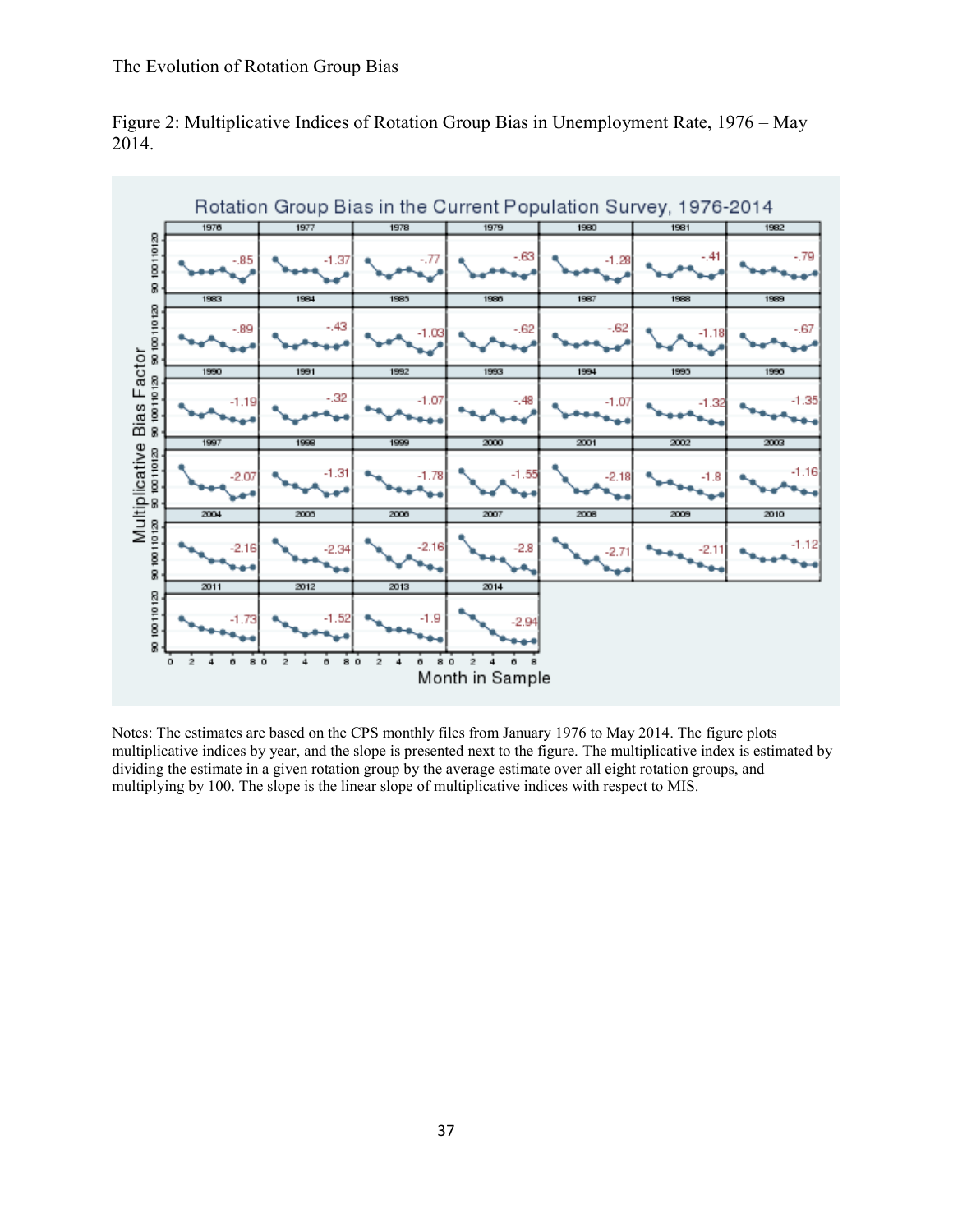



Notes: The estimates are based on the CPS monthly files from January 1976 to May 2014. The figure plots the magnitude of rotation group bias by year. The estimation of the magnitude of bias, or slope, is described in the notes of Figure 2. The solid line is the fitted line of the magnitude of bias allowing for a linear time trend and a level shift between 1993 and 1994; the dashed line is the fitted line of the magnitude of bias allowing for a linear time trend, a level shift between 1993 and 1994, and a trend break between 1993 and 1994.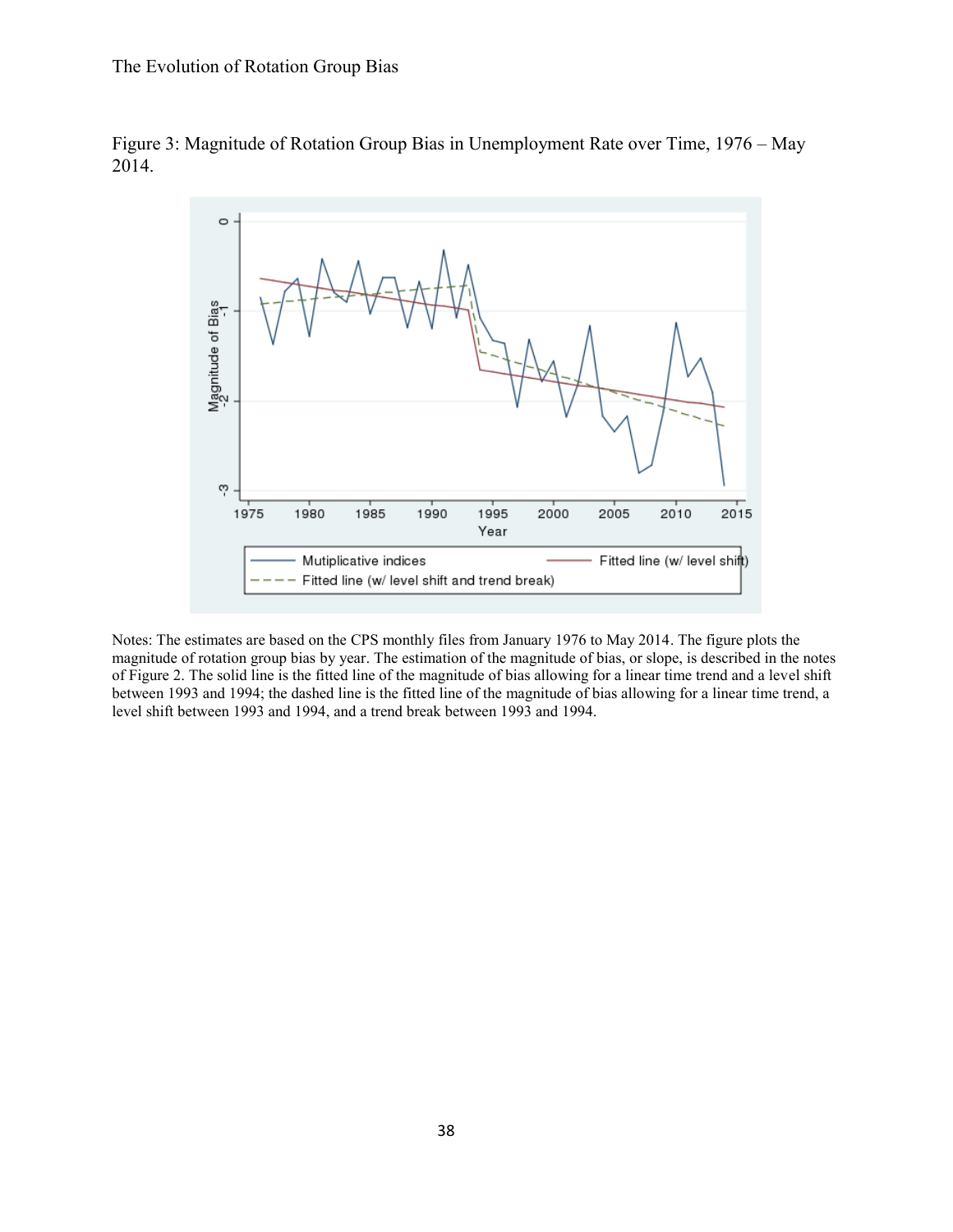



Notes: The estimates are based on the CPS monthly files from January 1976 to May 2014. The rate of type-A noninterview is the number of type-A non-interview households divided by the sum of interviewed households and type-A non-interview households. The rate of type-A non-interview due to refusal (or noncontact) is the number of type-A household for the reason of refusal (or noncontact) divided by the sum of interviewed households and type-A non-interview households.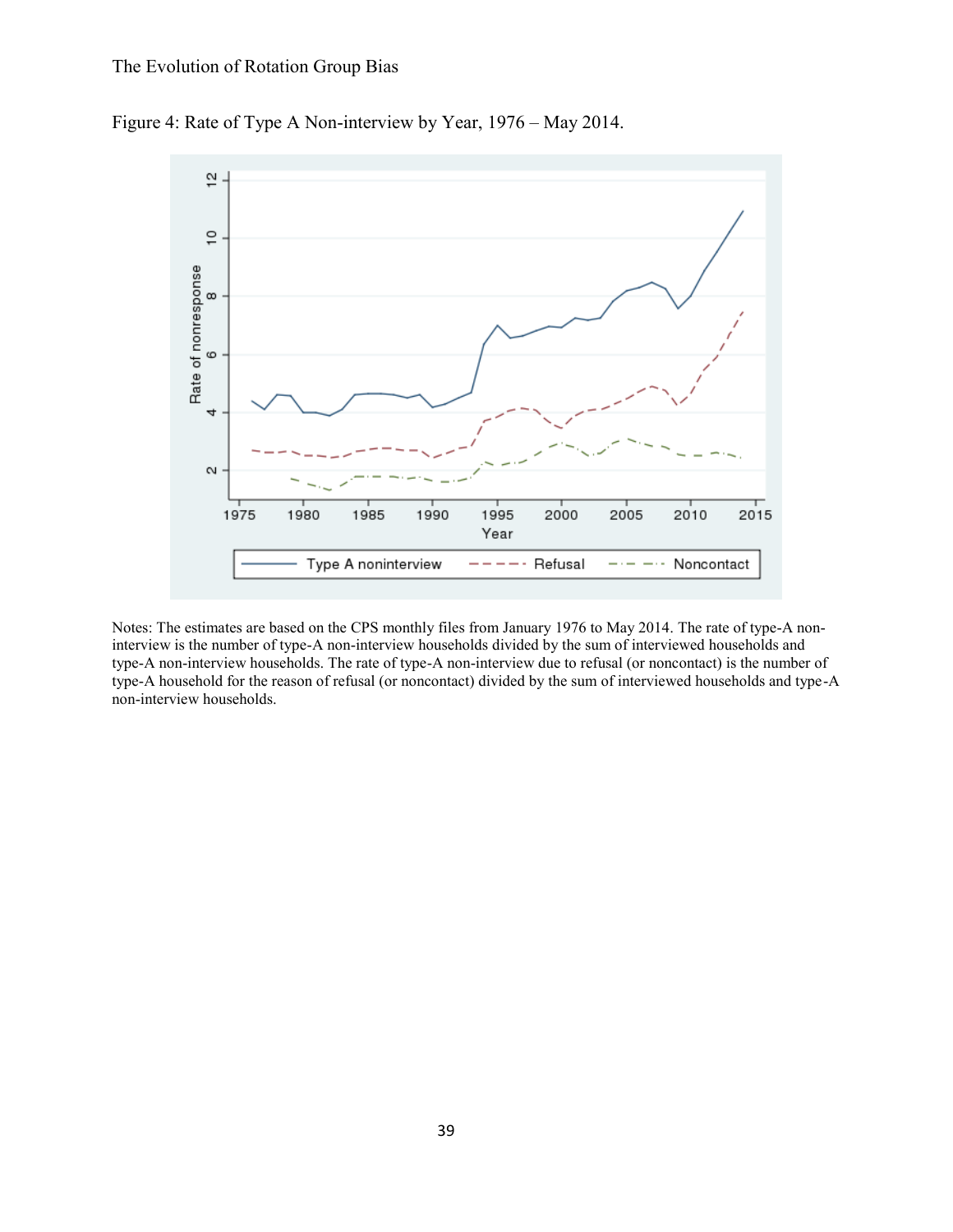Figure 5: Rate of Type-A Non-interview and Magnitude of Rotation Group Bias in Unemployment Rate by Year, 1976 – May 2014.



Notes: The estimates are based on the CPS monthly files from January 1976 to May 2014. The y-axis is the magnitude of rotation group bias in unemployment rate as described in the notes of Figure 2; the x-axis is the rate of type-A non-interview. "Type A" is the number of type-A non-interview households divided by the sum of interviewed households and type-A non-interview households; "Refusal", "Noncontact", and "Type A (other)" are the fractions of households who are type-A non-interview households due to refusal, noncontact, and other reasons, respectively.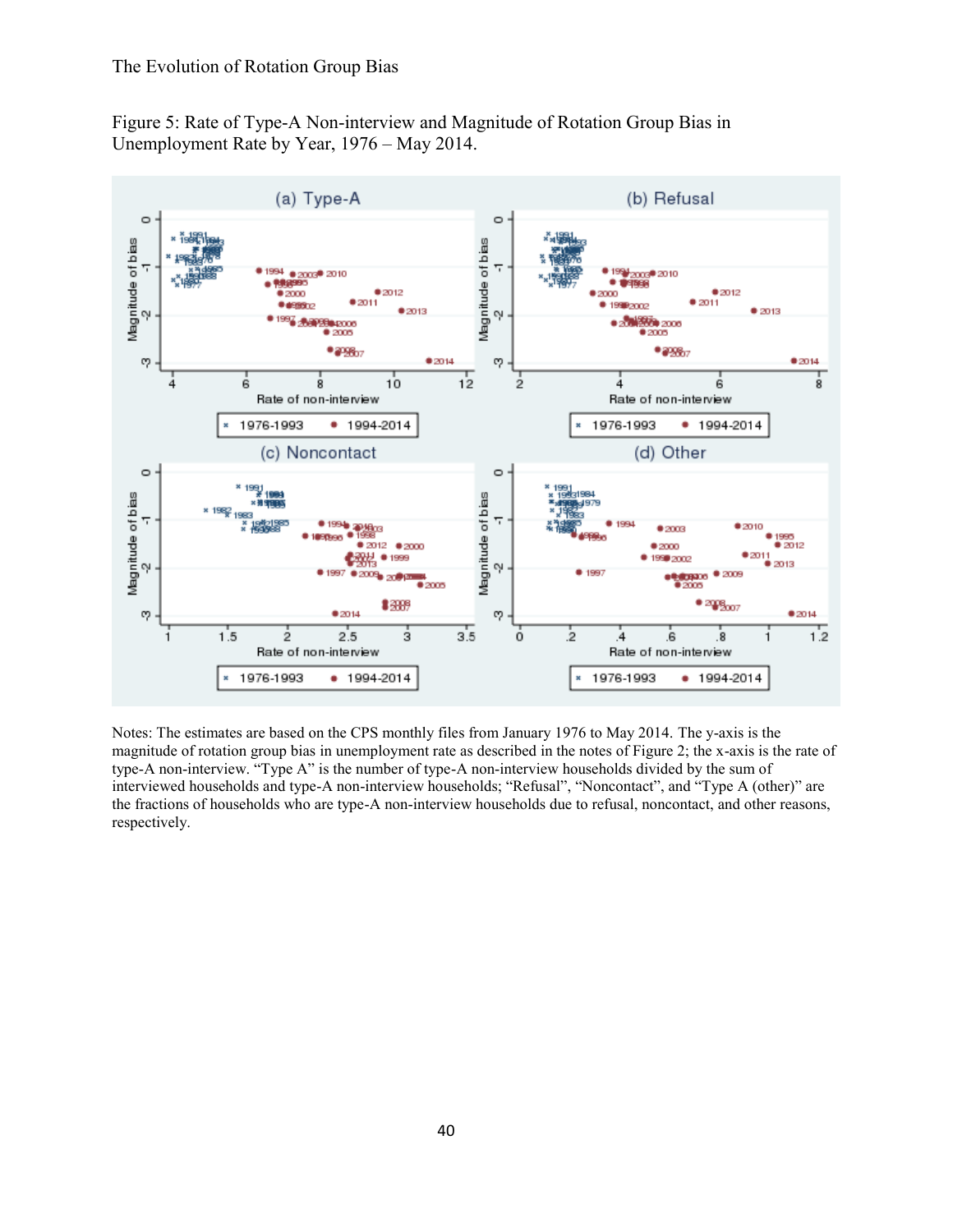Figure 6: Magnitude of Rotation Group Bias in the Fraction of the Labor Force Unemployed by Unemployment Duration, 1976 – May 2014.



Notes: The estimates are based on the CPS monthly files from January 1976 to May 2014. The figure plots the magnitude of rotation group bias in the fraction of the labor force unemployed by unemployment duration and year. The estimation of the magnitude of bias, or slope, is described in the notes of Figure 2. The solid line is the fitted line of the magnitude of bias allowing for a linear time trend and a level shift between 1993 and 1994.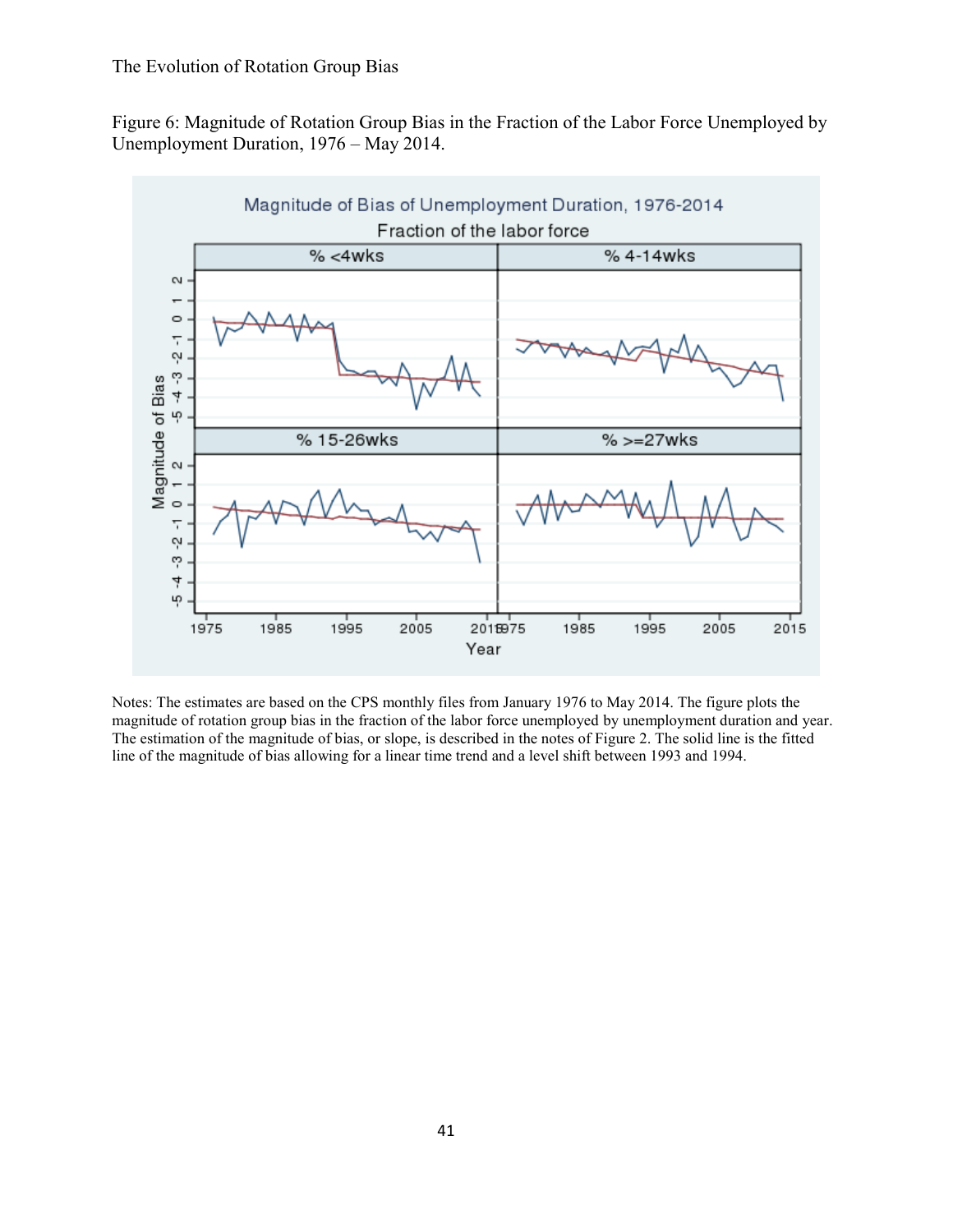



Notes: The estimates are based on the U.K. LFS from 1993Q4 to 2013Q2. The figure plots multiplicative indices of rotation group bias in unemployment rate by year. The slope of indices is given next to each figure. The estimation of multiplicative indices and slopes is described in the notes of Figure 2.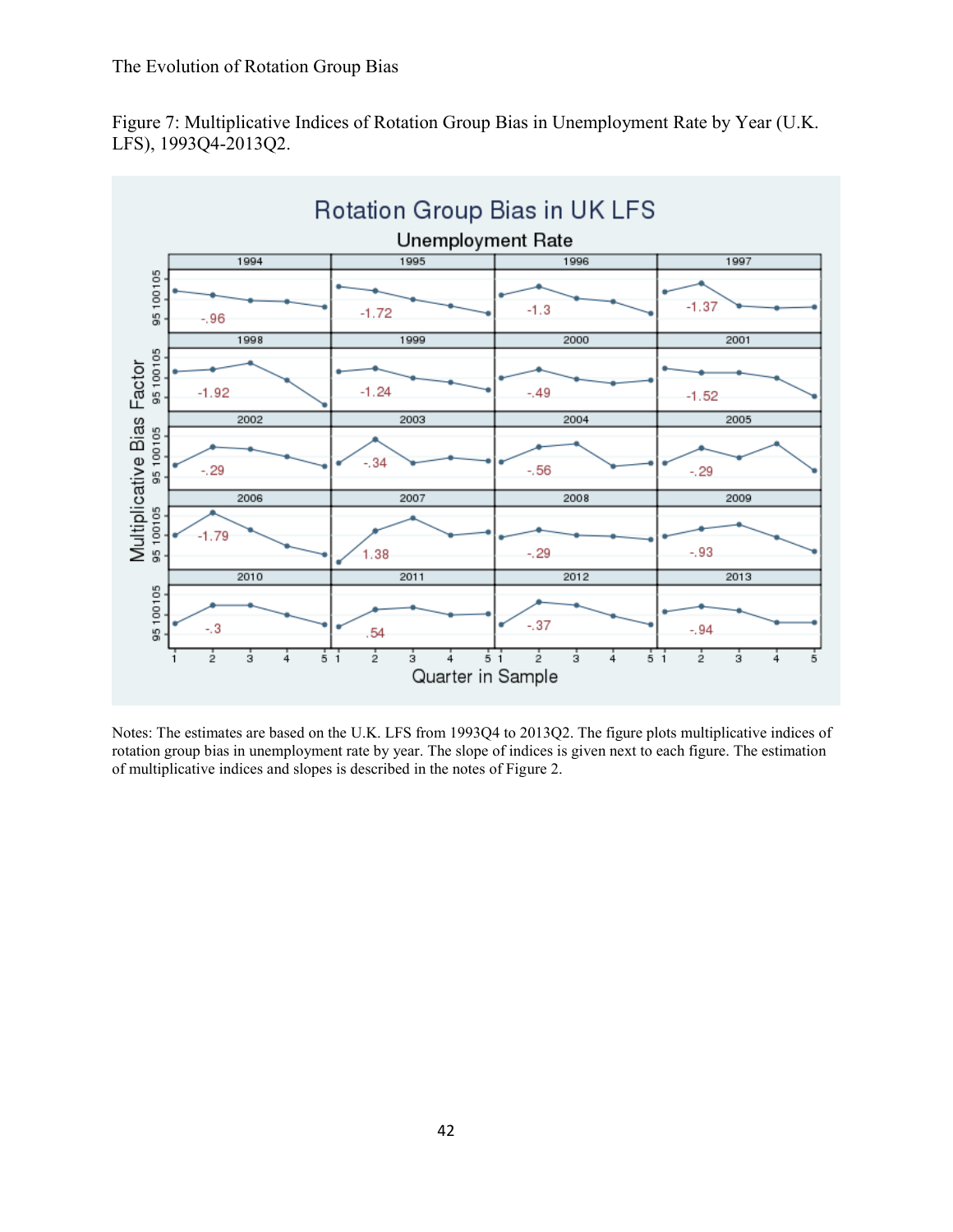



Notes: The estimates are based on the labor force statistics by rotation group and month provided by the Statistics Canada. The sample period goes from January 1976 to December 2010. The figure plots multiplicative indices of rotation group bias in unemployment rate by year. The slope of indices is given next to each figure. The estimation of multiplicative indices and slopes is described in the notes of Figure 2.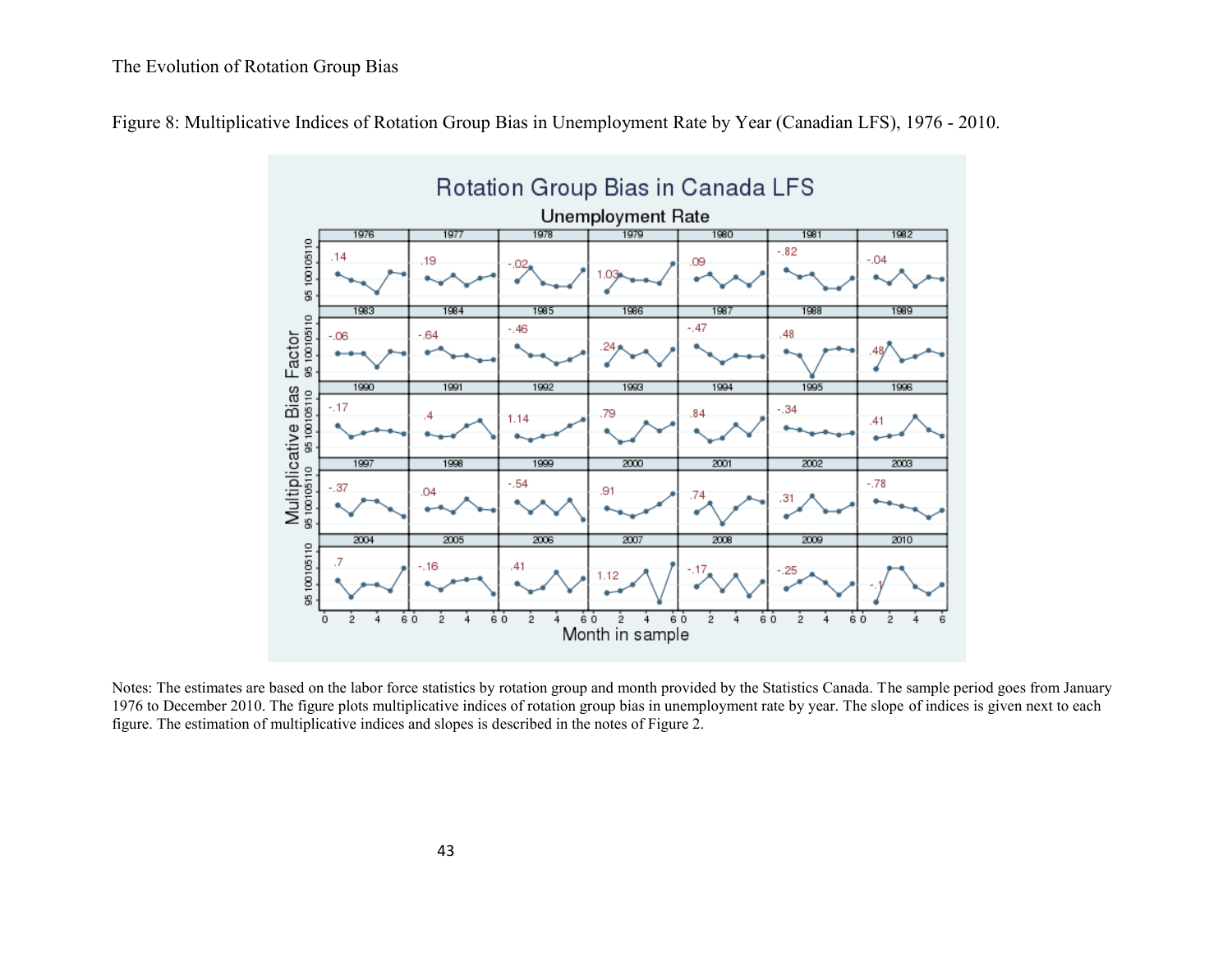# **Appendix A: Additional Tables and Figures**

Table A1: Multiplicative Indices of Rotation Group Bias in Unemployment Rate with and without Imputed Labor Force Status, 1982 – August 2013.

|                        |       |       |       |       |                    |           |      |           | Mean    |
|------------------------|-------|-------|-------|-------|--------------------|-----------|------|-----------|---------|
| with imputed values    |       |       |       |       |                    |           |      |           |         |
| 82-93                  | 105.3 | 100.4 | 98.6  | 102.3 |                    | 99.5 97.7 | 96.5 | - 99.6    | $7.1\%$ |
| $94-13$                | 108.9 | 1040  | 100.8 | 98.9  | $100.2 \quad 97.0$ |           | 95.0 | 952       | 6.1\%   |
| without imputed values |       |       |       |       |                    |           |      |           |         |
| 82-93                  | 105.4 | 100.4 | 98.6  | 102.3 | 99.5               | 977       |      | $965$ 996 | $7.1\%$ |
| $94-13$                | 109.2 | 104.0 | 100.7 | 989   | 1002               | 97.0      | 950  | 951       | $6.1\%$ |

Notes: The estimates are based on the CPS monthly files from January 1982 to August 2013. The top panel presents multiplicative indices of unemployment rate with imputation for item nonresponse in labor force status; the bottom panel presents multiplicative indices without imputed labor force status. The estimation of multiplicative indices is described in the notes of Figure 2.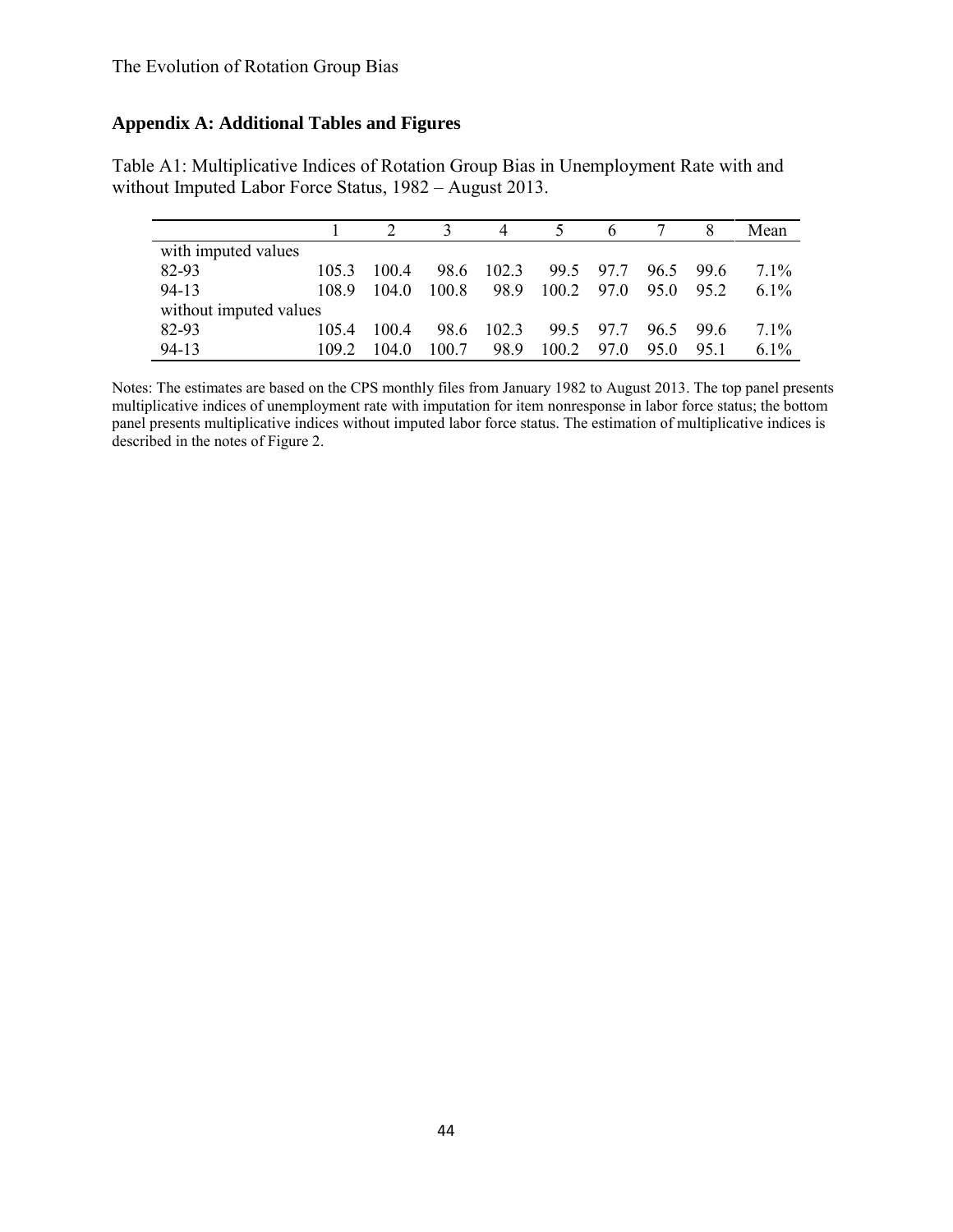|                             | (1)         | (2)         | (3)         | (4)         | (5)          | (6)         | (7)         | (8)         |
|-----------------------------|-------------|-------------|-------------|-------------|--------------|-------------|-------------|-------------|
| Time                        | $-0.013$    | 0.012       | $-0.007$    | 0.015       | $-0.009$     | 0.014       | $-0.009$    | 0.014       |
|                             | (0.013)     | (0.019)     | (0.014)     | (0.019)     | (0.013)      | (0.019)     | (0.014)     | (0.020)     |
| Post-93                     | $-0.756**$  | $-0.820***$ | $-0.836***$ | $-0.883***$ | $-0.808***$  | $-0.864***$ | $-0.815***$ | $-0.859***$ |
|                             | (0.279)     | (0.274)     | (0.286)     | (0.281)     | (0.279)      | (0.275)     | (0.292)     | (0.286)     |
| Time*Post-93                |             | $-0.043*$   |             | $-0.040$    |              | $-0.041$    |             | $-0.041$    |
|                             |             | (0.025)     |             | (0.025)     |              | (0.025)     |             | (0.025)     |
| <b>Growth of Real GDP</b>   |             |             | 0.044       | 0.036       |              |             | 0.008       | $-0.006$    |
|                             |             |             | (0.038)     | (0.037)     |              |             | (0.078)     | (0.076)     |
| <b>Growth of Unemp Rate</b> |             |             |             |             | $-0.006$     | $-0.005$    | $-0.005$    | $-0.006$    |
|                             |             |             |             |             | (0.005)      | (0.004)     | (0.009)     | (0.009)     |
| Constant                    | $-0.932***$ | $-0.695***$ | $-1.019***$ | $-0.784***$ | $-0.902$ *** | $-0.680***$ | $-0.923***$ | $-0.663**$  |
|                             | (0.157)     | (0.206)     | (0.174)     | (0.225)     | (0.158)      | (0.205)     | (0.254)     | (0.295)     |
| N                           | 38          | 38          | 38          | 38          | 38           | 38          | 38          | 38          |
| $R^2$                       | 0.598       | 0.630       | 0.613       | 0.640       | 0.616        | 0.645       | 0.616       | 0.645       |

Table A2: Economic Conditions and Magnitude of Rotation Group Bias in Unemployment Rate, 1976 - 2013.

Notes: The estimates are based on the CPS monthly files from January 1976 to December 2013. The unit of observation is calendar year. The dependent variable is the magnitude of rotation group bias in unemployment rate as described in the notes of Figure 2. "Time" is a linear time trend; "Post-93" is an indicator variable for years after 1993; "Time\*Post-93" is the interaction of "Time" and "Post-93"; "Growth of Real GDP" is the annual rate of growth in real GDP; "Growth of Unemp Rate" is the annual rate of growth in unemployment rate.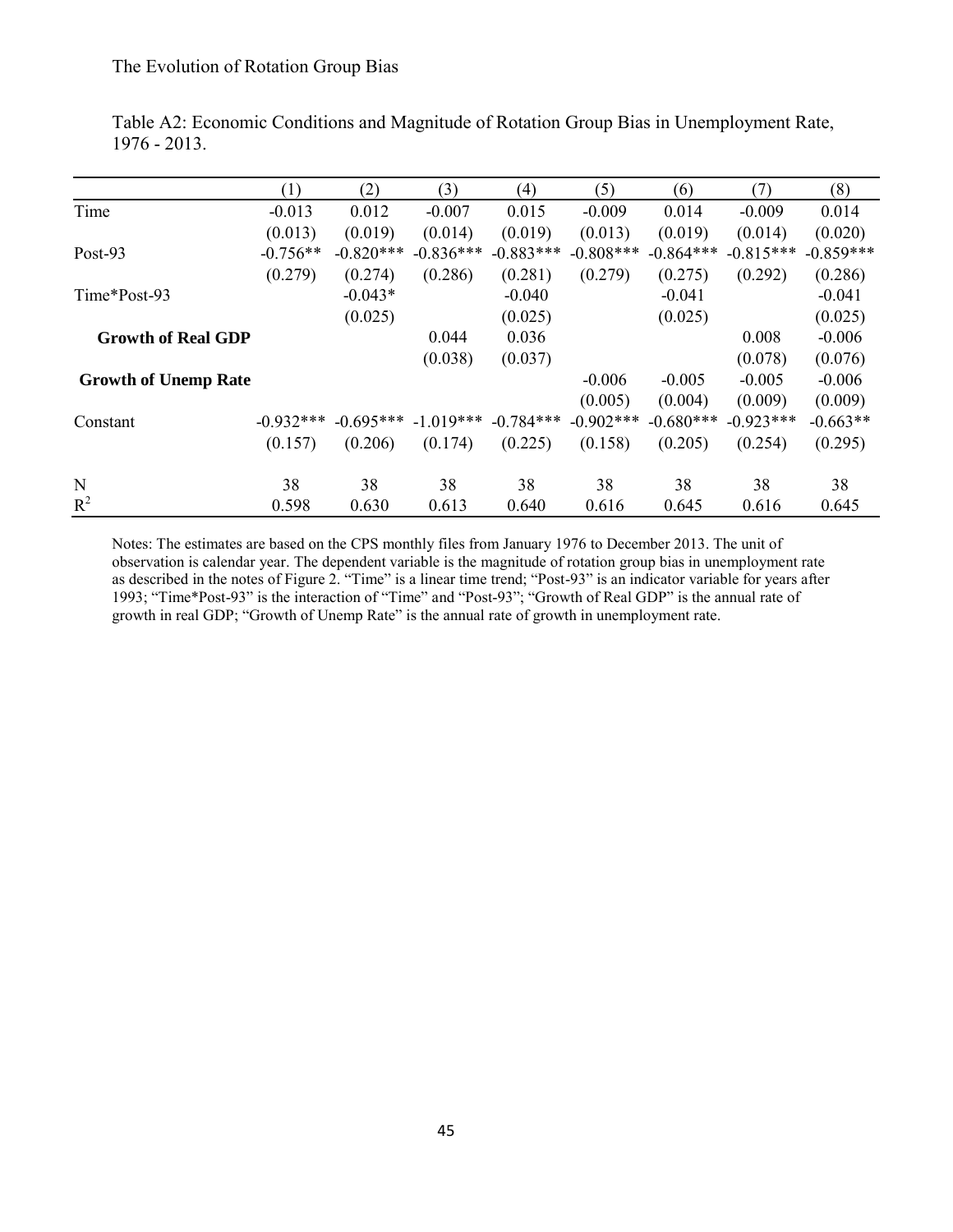Table A3: Multiplicative Indices of Rotation Group Bias in Unemployment Rate by Interview Status (Self versus Proxy), 1976 – 2011.

|           |       |       |       |       |       |       |       |       | Mean          | Slope   |
|-----------|-------|-------|-------|-------|-------|-------|-------|-------|---------------|---------|
| 1976-1993 |       |       |       |       |       |       |       |       |               |         |
| Self.     | 999   | 100.0 | 100.1 | 100.2 | 99.8  | 99.9  | 99.9  | 100.1 | 128,264       | 0.00    |
| Proxy     | 100.0 | 100.0 | 100.0 | 99.8  | 100.1 | 100.1 | 100.1 |       | 99.9 135,031  | 0.00    |
| 1994-2011 |       |       |       |       |       |       |       |       |               |         |
| Self.     | 99.7  | 100 1 | 100.2 | 100.2 | 99.8  | 99.8  | 99.9  |       | 100.2 164,942 | 0.01    |
| Proxy     | 100.1 | 100.4 | 100.2 | 100.0 | 100.3 | 99.7  | 99.6  |       | 99.6 163,000  | $-0.10$ |

#### (A) Weighted Counts

(B) Unemployment Rate

|               |            |       |       |            |       |            |      | 8    | Mean         | Slope   |
|---------------|------------|-------|-------|------------|-------|------------|------|------|--------------|---------|
| 1976-1993     |            |       |       |            |       |            |      |      |              |         |
| Self.         | 108.0      | 101.0 | 99.3  | 99.7       |       | 101.4 97.7 | 96.0 |      | 96.9 7.1%    | $-1.26$ |
| Proxy $104.0$ |            | 99.4  |       | 98.2 103.7 |       | 99.2 97.4  | 96.4 |      | $101.8$ 7.0% | $-0.44$ |
| 1994-2011     |            |       |       |            |       |            |      |      |              |         |
|               | Self 111.6 | 104.3 | 101.2 | 98.7       | 101.0 | 96.4       | 94.2 |      | 92.7 5.8%    | $-2.31$ |
| Proxy         | 106.7      | 103.7 | 100.2 | 99.1       | 99.7  | 97.5       | 95.7 | 97.5 | $6.0\%$      | $-1.32$ |

Notes: The estimates are based on the CPS monthly files from January 1976 to December 2011. The proxy response status is determined by matching the person line number with the line number of the household respondent. If the two line numbers do not match, the response for that person is determined to be proxy response. Panel (A) presents multiplicative indices of weighted counts by MIS and interview status; Panel (B) presents multiplicative indices of unemployment rate by MIS and interview status. The estimate of multiplicative indices is described in the notes of Figure 2. The counts are in thousands.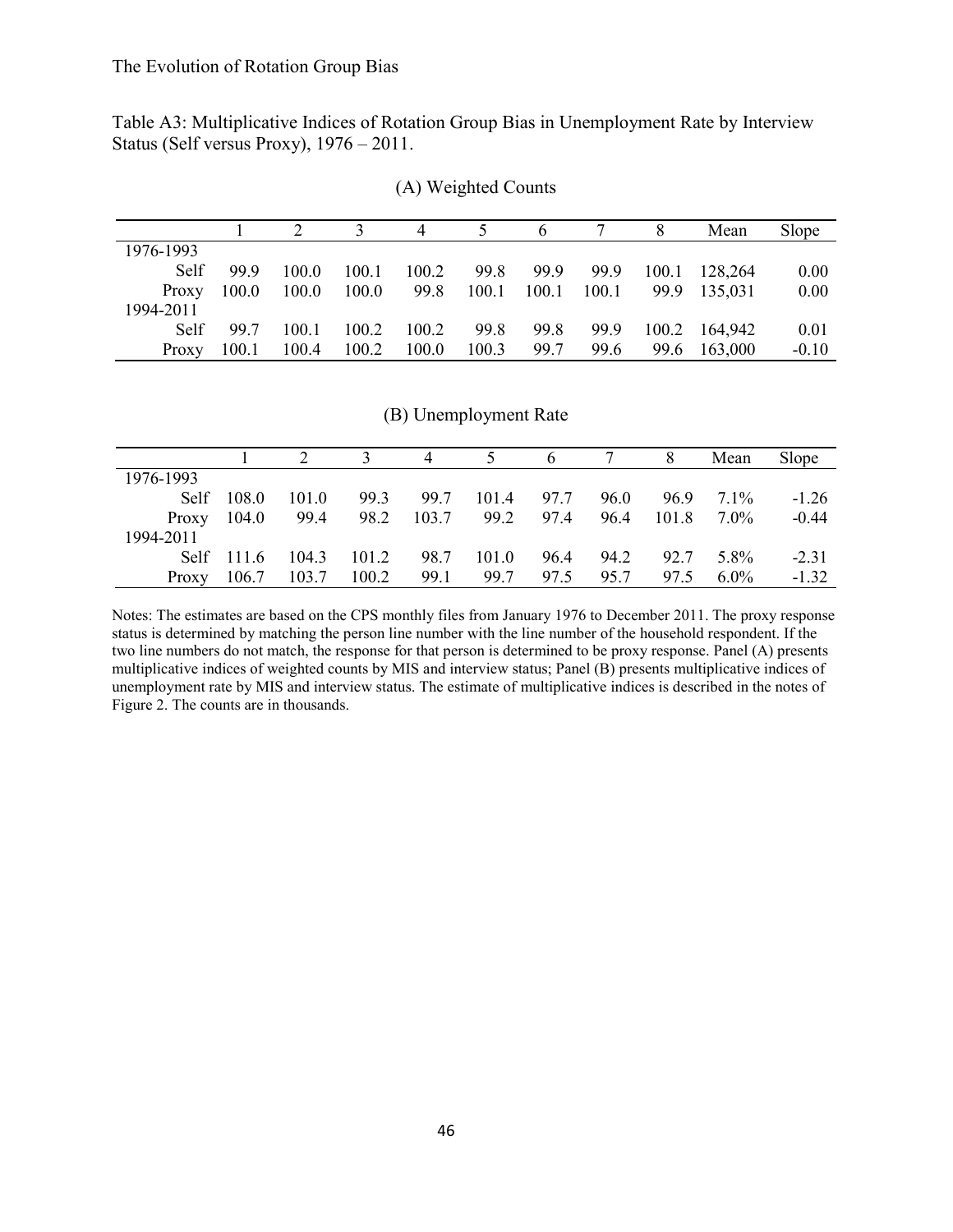

Figure A1: Additive Indices of Rotation Group Bias in Unemployment Rate, 1976 – May 2014.

Notes: The estimates are based on the CPS monthly files from January 1976 to May 2014. The additive index is estimated by subtracting the estimate for a given rotation group by the average estimate over all eight rotation groups.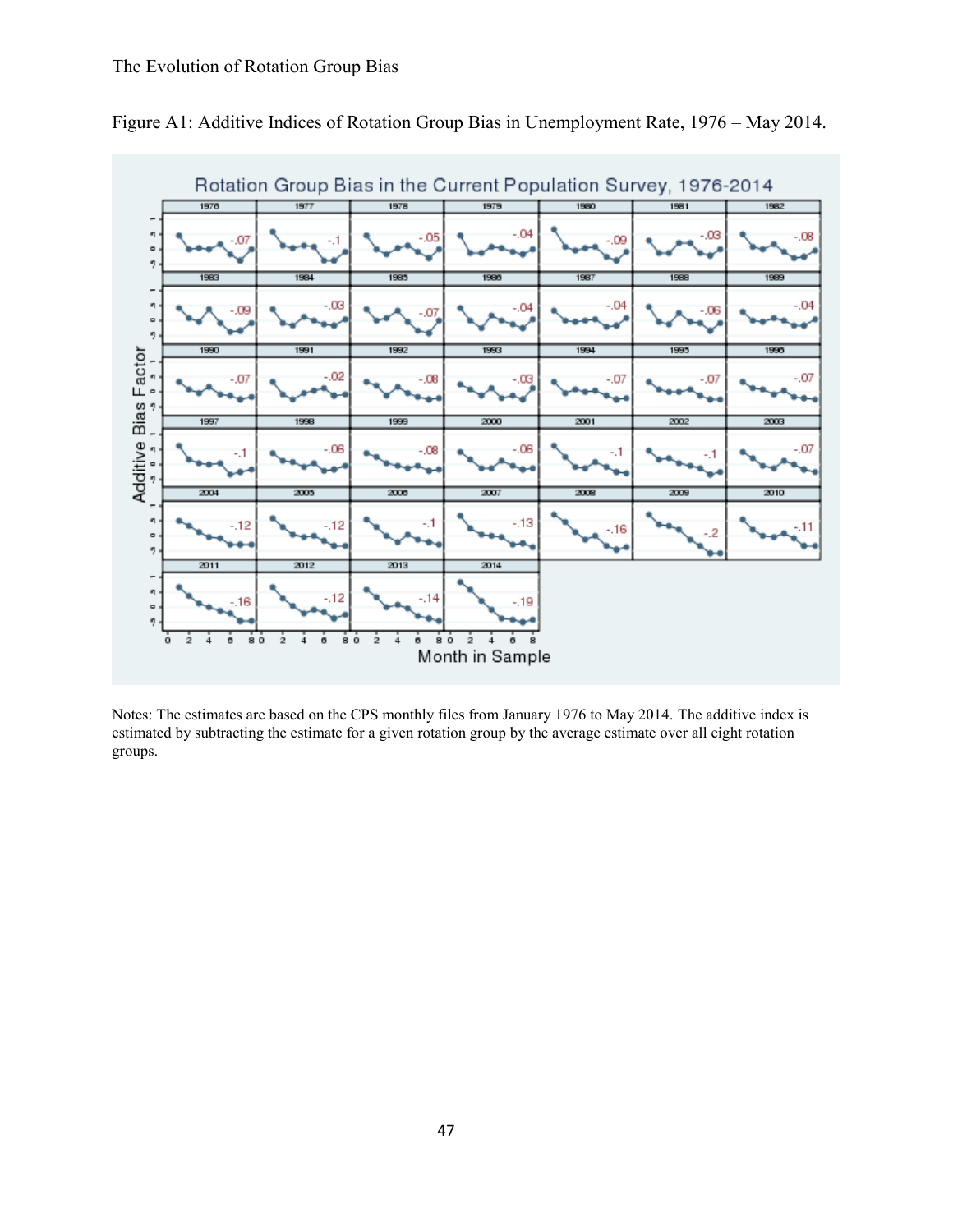



Notes: The estimates are based on the CPS monthly files from January 1994 to December 2011. The estimates correspond to those in Table 3.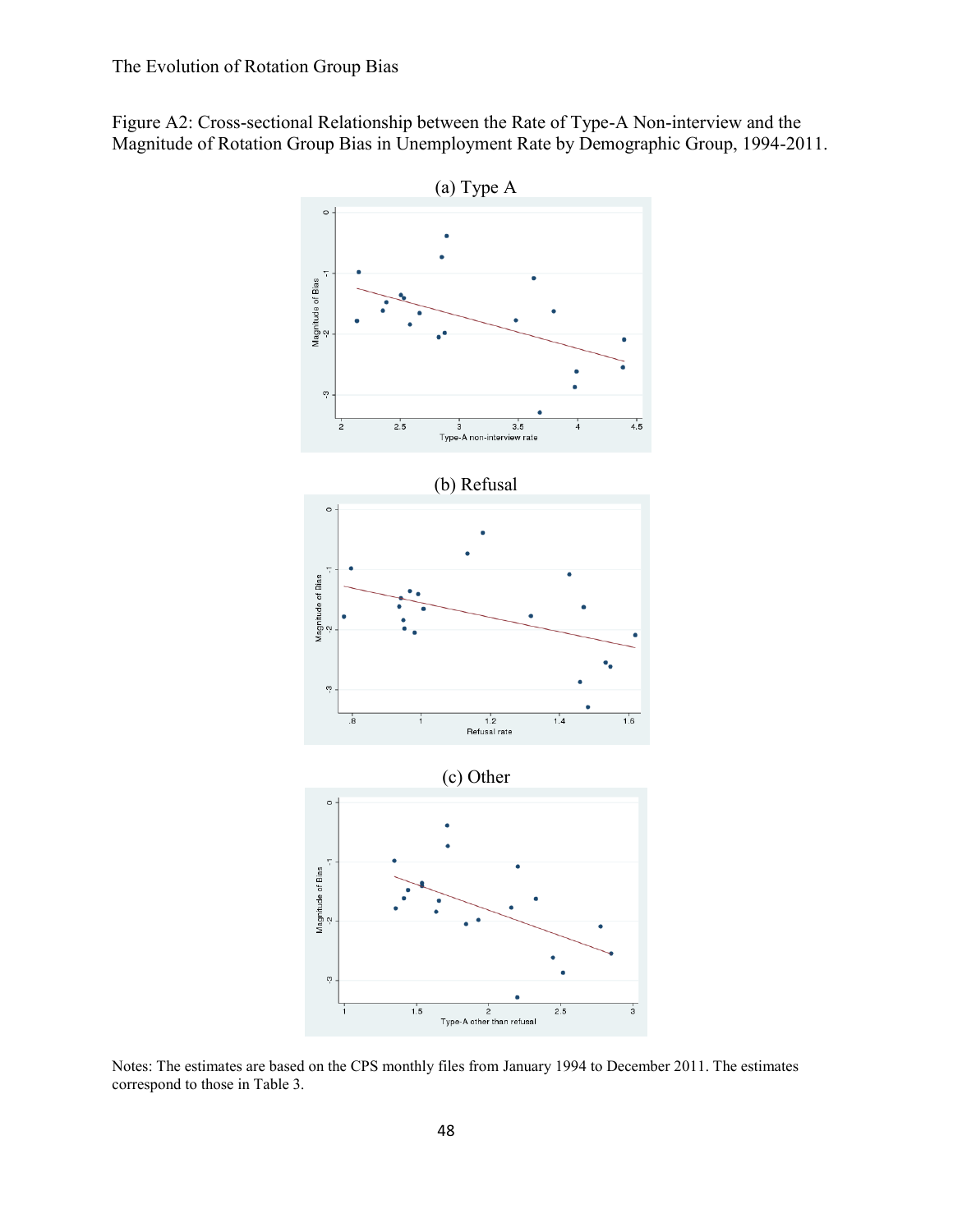

Figure A3: Magnitude of Rotation Group Bias in U1 – U6 over Time, 1976 – May 2014.

Notes: The estimates are based on the CPS monthly files from January 1976 to May 2014. The estimation of the magnitude of rotation group bias is described in the notes of Figure 2.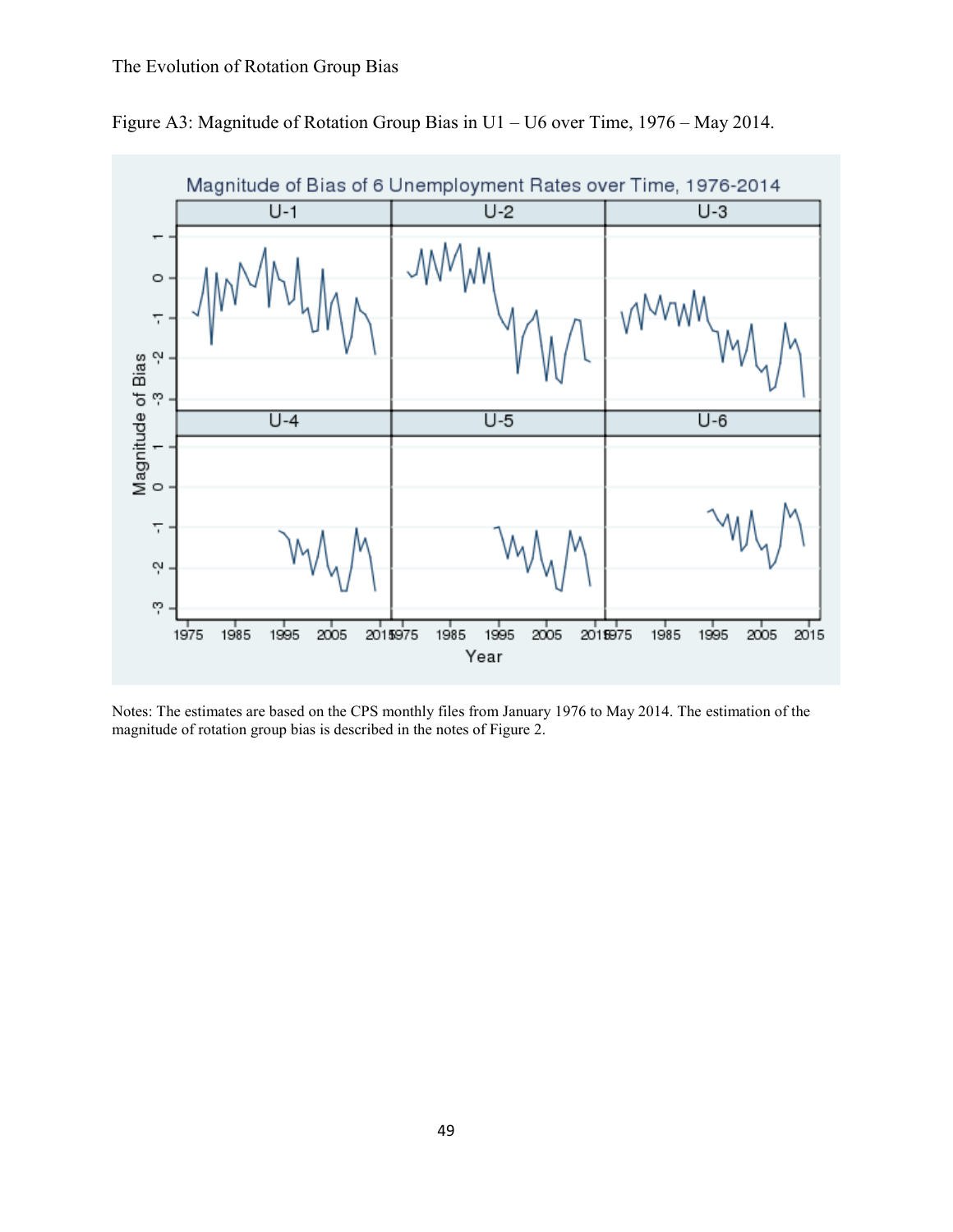Figure A4: Median Unemployment Duration and Magnitude of Rotation Group Bias in Unemployment Rate by Year, 1994-2011.



Notes: The estimates are based on the CPS monthly files from January 1994 to December 2011. The estimation of the magnitude of rotation group bias is described in the notes of Figure 2. Median unemployment duration is in weeks.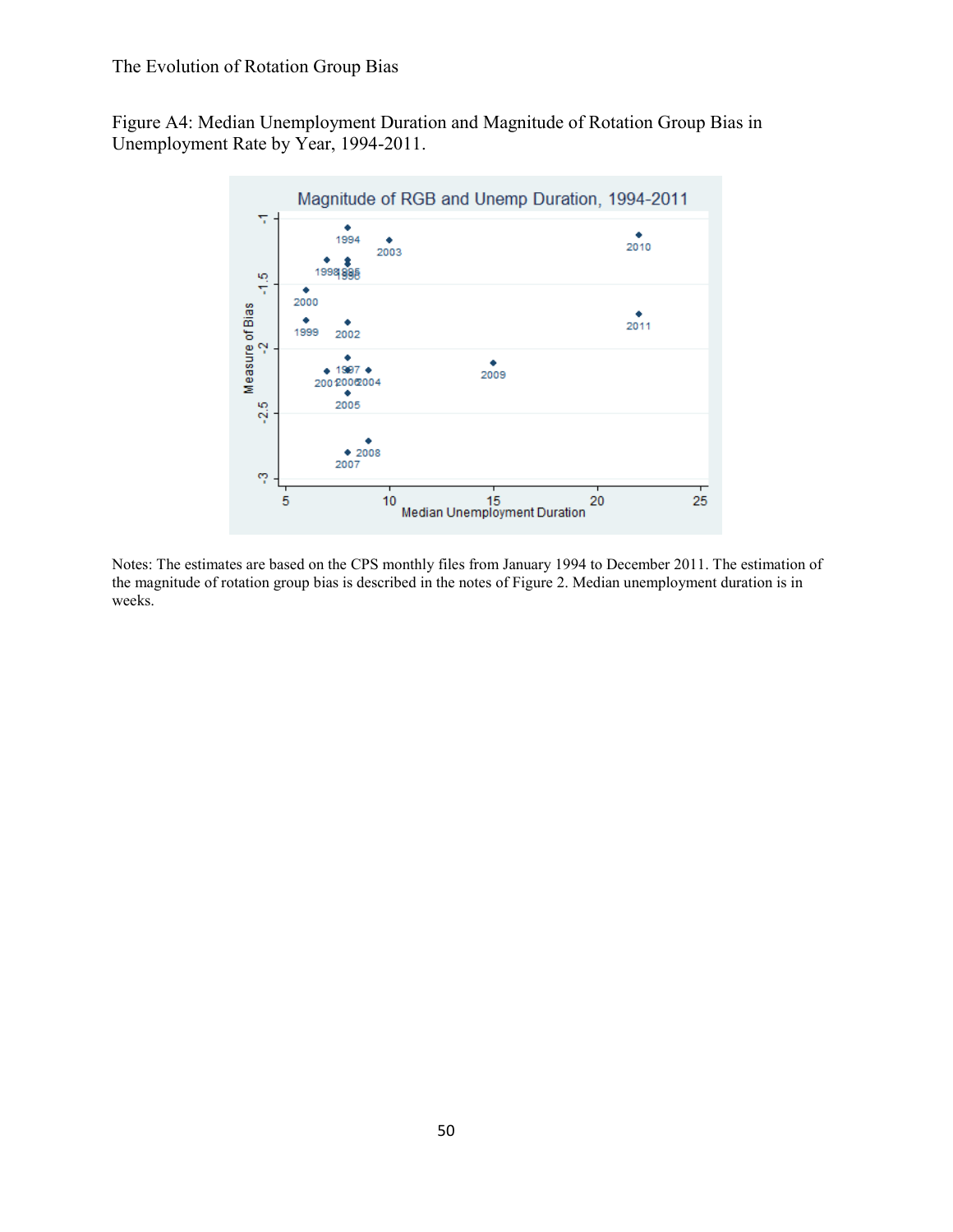Figure A5: Fraction of Labor Force Participants with Imputed Labor Force Status by Rotation Group (U.K. LFS), 1993Q4 – 2013Q2.



Notes: The estimates are based on the U.K. LFS from 1993Q4 to 2013Q2. The figure plots the fraction of labor force participants in the survey with imputed labor force status by rotation group.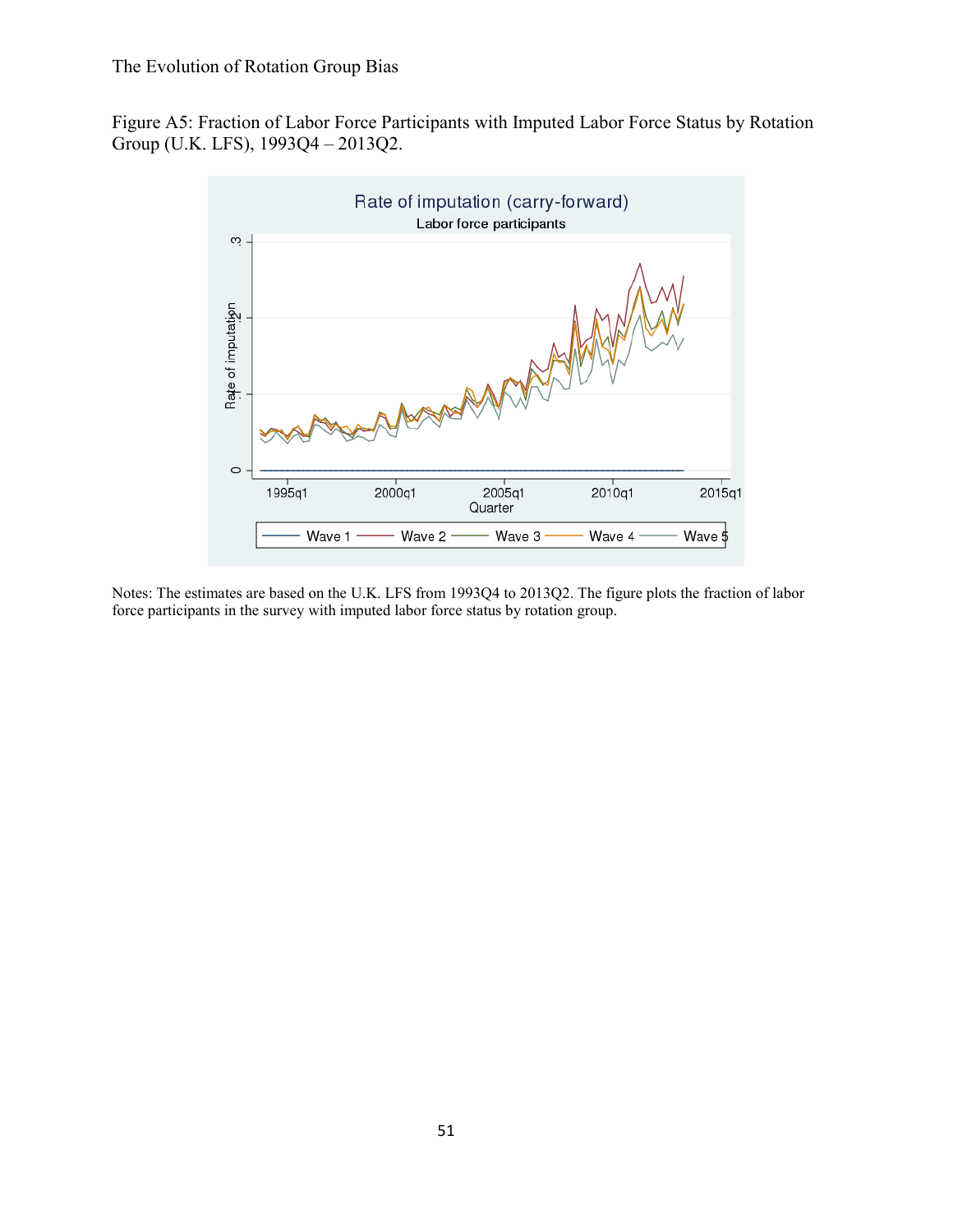#### **Appendix B: Sample Construction**

 $\overline{\phantom{a}}$ 

#### B.I. CONSTRUCTION OF THE CROSS-SECTIONAL SAMPLE

 The Current Population Survey (CPS) is a monthly survey of the U.S. labor force. The sampling frame of the CPS includes physical addresses. Households residing in sampled addresses are interviewed for four consecutive months, not interviewed for the next eight months, and then interviewed for an additional four months. Any given monthly survey includes eight cohorts depending on the month in which their addresses are first selected into the sample (MIS). Individuals or households who move out of sampled residences are not contacted for subsequent interviews; individuals or households who move into sampled dwellings are included in the sample for the remaining interviews. This study uses surveys from January 1976 to May 2014, unless otherwise noted.<sup>23</sup> Sample sizes have fluctuated over time. In recent years, around  $60,000$ households, representing about 100,000 adults, are interviewed each month.

 There are two types of nonresponses in the CPS: person/household nonresponses and item nonresponses. Among household nonresponses, only Type-A non-interview households are eligible for interview.<sup>24</sup> BLS adjusts sample weights among interviewed households to account for nonresponses and, in principle, create a representative sample. Item nonresponses occur when an individual is interviewed but does not provide a complete set of responses. In these cases, missing responses are imputed by BLS using one of the three methods: relational, longitudinal, or hot-decking imputation. In the public-use micro-data files, imputed values for a variable are identified by a separate indicator variable.

 $23$  The surveys starting in 1994 are downloaded from the Census Bureau (available at [http://thedataweb.rm.census.gov/ftp/cps\\_ftp.html#cpsbasic\)](http://thedataweb.rm.census.gov/ftp/cps_ftp.html#cpsbasic), and surveys prior to 1994 are downloaded from the National Bureau of Economic Research (available at http://www.nber.org/data/cps\_basic.html).

 $^{24}$  Two other types of non-interview, type B and type C, are not eligible for interview. A type-C unit is ineligible for interview because the address is not for occupancy. A type-B unit is intended for occupancy but is not occupied by any individual eligible for interview. A type-C unit is not visited again, and a type-B unit is visited in the subsequent months because the ineligibility situation is considered to be temporary.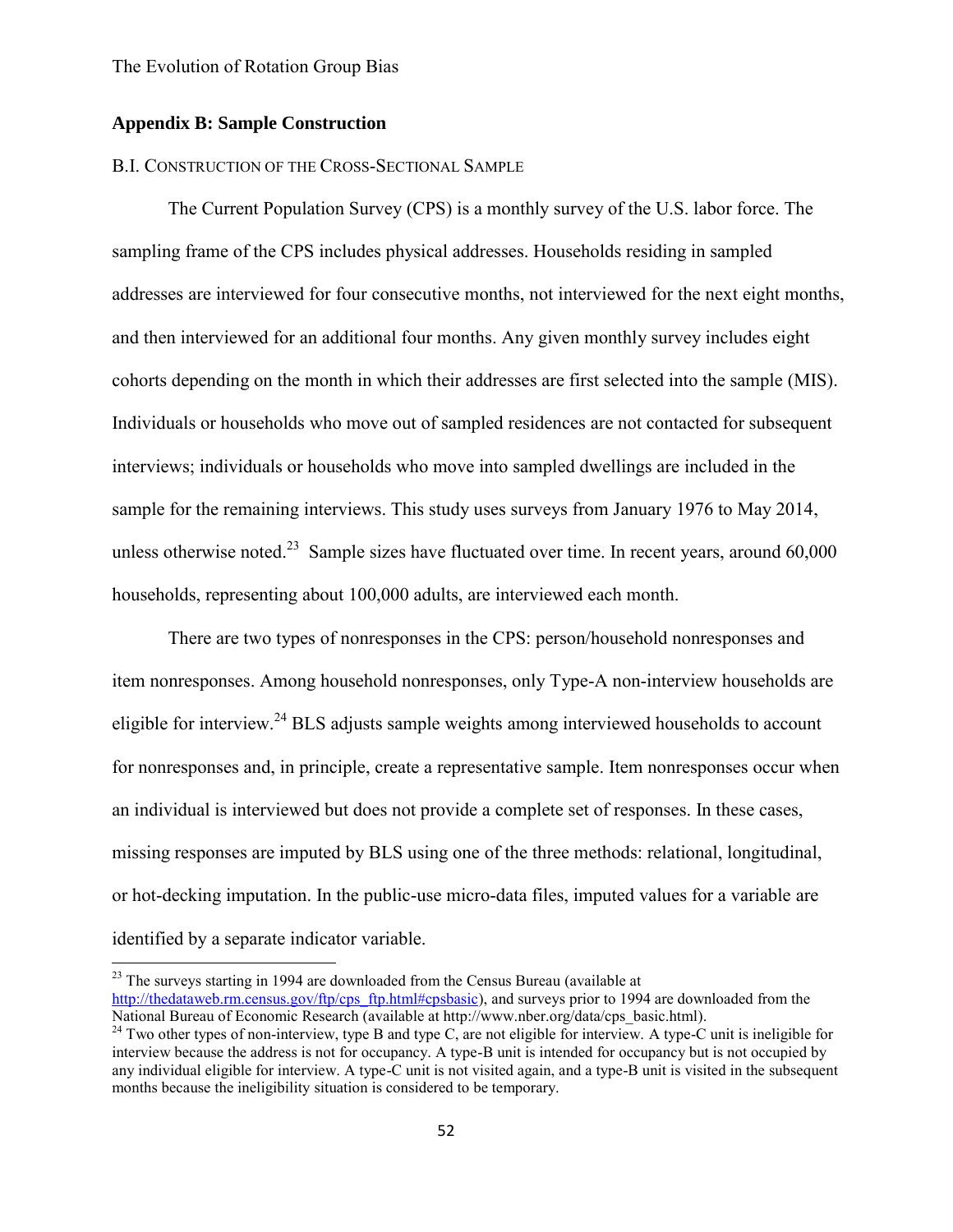The information on labor force status used in the analysis is based on the recoded status included in the micro data. Labor force information is collected for individuals ages 16 and above. Three mutually exclusive statuses are defined: employed, unemployed, or out of labor force. We also analyze the series of questions that underlies the classification of unemployment.<sup>25</sup> This set of questions is described in the text.

 Final weights are used in our analyses. Final weights account for nonresponses, and they are adjusted to match population estimates.<sup>26</sup> The official labor force statistics use composite weights, which put greater weights on cohorts who are present in the previous calendar month. The goal of composite weights is to increase the covariance of estimates from two consecutive calendar months, therefore reducing the sampling variance of changes. $27$ 

#### B.2. CONSTRUCTION OF THE LINKED SAMPLE

 $\overline{\phantom{a}}$ 

 Because of the rotating panel structure, it is possible to link individuals over time. Each sampled individual could provide up to eight sets of responses.

 Individuals and households are identified by unique identifiers. The identifiers have changed over time, however. Prior to 1994, three identifiers are required for linking individuals over time: household identifier, household number (identifying any change of occupying household in a dwelling), and person's line number (identifying individual within each household). Starting in 1994, additional information is required to identify a household. In

 $25$  The estimates of individual components in the definition of unemployment in the public-use micro data files might not match the official BLS definition because some instruments that the BLS uses to recode labor force status contain information that is not available in the public-use micro data files. However, the final outcome, or the number of unemployed workers, based on the series of questions from public-use micro data files is very close to the labor force status coded by the BLS.

 $^{26}$  The matches to the population estimates are done separately for groups with different demographic characteristics, such as age, sex, race, and ethnicity.

 $27$  The BLS made composite weights available in the micro data files starting in 1998. The two sets of weights yield very similar estimates of rotation group bias.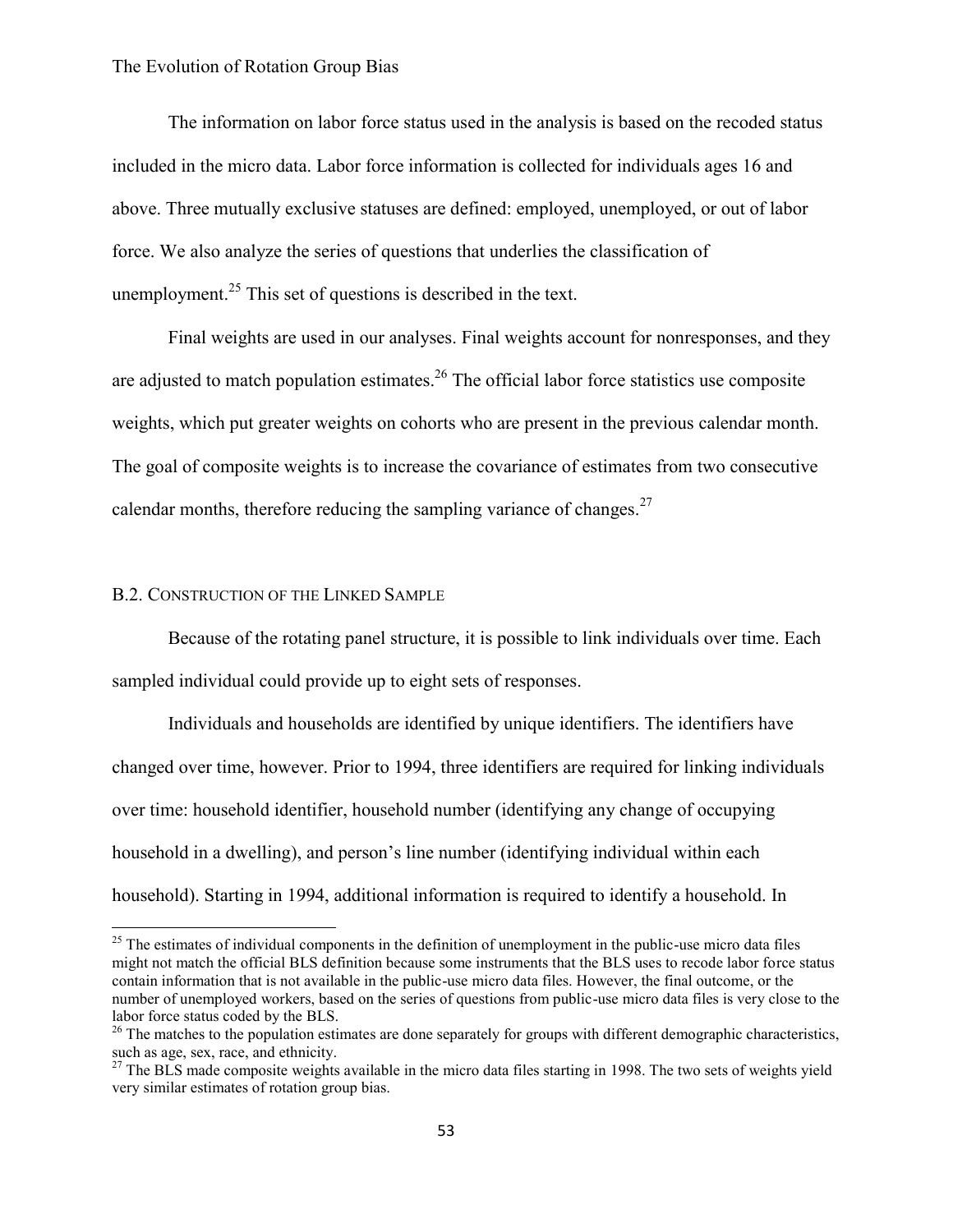l

addition to the household number, two more components are combined to obtain the second part of household identifier: sample identifier and serial suffix to identify extra units.

 Past survey redesigns introduced inconsistency in identifiers that prevent accurate linkage in some years. We identify cohorts with inconsistent identifiers due to changes in sampling frame. Figure B1 plots the fraction of respondents in a given rotation group who are present in all eight interviews. For our final linked sample, we exclude cohorts whose average linkage rate over eight rotation groups is far below the average.<sup>28</sup>

In addition to systematic changes in household and individual identifier, a small fraction of the identifiers are not uniquely assigned, and some assignments are not consistent over time. To deal with the non-uniqueness of identifiers, we exclude observations with duplicate household and individual identifiers within each calendar month.<sup>29</sup> To address the issue of inconsistent identifiers over time, our sample includes individuals who report consistent demographic information in all of their interviews. Consistency in demographic information is defined as having the same reported sex, the same reported race, and reported age not varying by more than 2 years. Observations with inconsistent demographic information account for about 5 to 10 percent of the weighted population during our sample period.

 $2<sup>28</sup>$  The cutoff point is approximately 40 percent. The final sample excludes cohorts who were first selected into the sample in 1976, 1977, months between April 1984 and September 1985 (inclusive), months between October 1992 and December 1993 (inclusive), and months between March 1994 and August 1995 (inclusive).

 $^{29}$  Household and individual identifiers are uniquely assigned after 1995. Except for 1976 and 1977, the number of observations with duplicates identifiers is very low, less than 1 in 1,000.